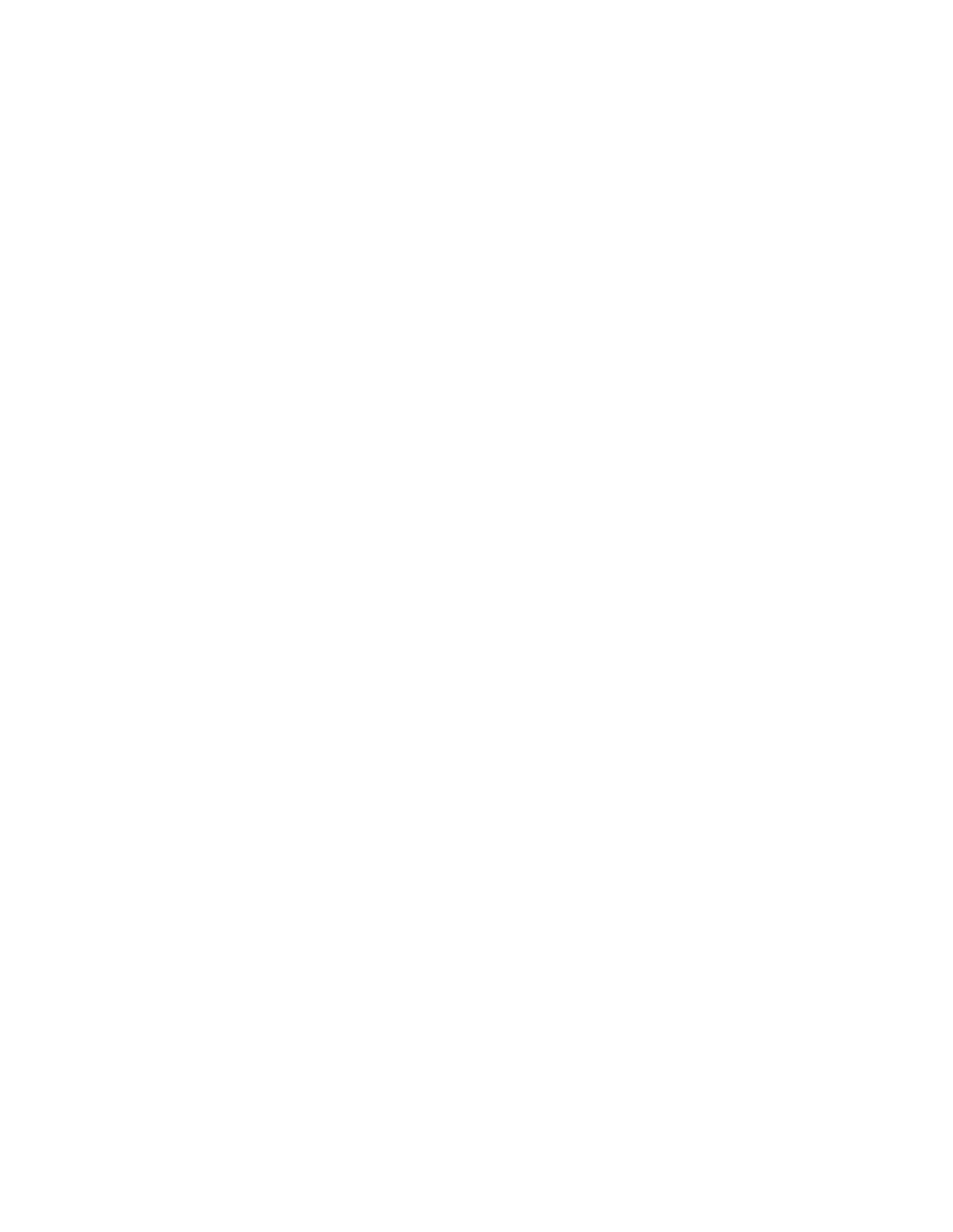

## Academic audit manual for use in Cycle 4 academic audits by the New Zealand Universities

## Academic Audit Unit

## Te Wāhanga Tātari

compiled by John M. Jennings

December 2007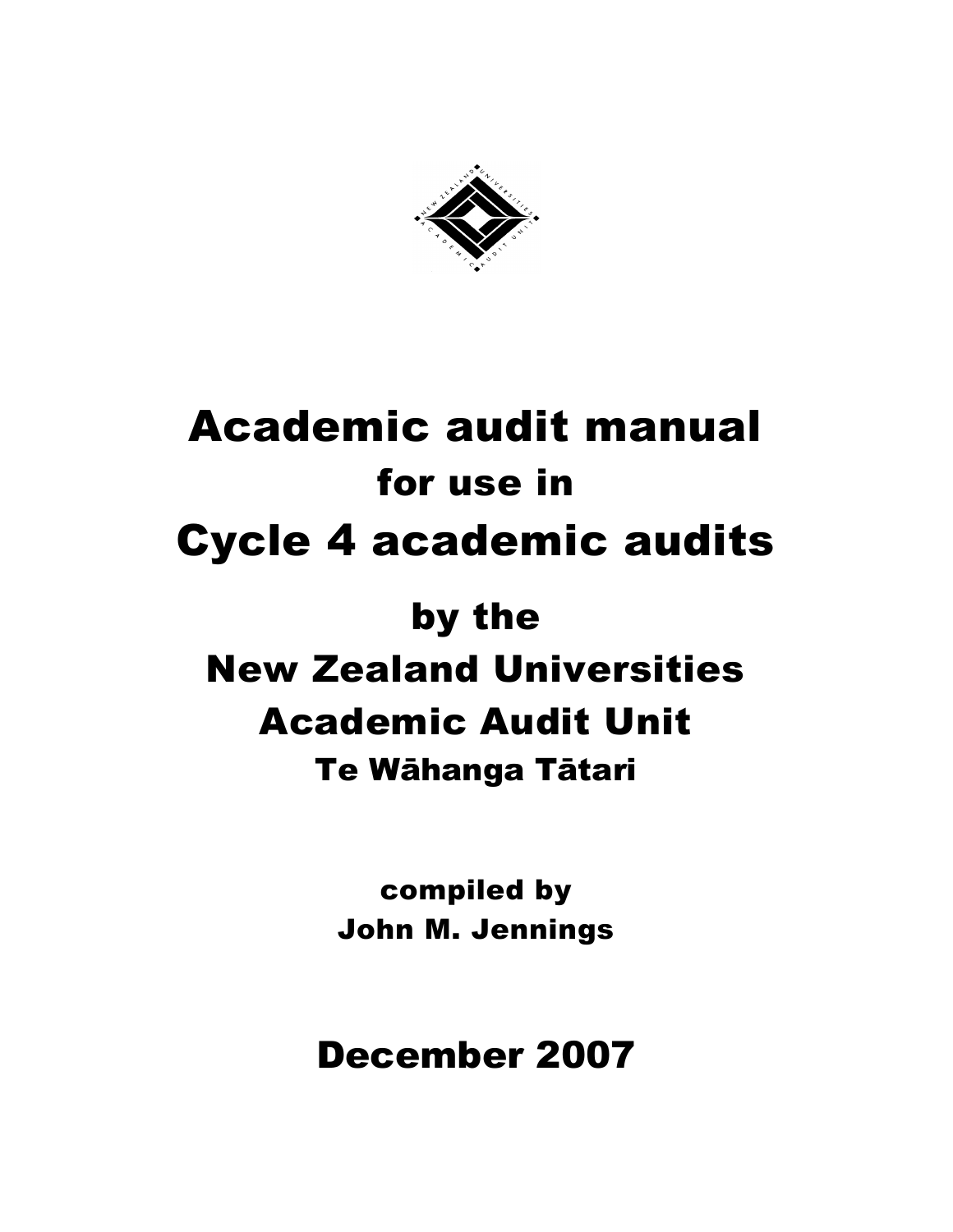#### **© 2007 New Zealand Universities Academic Audit Unit Te Wāhanga Tātari**

#### **The authorised version of this manual is the hardcopy edition, available from the New Zealand Universities Academic Audit Unit. This manual is also available as a portable document format (pdf) file available on the Unit's website**

P O Box 5787 Lambton Quay Wellington 6145 New Zealand

*Level 9 142 Lambton Quay Wellington New Zealand*

*[http://www.nzuaau.ac.nz](http://www.nzuaau.ac.nz/)*

#### **ISBN 978-0-9582872-0-3**

Q:NZUAAU\290\19\AuditManualDecember2007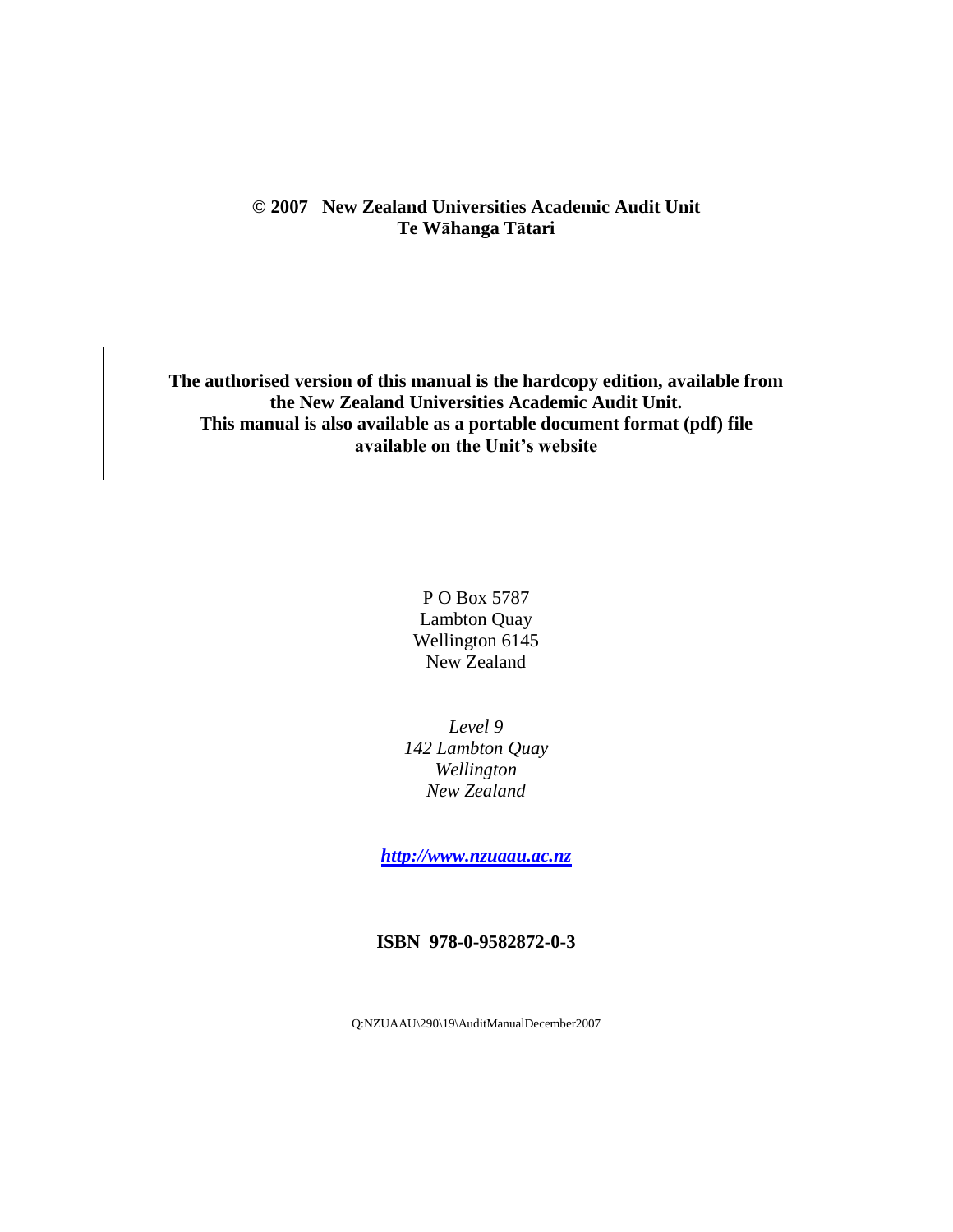## Preface

#### Introduction

This manual is the fifth to be produced by the New Zealand Universities Academic Audit Unit since it began operations in 1994. In the writing of this manual, recognition has been given to the development of quality systems and quality infrastructures within New Zealand universities over the past thirteen years, and the manual omits much of the background to quality assurance theory along with many of the details of institutional operational practice that is included in earlier editions of the manual.<sup>1</sup>

Earlier manuals, however, retain their value. Readers are referred to David Woodhouse, *Audit manual: handbook for institutions and members of audit panels* (third edition, 1998) for a background to academic audit, discussion of terminology, and an appendix (Appendix 5, 'Factors for audit', p.59-85) containing details of audit factors for full institutional audits. Copies of that publication are available from the New Zealand Universities Academic Audit Unit, P O Box 9747, Marion Square, Wellington 6141, at a cost of \$25 each (plus GST); and the publication is available as a portable document format (pdf) file on the Unit's website, http://www.nzuaau.ac.nz.

#### Feedback

Since the release of the December 2002 edition of the *Academic audit manual*, the Unit has sought, and received, feedback on the Unit's performance. The Unit has kept a watching brief on feedback as it has been received and has amended operational details to take up suggestions made throughout Cycle 3, although the extent of such change was limited by the desire to maintain consistency in process across the whole of Cycle 3 audits. The Unit has now reconsidered all of this feedback and sought ways to build on the strengths of the academic audit process as identified by the universities and panels, to improve the process and, wherever feasible, to streamline the process.

#### Tertiary Education Reforms of 2006-2007

The Board requires the Unit to ensure that its future activities will be relevant to the new environment that is likely to arise from the current Tertiary Education Reforms. From discussions and written documentation, the Board of the Unit has formed the view that the intention of these reforms is to introduce a quality assurance and monitoring system where the Tertiary Education Commission will monitor university performance, and the Commission will seek information on the processes that support the core activities of universities – research, teaching, learning and community engagement – from a quality assurance system that involves university 'self-assessment and validation'.

<sup>1</sup> The first three editions of *the Audit manual: handbook for institutions and members of audit panels,* written by David Woodhouse, were produced in 1994, 1995 and 1998 for use during the pilot audits in 1994, Cycle 1 audits in 1995-1998, and Cycle 2 academic audits 2000-2001 respectively. A new-format *Academic audit manual for use in Cycle 3 academic audits*, which drew heavily on the 1998 edition of the *Audit manual,* was published in December 2002.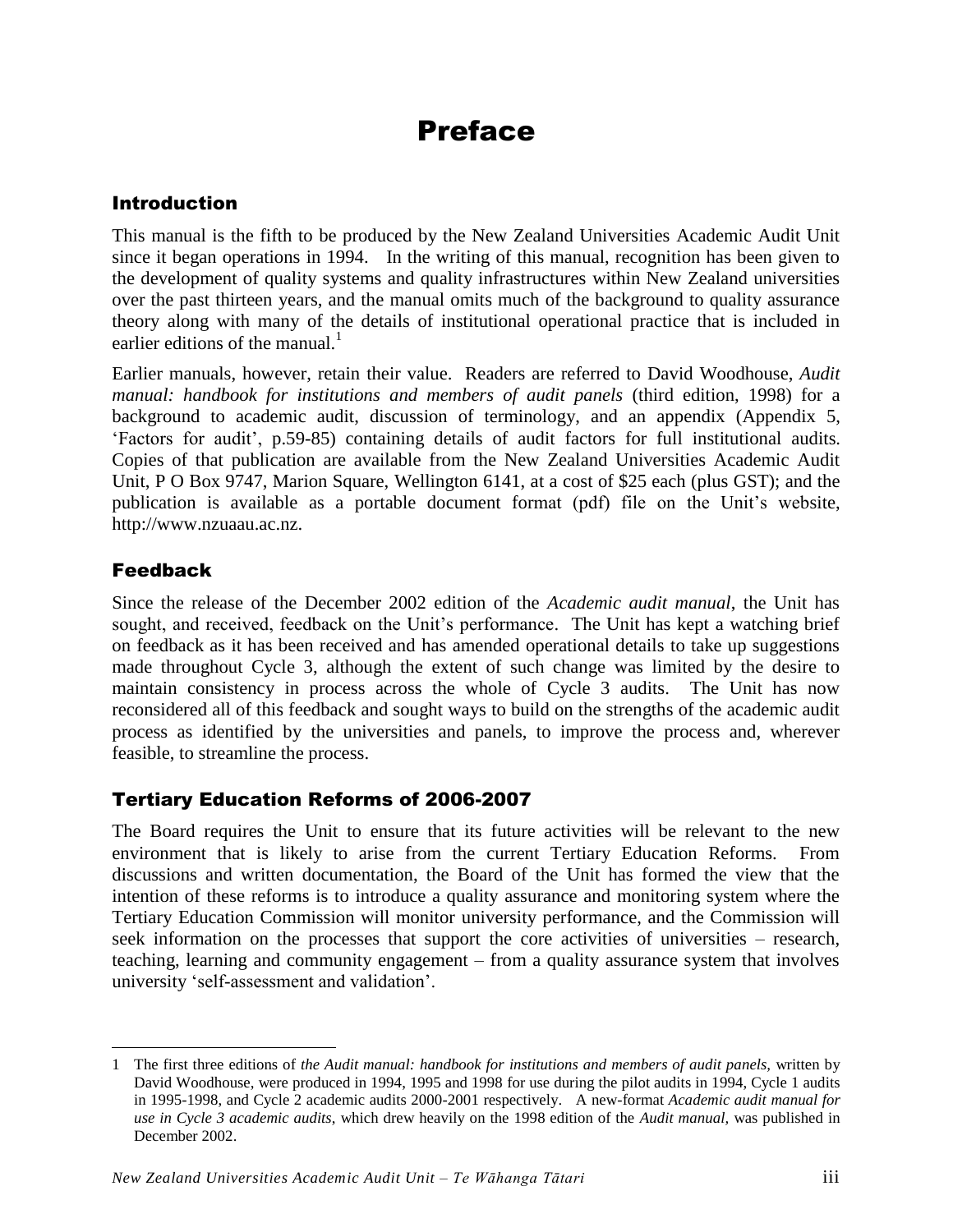The Cabinet papers and Tertiary Education Commission papers relating to the reforms give notice of a shift in quality assurance across the tertiary sector in New Zealand towards 'selfassessment and validation'. The Board believes that the approach to quality assurance and quality enhancement activities undertaken for over a decade by the Unit on behalf of the New Zealand Vice-Chancellors' Committee is well aligned with this shift. Independent external academic audit administered by this Unit goes beyond mere validation; it has become an evaluation and review of each university's self-assessment and programme of improvement initiatives, with the aim of supporting and enhancing the university's own programme of improvement.

#### International practice

The challenge for the Unit is to enhance the present methodology to take into account a growing maturity in the universities arising from their involvement in the three Cycles of audit already administered. The aim is also to ensure the audit process continues to add value for universities. The process of whole-of-institution Cycle 4 academic audits will continue to be in line with international practice – namely, university self-assessment leading to the production of a portfolio with supporting documentation; the evaluation of the portfolio and documentation together with site interviews by a panel independent of the university being audited; the production of a report by the panel, based on panel members' observations, which contains commendations of good practice, recommendations for improvement, and affirmations of institutional initiatives.

In its practice, the Unit will continue to abide by the good practice guidelines of the International Network of Quality Assurance Agencies in Higher Education by recognising that quality and quality assurance are primarily the responsibility of the universities themselves, by respecting the autonomy, identity and integrity of the universities, and by contributing to both quality improvement and accountability.

#### Acknowledgements

I want to thank the readers of drafts of this academic audit manual who were drawn from across the New Zealand tertiary sector. I am grateful to them for their willingness to offer opinions, to raise important questions, and to give advice. All their comments have been given careful consideration and advice taken in most cases. The manual is a much better document because of their input.

A version of the indicative framework for the self-assessment portfolio (*Table 2*, pages 18-20) was discussed at the annual meeting of university quality personnel – Quality Enhancement Meeting 12 – held at Lincoln University in September 2007. The final version as presented here has addressed the concerns expressed at that meeting.

#### John M. Jennings **Director** *December 2007*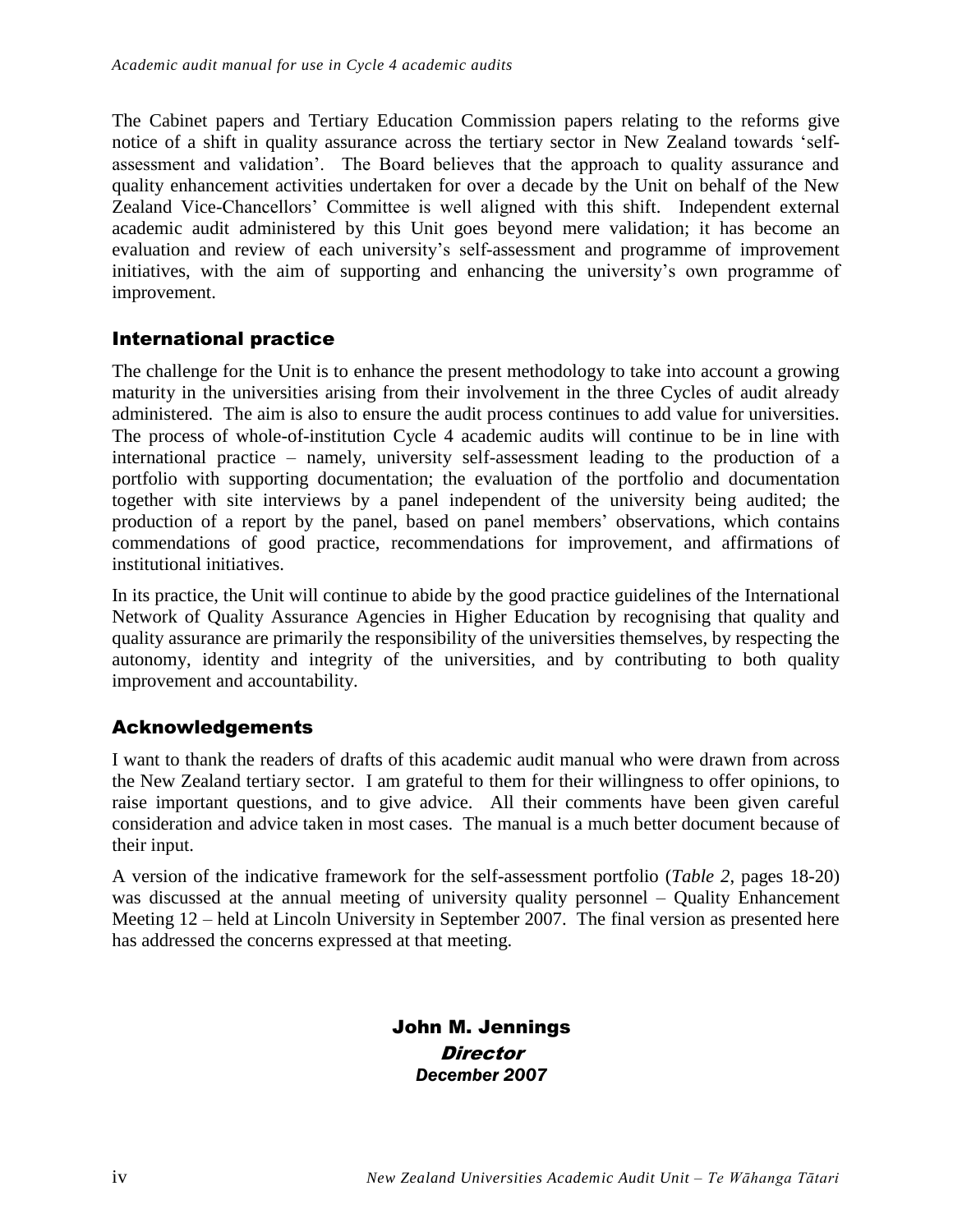## **Contents**

|                                                                     | <b>Preface</b>                                                                                                                                                                                                                                                                        |                                                                                          |  |
|---------------------------------------------------------------------|---------------------------------------------------------------------------------------------------------------------------------------------------------------------------------------------------------------------------------------------------------------------------------------|------------------------------------------------------------------------------------------|--|
| 1                                                                   | The Unit, audit principles and the scope of Cycle 4                                                                                                                                                                                                                                   |                                                                                          |  |
| 1.1<br>1.2<br>1.3                                                   | The New Zealand Universities Academic Audit Unit<br>Principles for institutional quality systems and academic audit<br>The scope of Cycle 4 academic audits                                                                                                                           | 1<br>$\mathbf{1}$<br>3                                                                   |  |
| $\mathbf{2}$                                                        | Institutional academic audit process                                                                                                                                                                                                                                                  |                                                                                          |  |
| 2.1<br>2.2<br>2.3<br>2.4<br>2.5<br>2.6<br>2.7<br>2.8<br>2.9<br>2.10 | The self-assessment<br>The self-assessment portfolio<br>Audit panel<br>Evaluation of the self-assessment portfolio<br>The Planning Visit<br>The Site Visit<br>The audit report<br>Follow-up<br>Feedback<br>Timetable for audit                                                        | 5<br>5<br>5<br>6<br>$\boldsymbol{7}$<br>$\boldsymbol{7}$<br>$8\,$<br>$8\,$<br>$8\,$<br>9 |  |
| 3                                                                   | The responsibilities of the university                                                                                                                                                                                                                                                |                                                                                          |  |
| 3.1<br>3.2<br>3.2.1<br>3.2.2<br>3.3<br>3.4<br>3.5<br>3.6<br>3.7     | The self-assessment<br>The self-assessment portfolio<br>The need for an indicative framework<br>The purpose and structure of the indicative framework<br>The size of the portfolio<br>The Planning Visit<br>The Site Visit<br>The draft report<br>Following the release of the report | 13<br>14<br>15<br>15<br>20<br>21<br>22<br>24<br>24                                       |  |
| 4                                                                   | The responsibilities of auditors                                                                                                                                                                                                                                                      |                                                                                          |  |
| P <sub>8</sub><br>P8.1<br>P8.2<br>P8.3<br>P8.4<br>P8.5<br>P8.6      | The role and responsibilities of auditors<br>The principle of extended peer review<br>The appointment of auditors<br>The characteristics of auditors<br>Conflicts of interest<br>The responsibilities of the Chair of the panel<br>The responsibilities of members of the panel       | 25<br>25<br>25<br>26<br>27<br>28<br>30                                                   |  |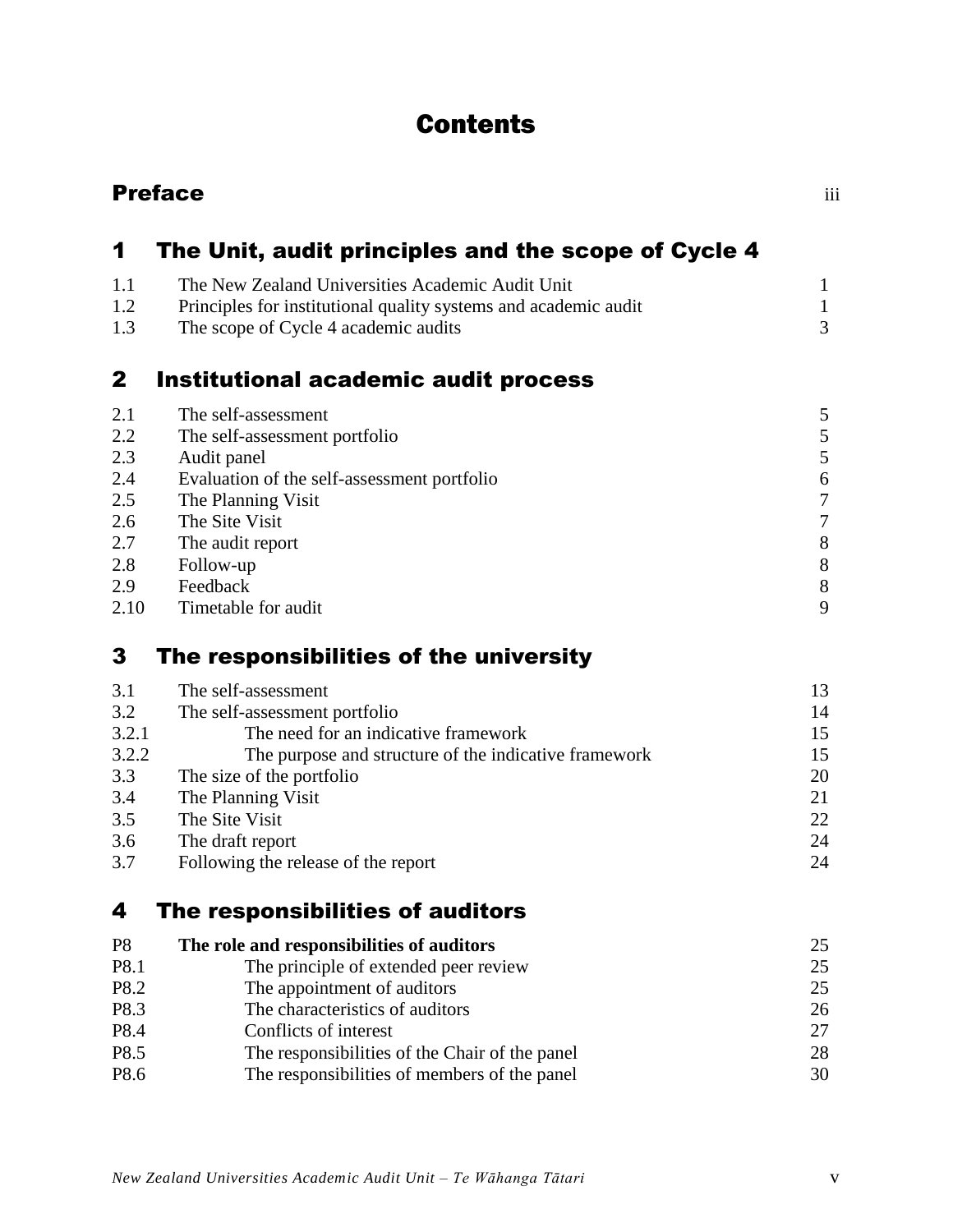| P <sub>9</sub>    | <b>External observers on audit panels</b> | 33 |
|-------------------|-------------------------------------------|----|
| P <sub>9.1</sub>  | Background                                | 33 |
| P <sub>9.2</sub>  | Guiding principles                        | 33 |
| P9.3              | Formal agreement                          | 33 |
| <b>P10</b>        | Privacy with respect to audit activities  | 34 |
| P <sub>10.1</sub> | Introduction                              | 34 |
| P <sub>10.2</sub> | General                                   | 34 |
| P <sub>10.3</sub> | Confidentiality                           | 34 |
| P <sub>10.4</sub> | Handling of information                   | 35 |

## 5 The responsibilities of the Unit

| P7    | The role and responsibilities of the Unit in academic audits | 37 |
|-------|--------------------------------------------------------------|----|
| P7.1  | The role of the Unit                                         | 37 |
| P7.2  | The responsibilities of the Unit                             | 37 |
| P7.3  | Confidentiality                                              | 38 |
| P7.4  | The Unit as Secretariat to the panel                         | 38 |
| P7.5  | Minute secretary                                             | 39 |
| P7.6  | Meetings                                                     | 39 |
| P7.7  | The audit report                                             | 40 |
| P7.8  | Approval of the Board                                        | 41 |
| P7.9  | Release of the report                                        | 41 |
| P7.10 | Appraisal of the conduct of the audit                        | 41 |
| P7.11 | Follow-up with the university                                | 42 |

### Appendices

| <b>A1</b>     | The New Zealand Universities Academic Audit Unit |    |  |  |
|---------------|--------------------------------------------------|----|--|--|
| A1.1          | Vision                                           | 43 |  |  |
| A1.2          | Mission                                          |    |  |  |
| A1.3          | Objectives                                       | 43 |  |  |
| A1.4          | Establishment of the Unit                        | 43 |  |  |
| A1.5          | Terms of reference                               | 44 |  |  |
| A1.6          | Areas of importance to universities              |    |  |  |
| A1.7          | Brief history of the Unit                        | 44 |  |  |
| <b>A2</b>     | <b>The Education Act 1989</b>                    |    |  |  |
| A2.1          | Section $162(4)(b)$                              | 47 |  |  |
| A2.2          | Section $162(4)(a)$                              | 47 |  |  |
| A2.3          | Section $254(3)$                                 | 47 |  |  |
| A2.4          | Section 161                                      | 48 |  |  |
| <b>Tables</b> |                                                  |    |  |  |

| Table 1 | Indicative timetable for academic audit                               | $10 - 11$ |
|---------|-----------------------------------------------------------------------|-----------|
| Table 2 | Indicative framework for the self-assessment portfolio                | 18-20     |
| Table 3 | Indicative timetable for the Site Visit                               | 22-23     |
| Table 4 | Personal attributes of auditors and the responsibilities of the Chair | 32        |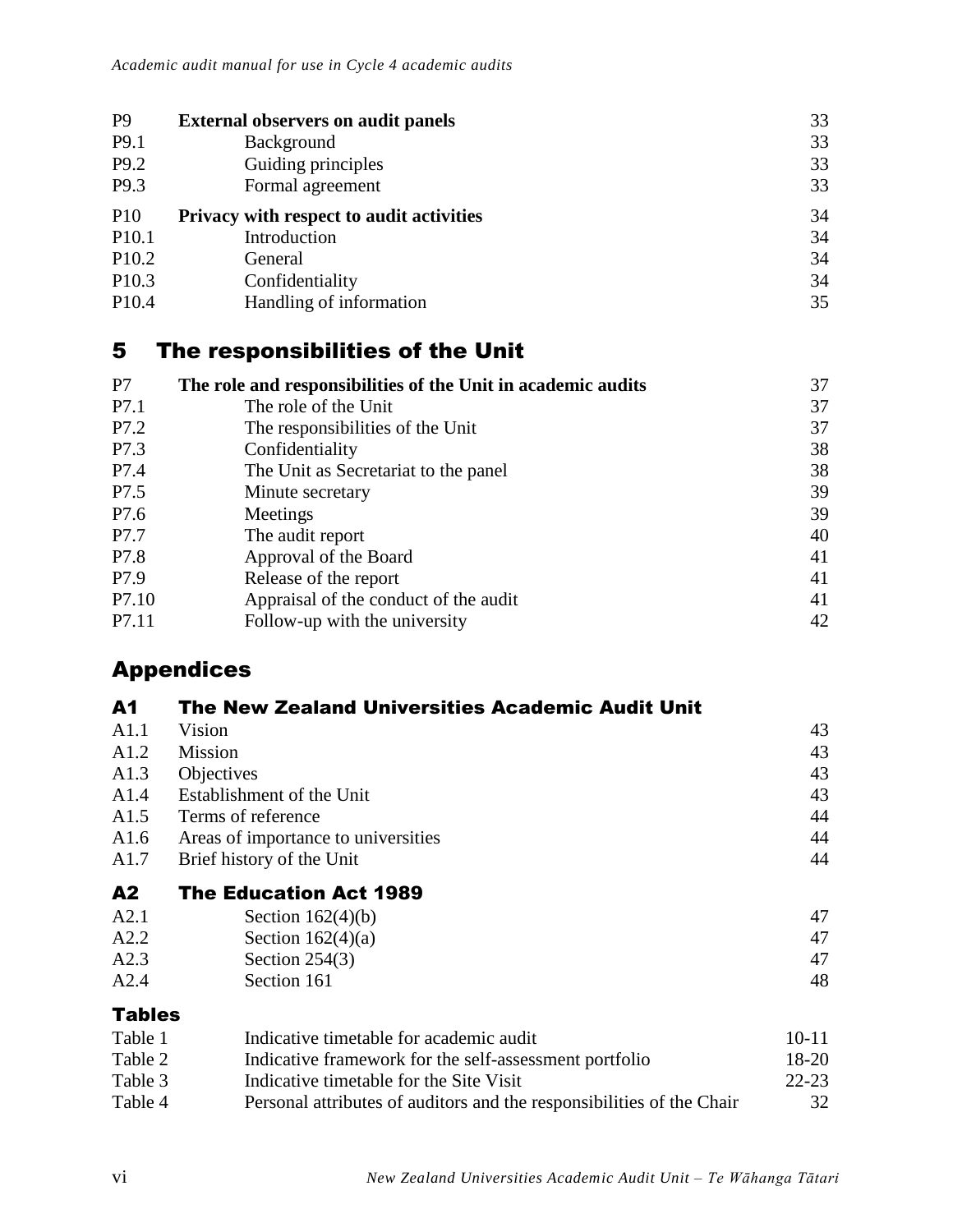1

## The Unit, audit principles and the scope of Cycle 4

#### 1.1 The New Zealand Universities Academic Audit Unit

The chief function of the New Zealand Universities Academic Audit Unit [hereafter 'the Unit'] is to support New Zealand universities in their continuing achievement of standards of excellence in their academic responsibilities in research and teaching. In fulfilling this function, the Unit concentrates its effort on the enhancement of the universities' own programmes of continuous improvement. The purpose of institutional audits of the universities is best described in the Unit's objective:

*Timely completion of academic audits producing audit reports acknowledged as authoritative, fair and perceptive, and of assistance to universities.* 

*Vision, mission and objectives*, Objective 1<sup>2</sup>

In each audit, the process begins and ends with the university's own programme of continuous improvement. External audit begins within the university with a self-assessment which is not just an evaluation but which includes the university's proposed quality improvement plans for moving forward. The audit panel's thinking and recommendations begin from, and move out from, the university's own quality improvement plans. The university's implementation of its own improvement plans, as modified and enhanced by the audit panel, forms the basis of the follow-up interaction between the university and the Unit. The Unit and its work – both external audit and ongoing professional interaction – must add value to the university's own programme of quality improvement. Audit must be owned as part of the university's programme of quality improvement and not experienced as an intrusion into its internal life; audit must not ignore the university's own initiatives or destroy the university's own creativity.

#### 1.2 Principles for institutional quality systems and academic audit

The Unit's declared purpose of institutional audits is consistent with the following principles<sup>3</sup> which any quality system for an institution of higher education should embody.

- *Academic quality is best guaranteed when responsibility for it is located as close as possible to the academic processes of research, teaching, learning and community service.* Quality and its assurance are primarily a professional issue, not a management function. Ultimately, quality is not maintained and enhanced through systems or controls but through professional commitment.
- *Quality assurance is a continuous, active and responsive process.* Critical evaluation of performance and the actions that flow from this should be a regular and progressive feature of academic work. Active sharing and dissemination of good practice and the modification of ideas are central to the proper operation of quality assurance systems.

 $\overline{a}$ 2 See the Vision, Mission and Objectives in Appendix A1 to this manual, sections A1.1, A1.2 and A1.3.

<sup>3</sup> These principles were developed by David Woodhouse, first Director of this Unit, and Cedric Hall, then Professor of Education at Victoria University of Wellington.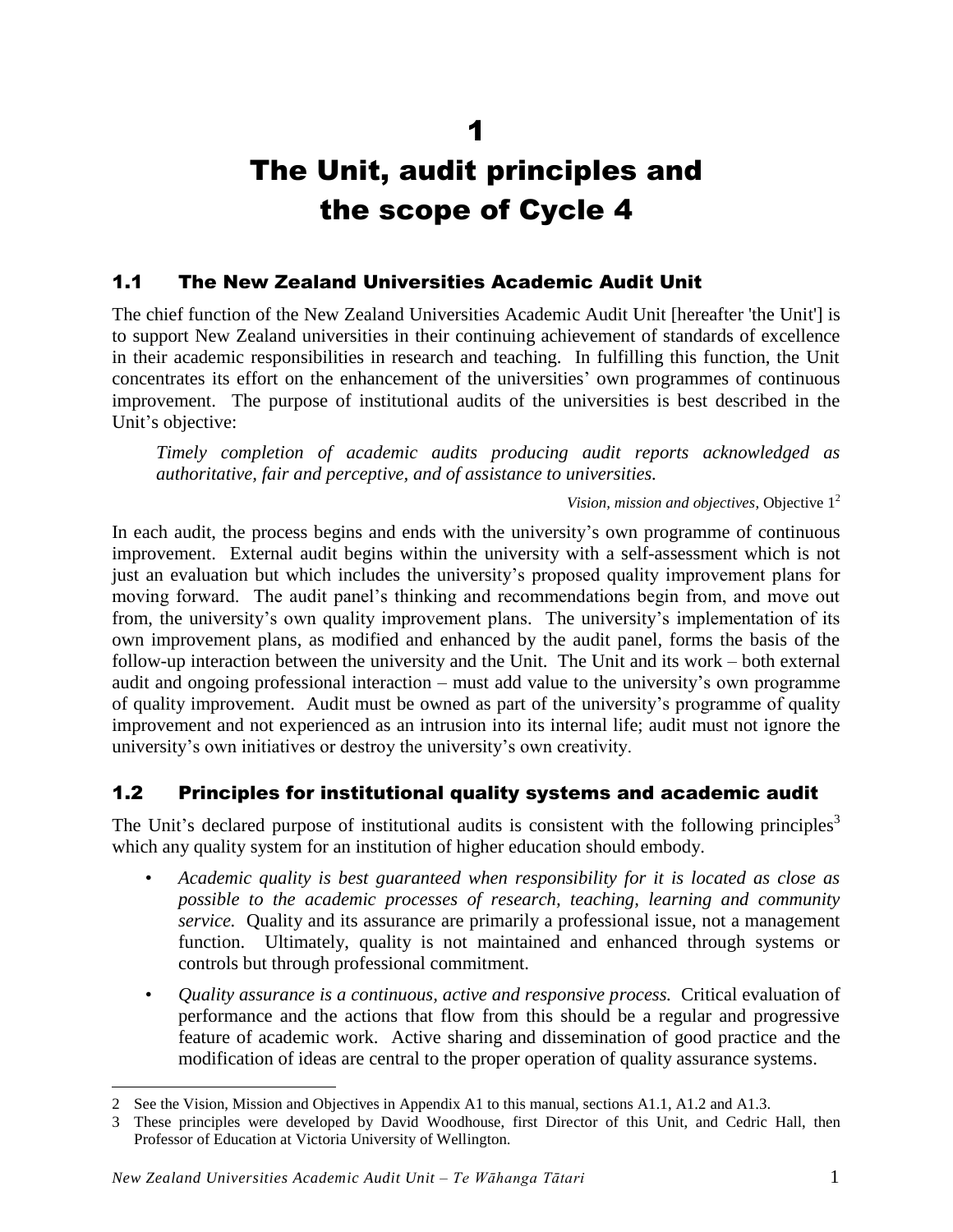- *A quality system is effective if it results in the achievement of quality delivery and quality outcomes.* The academic outcomes of the teaching, learning, research and community service activities are indicators of this effectiveness.
- *Effective quality assurance in higher education requires the use of external academic and professional points of reference.* A university's academic work and its processes for guaranteeing the quality of that work must be responsive to national and international contexts. This requires the involvement of the university's staff in outside professional activities, and the use of external participants in the internal quality assurance processes.

The Unit's approach to academic audits is based on three principles – partnership, ownership and enhancement**.**

• *Partnership*

Academic audit is a partnership between the Unit and the university. Audit panels include academics who provide peer review of evidence offered. Audit panels also include non-academics, many of whom are involved in quality systems related to education outside the university sector; these people bring their particular experience to bear on issues inside the university sector. Taken as a team, the panel provides independent advice to the university about the university's own programme of selfimprovement. Audit panels do not see themselves as experts telling the university what to do. While audit panels have expertise and experience, they see themselves as colleagues, working with the quality personnel inside the university to encourage them in their work to enhance the research, teaching, community engagement and student learning experience.

• *Ownership*

The Unit accepts that the process of academic audit as administered by the Unit is owned by the Unit. However, the Unit is more interested in the processes of audit that lead to change, and those processes must be owned by the university. The work of the Unit, most significantly in the report and its commendations, recommendations and affirmations, is but one contribution to the whole. The work of the Unit must feed into processes of change that are owned by the university.

• *Enhancement*

The word enhancement carries with it the notion of improving processes already in place in the university, rather than just imposing processes from a different context. Enhancement is about improvement and innovation, and audit teams look for ways of building on the processes already in place in a university.

The Unit also subscribes to the principles of auditing as defined in Australian/New Zealand Standard AS/NZS ISO 19011:2003<sup>4</sup>

• *Ethical conduct: the foundation of professionalism* Trust, integrity, confidentiality and discretion are essential to auditing.

 4 *Guidelines for quality and/or environmental management systems auditing,* 4 Principles of auditing.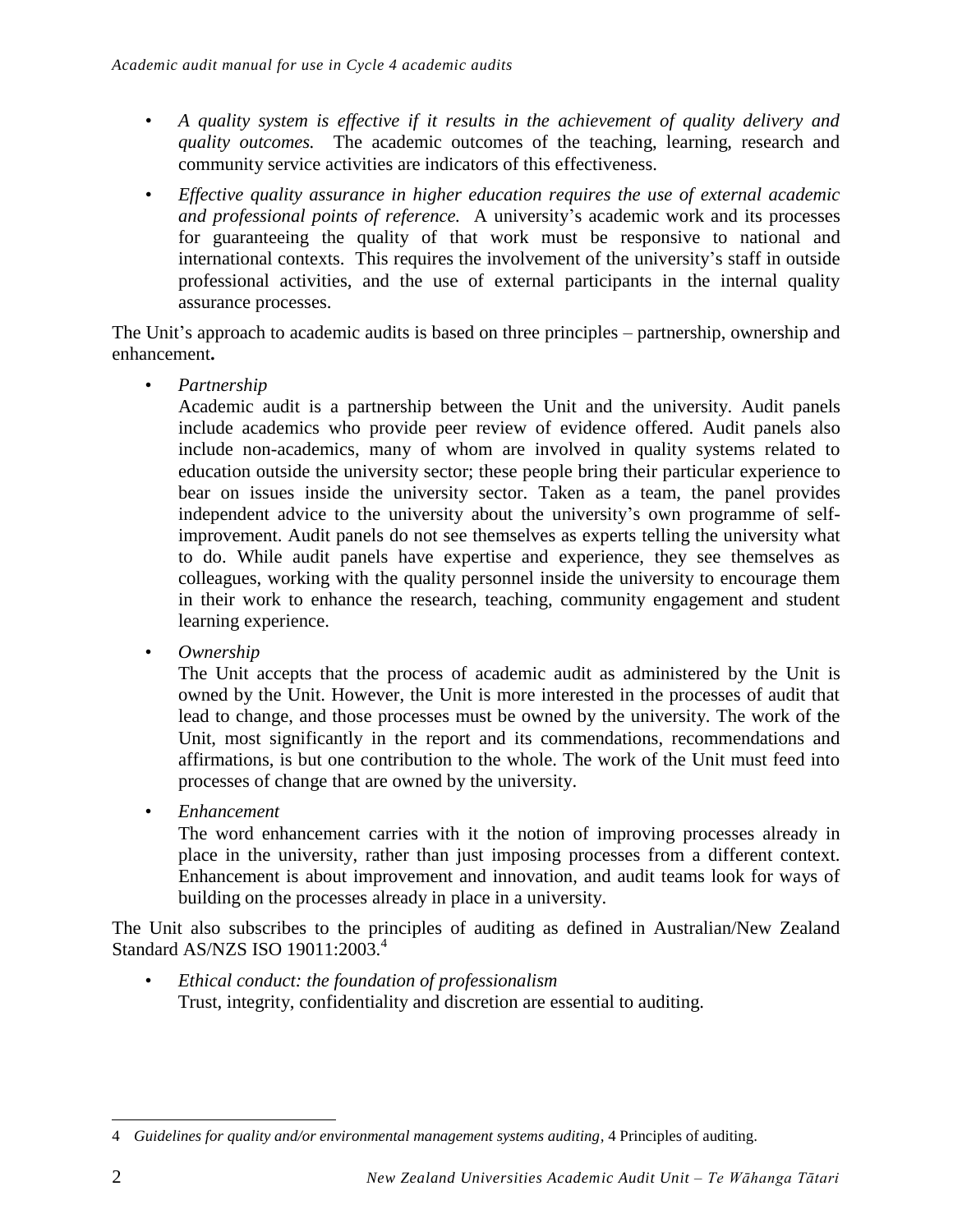- *Fair presentation: the obligation to report truthfully and accurately* Audit findings, audit conclusions and audit reports reflect truthfully and accurately the audit activities. Significant obstacles encountered during the audit and unresolved diverging opinions between the audit panel and the institution are reported.
- *Due professional care: the application of diligence and judgement in auditing* Auditors exercise care in accordance with the importance of the task they perform and the confidence placed in them by universities and other interested parties. Having the necessary competence is an important factor.
- *Independence: the basis for the impartiality of the audit and objectivity of the audit conclusion* Auditors are independent of the activity being audited and are free from bias and conflict of interest. Auditors maintain an objective state of mind throughout the audit process to ensure that the audit findings and conclusions will be based only on the audit evidence.
- *Evidence-based approach: the rational method for reaching reliable and reproducible audit conclusions in a systematic audit process* Audit evidence, whether written or oral, is verifiable. It is based on samples of the information available, since an audit is conducted during a finite period of time and with finite resources. The appropriate use of sampling is closely related to the confidence that can be placed in the audit conclusions.

In administrating academic audits consistent with these principles, the Unit emphasises institutional self-assessment; it also emphasises quality improvement as the most effective means of achieving accountability. The Unit is required to make judgements about the scope and effectiveness of a university's quality assurance procedures and practices, and their relation to nationally and internationally accepted good practices. These judgements are based in the first place on the self-assessment portfolio submitted by the university, as considered by the audit panel and then tested and elaborated through further written and oral evidence gathered during the Site Visit to the university.

In order to evaluate the effectiveness of the quality assurance procedures, it is necessary for the auditors to investigate the results of applying these procedures and to check the extent to which the university is achieving the outcomes required by its objectives. The university is expected to have the necessary checking mechanisms in place and to be able to demonstrate to the Unit that the procedures are being used and are working, or that there are plans for addressing any shortfall.

#### 1.3 The scope of Cycle 4 academic audits

The universities have indicated their wish for Cycle 4 academic audits to be whole-of-institution. Whole-of-institution audit covers the following topics.

- Teaching and learning
- Research environment
- Te Tiriti o Waitangi
- Academic and support staff
- Institutional quality assurance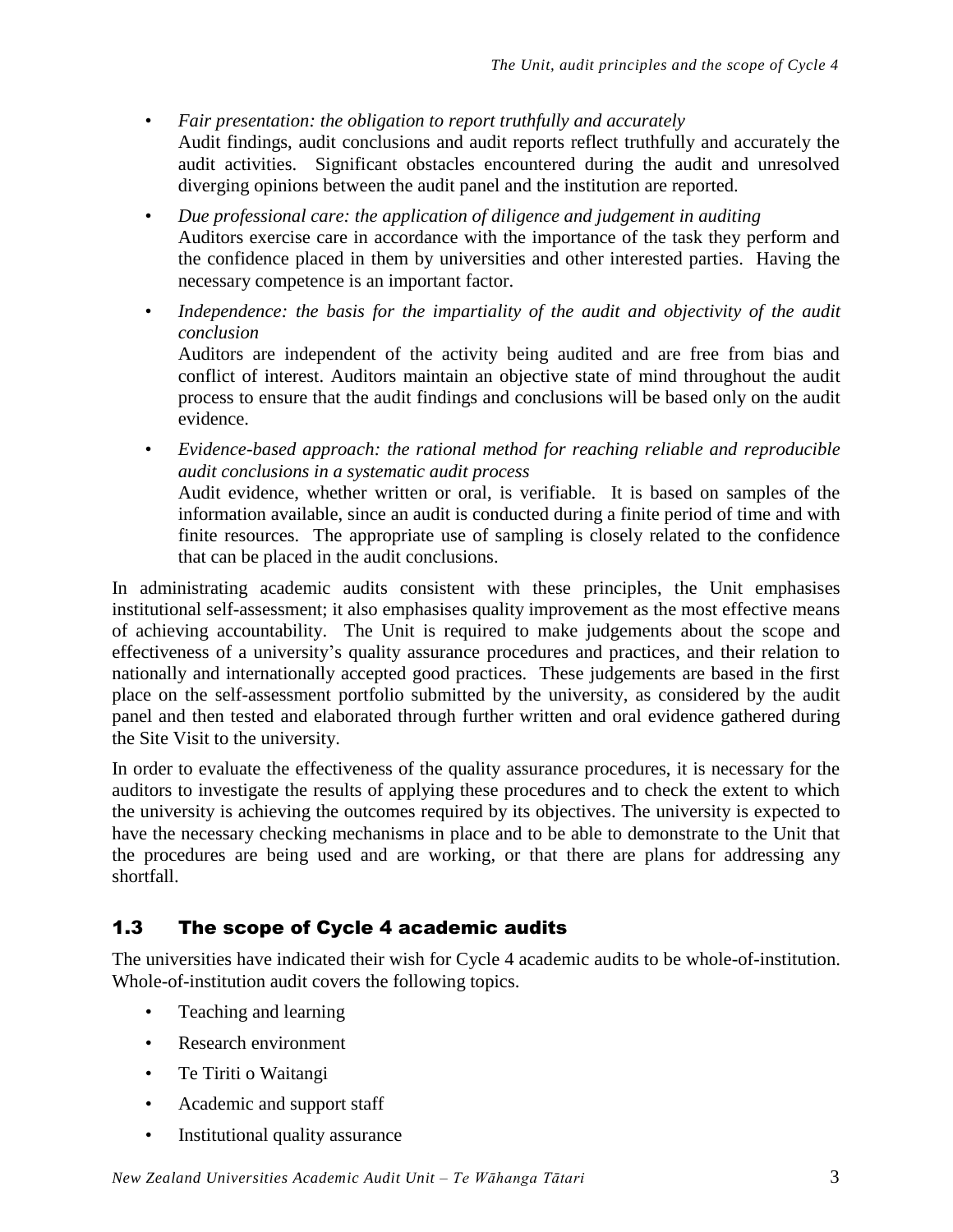- Management and administrative support
- Community engagement
- External academic collaborations and partnerships.

In 2005, the New Zealand Vice-Chancellors' Committee changed the terms of reference of the Unit; the primary term of reference is to 'consider and review the universities' mechanisms for monitoring and enhancing the ongoing academic quality of academic programmes, their delivery and their learning outcomes, and the extent to which the universities are achieving their stated aims and objectives in these areas'.<sup>5</sup> The evaluation of mechanisms relating to the assessment of the quality of research *per se* may fall outside of these terms of reference and might duplicate the assessment activities related to the Performance-Based Research Fund. The terms of reference, however, can include consideration of the extent to which the research culture, research environment and research activities enhance teaching and learning, as well as the effect that teaching and service aspects of staff responsibilities have on research.

The whole-of-institution academic audit will focus on the ability of institutional processes to support the achievement of outputs and outcomes.<sup>6</sup> It is clear that boundaries should be placed on the exercise if it is not to attract the criticism of unrealistic and excessive additional workload. To this end, an indicative framework has been developed for the self-assessment portfolio. (See section 3.2 of this manual, including *Table 2*, pages 18-20.)

<sup>5</sup> The full set of terms of reference for the Unit are set out in Appendix A1 of this manual, section A1.5.

<sup>6</sup> For the Unit, outputs are performance data, such as completions and retentions; outcomes arise from the application of skills and techniques learned and the knowledge gained to the workplace and to the benefit of society.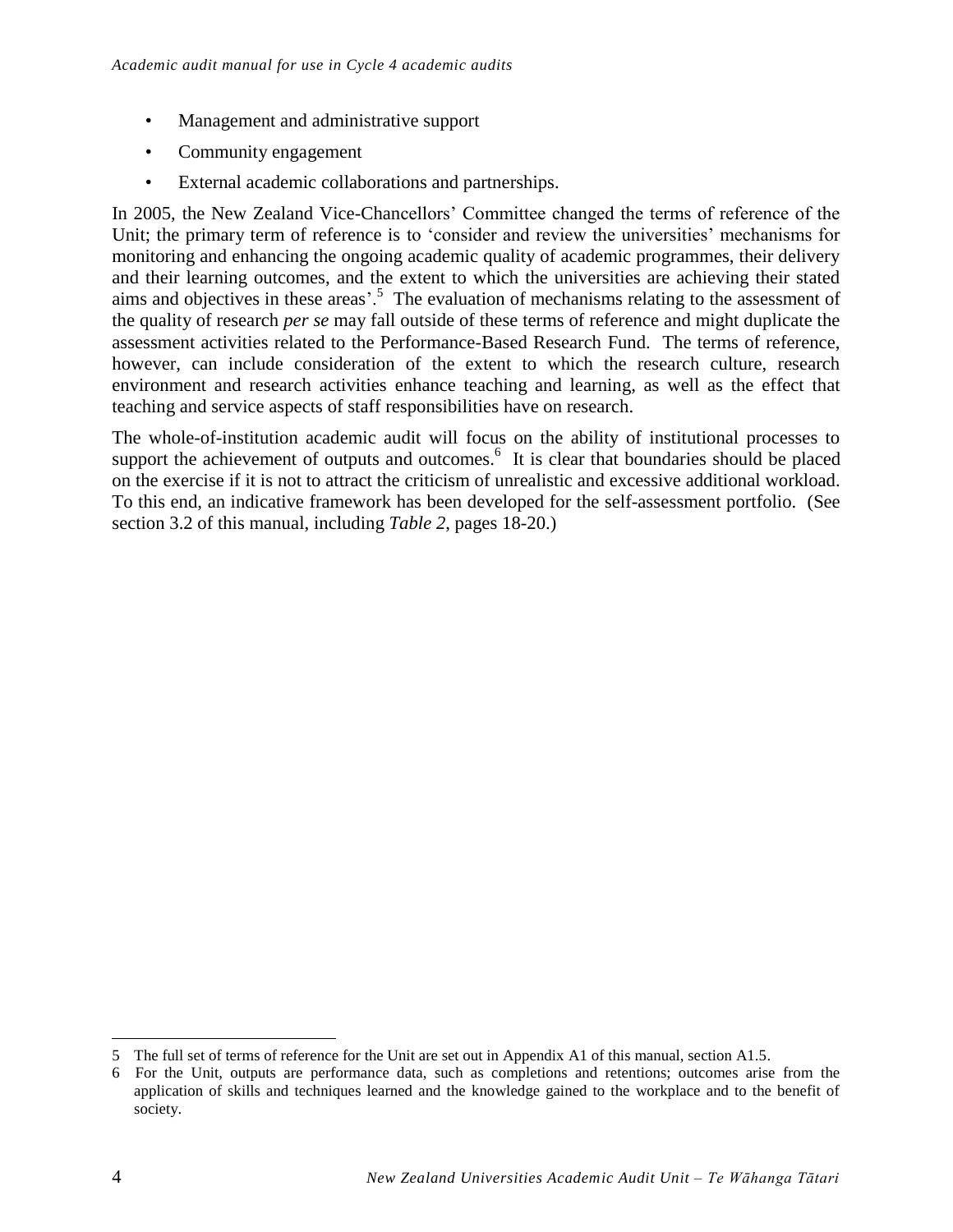## Institutional academic audit process

#### 2.1 The self-assessment

Irrespective of the activities of the Unit or of any other external requirements, regular review of processes, activities, output data and other evidence should be an integral part of a university's total planning, implementation and modification cycle. On-going self-assessment can have beneficial institutional quality maintenance and enhancement effects, regardless of the catalyst for the review. The starting point for the self-assessment, as later for the audit panel investigation, is the objectives that the university has formulated.

The university's self-assessment should address questions such as:

- What are the internal quality procedures?
- Are they appropriate?
- Are they effective?
- How do we know?

#### 2.2 The self-assessment portfolio

The self-assessment results in the submission to the Unit of a written portfolio that tests the effectiveness of the university's quality system in support of the core activities (research, teaching, learning and community engagement) and that contains the judgements of the whole university's community. Audit panels will look closely for evidence that confirms that adequate consultation and involvement of students and other stakeholders has taken place during the selfassessment process.

The universities will continue to manage their self-assessment process in the way best suited to their needs, but the structure of the portfolio desired by the Unit is set out in the indicative framework detailed in *Table 2*, p.18-20. The final detail of activities to be audited will be negotiated with each university as might best add value for the university. The aim of the indicative framework is to provide some degree of focus and to help control the workload placed on universities. The Unit hopes that the self-assessment will build to the greatest extent possible on the on-going review activities of the universities, although it is appreciated that the demands of a whole-of-institution audit are greater than would be expected of normal review activities, and will most probably require special tasks outside of normal activities.

*Details of requirements for the self-assessment portfolio are provided in section 3.2 of this manual.*

#### 2.3 Audit panel

The Unit selects potential members for an audit panel bearing in mind the scope of the audit, any special characteristics of the university, and the need to have a panel that is coherent and balanced in background and experience. The size and composition of audit panels is always under review, and there is a tension in gaining a balance between size and a representative composition. For Cycle 4, the panel will normally have the following composition: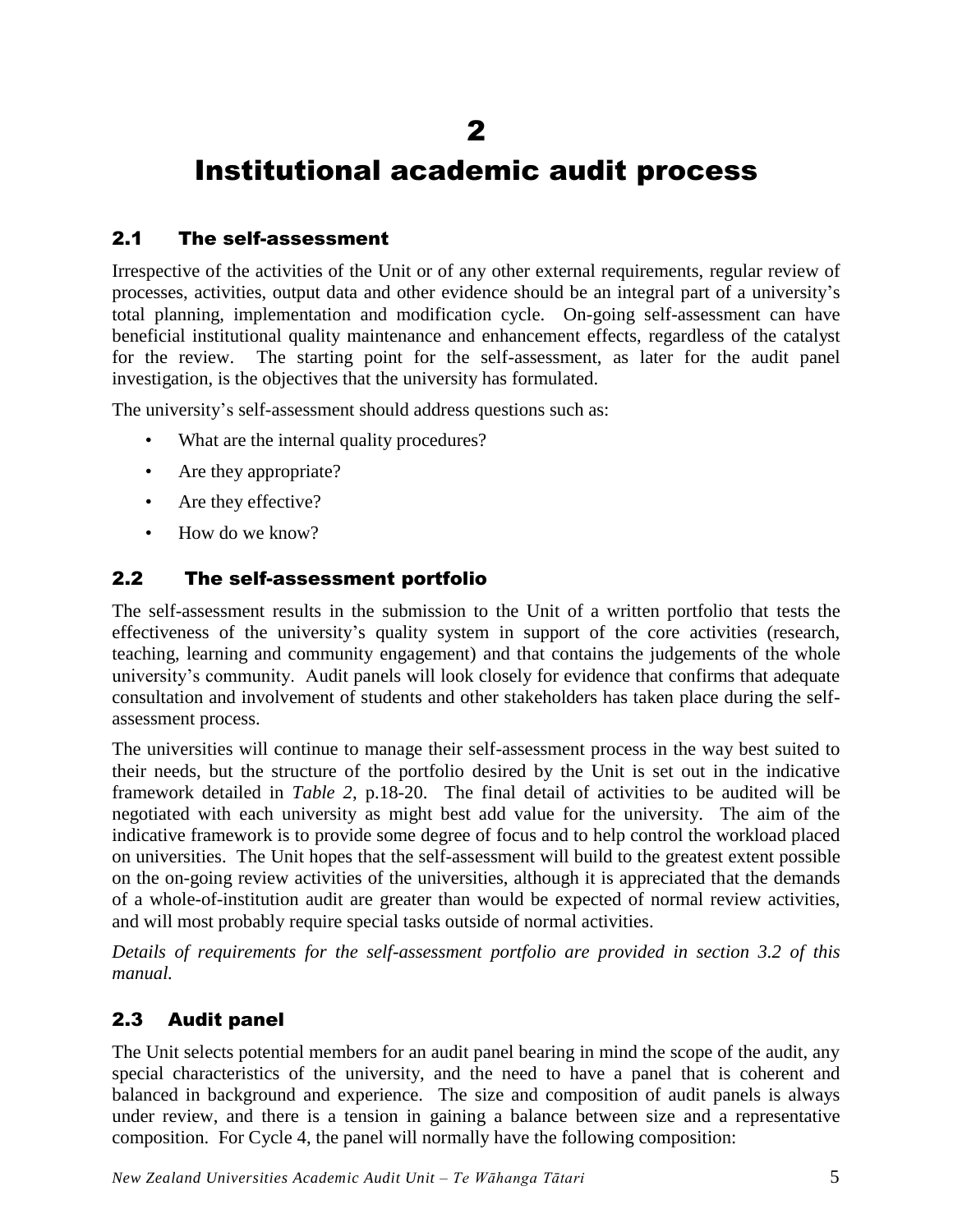- a senior person (usually an academic or academic administrator) from a New Zealand university as Chair
- a New Zealand academic.
- a non-academic with experience and understanding of quality assurance and quality enhancement processes as well as an awareness of the way quality assurance is applied in a university context,
- an academic from an overseas university.

The Unit requires a balance of experience, with an audit panel which, collectively, has:

- knowledge of the processes of universities or those of other tertiary institutions,
- a positive attitude towards the future of the university sector,
- experience of university research and teaching,
- experience resulting from holding university management and administrative posts at least at Faculty/School/Division level,
- the capability of being forward-looking,
- an awareness of the contemporary context in which universities work and of the national and international environments in which students will live and work as graduates.

The Director of the Unit is in attendance to the panel to ensure the audit process is within the terms of reference, and is responsible for writing the first draft of the report. The Director is not an auditor. A notetaker is also in attendance, and the notes taken are destroyed at the time the academic audit report is released. Unless otherwise arranged, all communication between the university and members of the panel is via the Unit.

*The Unit's policies with respect to the responsibilities of auditors, including their appointment, are provided as Chapter 4 of this manual.*

#### 2.4 Evaluation of the self-assessment portfolio

When the self-assessment portfolio is sent by the university to the Unit and to all members of the audit panel, the members of the audit panel examine the portfolio to reach first impressions about the reliability and effectiveness of the quality system. In evaluating and checking the university's self-assessment portfolio, the audit panel will:

- respect the objectives and values of the university,
- comment on the university's conclusions and proposed improvement activities,
- consider the extent to which the university's quality assurance systems and processes that support and contribute to the quality of the university's research, teaching and learning are effective in assisting the university achieve its objectives.

About four weeks after the submission of the university's self-assessment portfolio, the audit panel meets at the office of the Unit in Wellington for a day (Preliminary Meeting) to review audit procedures, to share first impressions of the portfolio, and to identify any further information or clarification that the university might be required to provide at the time of the Site Visit. Further information will be requested only when there is good reason to do so, and the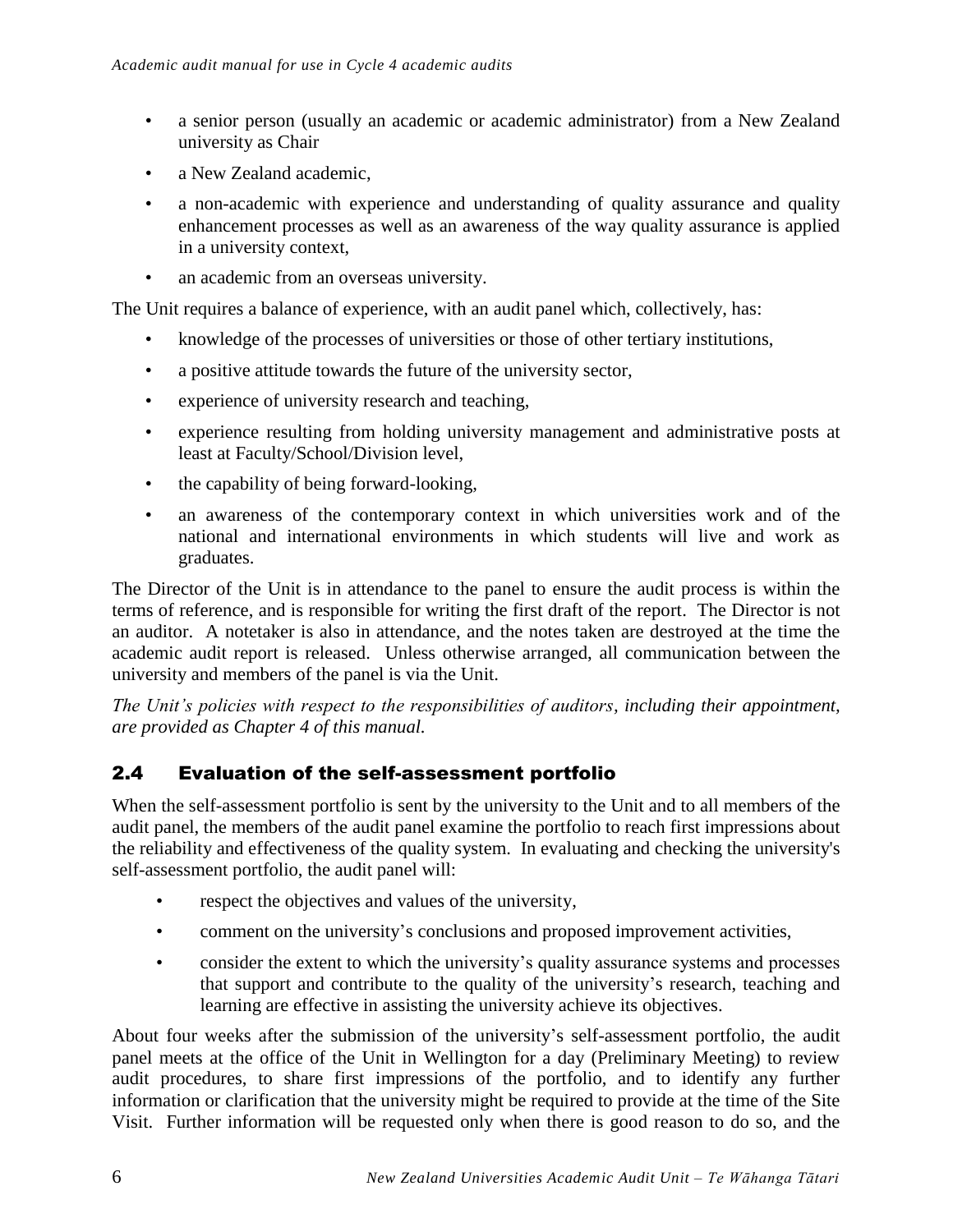panel will give a clear indication as to why the further information is requested – such as whether to clarify, to allow more detailed evaluation, to fill in gaps – and will take care not to ask for material already in hand. Further information requested will be made available by the university for scrutiny by the audit panel during the Site Visit.

#### 2.5 The Planning Visit

Two weeks after the Preliminary Meeting, and about four weeks before the Site Visit, the panel Chair and the Unit Secretariat visit the university to clarify structural issues and the provision of further information at the time of the Site Visit. They will also discuss the Site Visit programme which will be finalised as soon as possible after the Planning Visit following consultation between the university, the Unit Secretariat and the Chair of the panel.

#### 2.6 The Site Visit

The panel conducts a Site Visit of the university for four days, with the aim of conducting two days of interviews with an appropriate range of people within the university and other communities of interest, with one day prior, and one day after the interviews for the panel to read supplementary material and to consider and develop its audit report.

The aim of the interviews is to gain clarification on issues and to assist the panel in its review of the effectiveness of systems for monitoring and enhancing the quality of research, teaching, learning and community service of the university being audited. Interviews also help the panel to determine the extent to which systems are appropriate for their purpose, and how well systems work. Interviews provide the opportunity to test actual practice against written material and to assess the effectiveness of the application of the systems that are appropriate for achieving the university's stated aims and objectives. In effect, the external evaluation is testing the quality of the university's on-going self-assessment and the portfolio of evidence arising from the selfassessment review. Interviews are aimed at finding out how things actually happen.

Interviews will be carefully targeted and the panel will make clear prior to the Site Visit the main topics and/or issues to be discussed at each interview section. Wherever possible, the panel will seek to explain the context and rationale underlying the questions. While there is a desire to give greater clarification to the purpose of each session, the panel must also be free to ask questions about other things, particularly if there are issues that arise during the Site Visit, or if there are issues that the panel needs to test with a range of people from senior to lower levels. In each interview session, wherever possible all participants will have a chance to be heard.

Universities that are multi-campus, have offshore campuses and/or operate transnational teaching programmes present particular challenges, and the pattern and nature of visit(s) for a university with these characteristics are decided by the Unit in consultation with the university.

During the Site Visit, sampling and further investigation of some departments or courses or processes may be warranted. Visits to specific areas of the university might also take place if to do so is beneficial to the academic audit.

At the end of the Site Visit and before the panel leaves, the Chair of the panel will make a short oral report to the senior management of the university.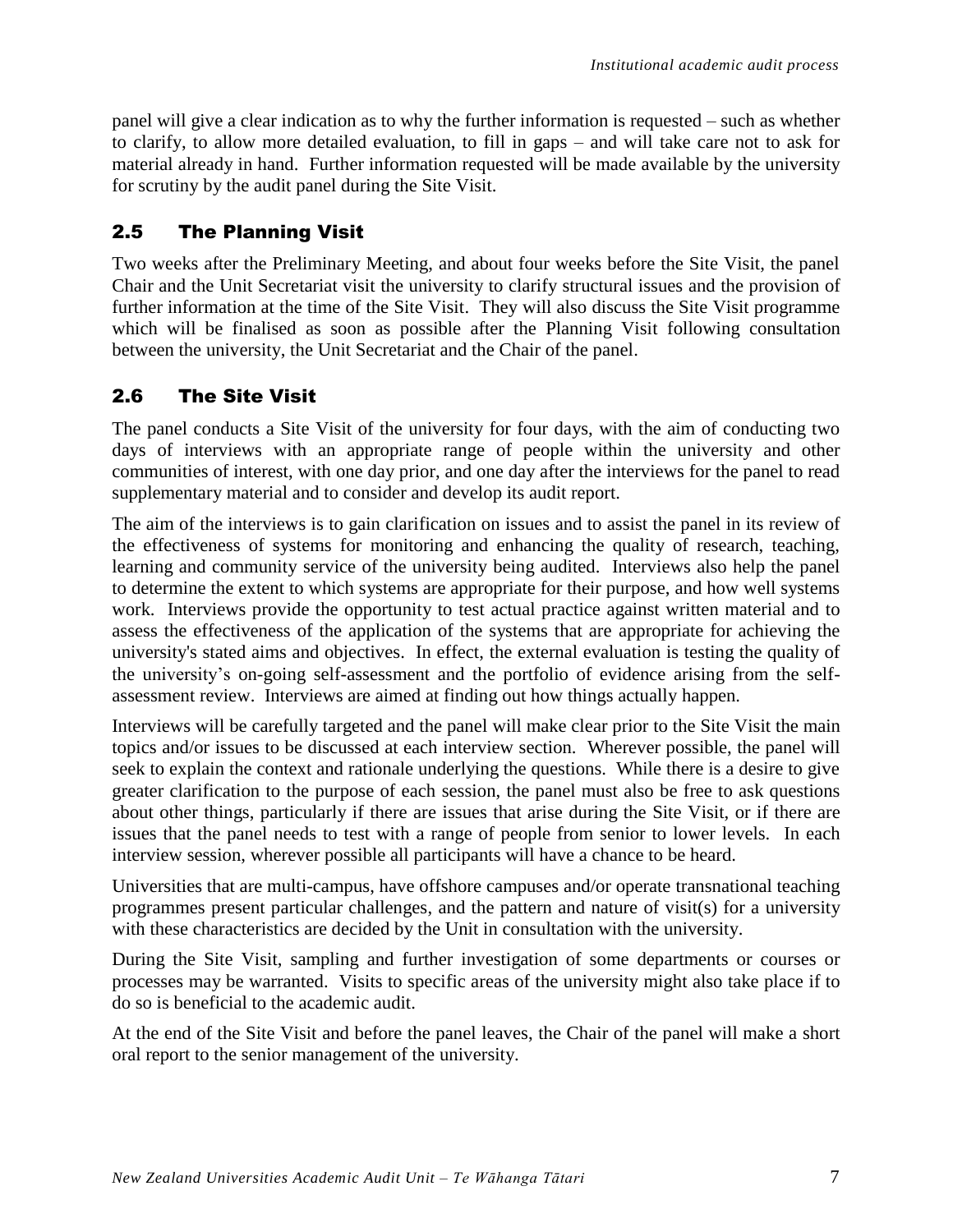#### 2.7 The audit report

Following the Site Visit, a report is produced which describes the panel's findings in relation to the issues it has considered and the university's programme of quality improvement with respect to the focus of the audit. The report is based upon the evidence gathered from written materials and interviews, and the aim of the report is to assist the university in improving its own programme of continuous improvement of quality.

The first draft of the report is prepared by the Unit. The draft report is then refined in consultation with the panel. Examples of significant, innovative and effective good practice will be the subject of *commendations*. Suggestions for improvement, whether to the university's own enhancement initiatives, or in areas in which the panel is of the view that something should be addressed, will be the subject of *recommendations*. Enhancement initiatives identified by the university, and improvement activities underway within the university, which the panel supports will be the subject of *affirmations*.

When ready, the Unit will send the draft report to the university for comment on errors of fact, tone and expression. The Unit will also invite formal responses to recommendations. The panel considers all comments from the university and makes appropriate amendments to the report.

*Details about the panel's consideration of university comments are provided in Policy P7.7 'The audit report' in Chapter 5 of this manual.*

The Unit will send the final report to its Board for its consideration and approval. When approved, the final report will be released to the university, and will be released as a public document two weeks later.

#### 2.8 Follow-up

After the release of the report, appropriate efforts are made – through formal or informal visits and/or communications – to discuss the findings of the report and the ways in which follow-up to the recommendations can be integrated into the university's own programme of quality improvement. The Unit relies on the professional commitment of the university to take any actions on the recommendations, and the Unit maintains an on-going professional interest in the quality enhancement work of the university. Any form of reporting to the Unit on progress with respect to the report recommendations will be in the form most convenient for the university.

#### 2.9 Feedback

As part of its own internal quality assurance processes, the Unit discusses the audit process and the performance of the audit panel with the auditors themselves, and seeks feedback on the audit process and on the usefulness of the report from the university. Following consideration of comments received, the Unit Secretariat prepares a report on the degree to which the audit process and audit report have achieved the Unit's objective – that is, the *timely completion of academic audits producing audit reports acknowledged as authoritative, fair and perceptive, and of assistance to universities.* The report on the audit process, including recommendations for improvement, is presented to the Board of the Unit for its consideration.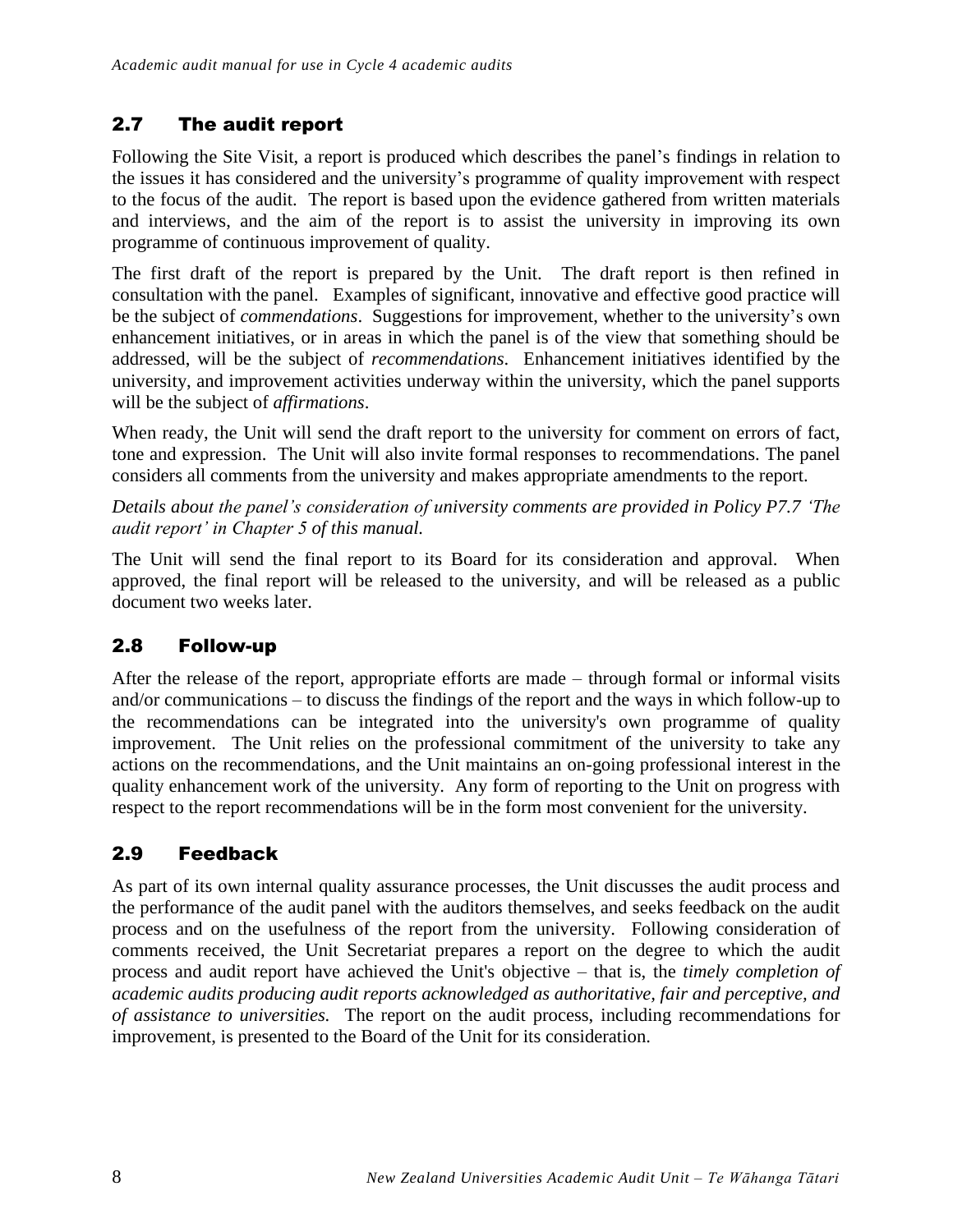#### 2.10 Timetable for audit

*Table 1* sets out an indicative timetable pattern for the conduct of an audit. It is usual for the time of the Site Visit to be determined in consultation with the university. The timetable is set out in three sections - as weeks before the Site Visit, the week of the Site Visit, and weeks after the Site Visit.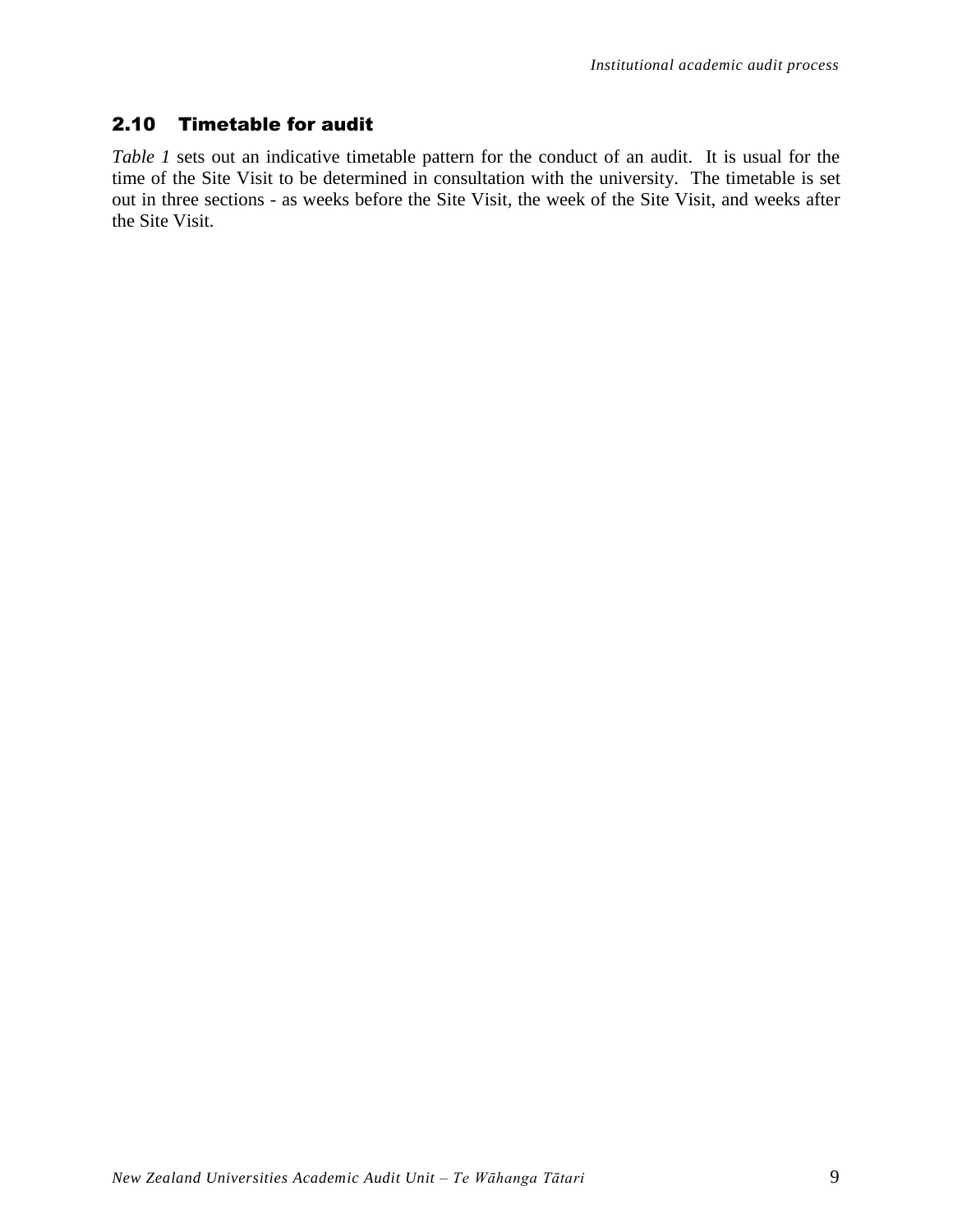*Table 1*

## Indicative timetable for academic audit

*About twelve months before the date of the submission of the self-assessment portfolio, the Director of the Unit will visit the university to ensure a clear understanding of the requirements of the Cycle 4 academic audit. Prior to the submission of the portfolio, the Director will consult with the university to ensure that realistic limits are placed on the size of the portfolio and the number and size of supporting documents.*

| Weeks           |                                       |                                                                                                                              |
|-----------------|---------------------------------------|------------------------------------------------------------------------------------------------------------------------------|
| before          | University's responsibilities         | Unit's responsibilities                                                                                                      |
| the             |                                       |                                                                                                                              |
| Visit           |                                       |                                                                                                                              |
| 25              |                                       | Unit submits the nomination for Chair of the panel to                                                                        |
|                 |                                       | the university                                                                                                               |
| 24              | University responds to the            |                                                                                                                              |
|                 | nomination for the Chair of the panel |                                                                                                                              |
| 23              |                                       |                                                                                                                              |
| 22              |                                       | Unit submits the nominations for the audit panel to the<br>university                                                        |
| 21              | University responds to the            |                                                                                                                              |
|                 | nominations for the audit panel       |                                                                                                                              |
| 20              |                                       | Unit confirms the appointment of the audit panel                                                                             |
| 19              |                                       | Unit negotiates with the audit panel to determine a<br>time for the Preliminary Meeting                                      |
|                 |                                       | Unit makes arrangements for the travel and<br>accommodation for the Preliminary Meeting, Planning<br>Meeting and Site Visit. |
| 18              |                                       |                                                                                                                              |
| 17              |                                       |                                                                                                                              |
| 16              |                                       |                                                                                                                              |
| 15              |                                       |                                                                                                                              |
| 14              |                                       |                                                                                                                              |
| $\overline{13}$ |                                       |                                                                                                                              |
| 12              | University submits its self-          |                                                                                                                              |
|                 | assessment portfolio to the Unit and  |                                                                                                                              |
|                 | to each member of the audit panel     |                                                                                                                              |
| 11              |                                       |                                                                                                                              |
| 10              |                                       |                                                                                                                              |
| 9               |                                       | Each audit panel member distributes his/her brief                                                                            |
|                 |                                       | written comments on the self-assessment portfolio to                                                                         |
|                 |                                       | all other members of the panel                                                                                               |
| 8               |                                       | Preliminary Meeting of the panel to discuss:                                                                                 |
|                 |                                       | $\ast$<br>main issues for audit                                                                                              |
|                 |                                       | further documentation or evidence required at the                                                                            |
|                 |                                       | time of the Site Visit                                                                                                       |
|                 |                                       | draft programme for the visit<br>$\ast$                                                                                      |
| $\overline{7}$  |                                       | Unit sends the university notice of further information                                                                      |
|                 |                                       | required at the time of the Site Visit                                                                                       |

| The weeks <b>before</b> the Site visit |  |  |  |  |  |
|----------------------------------------|--|--|--|--|--|
|----------------------------------------|--|--|--|--|--|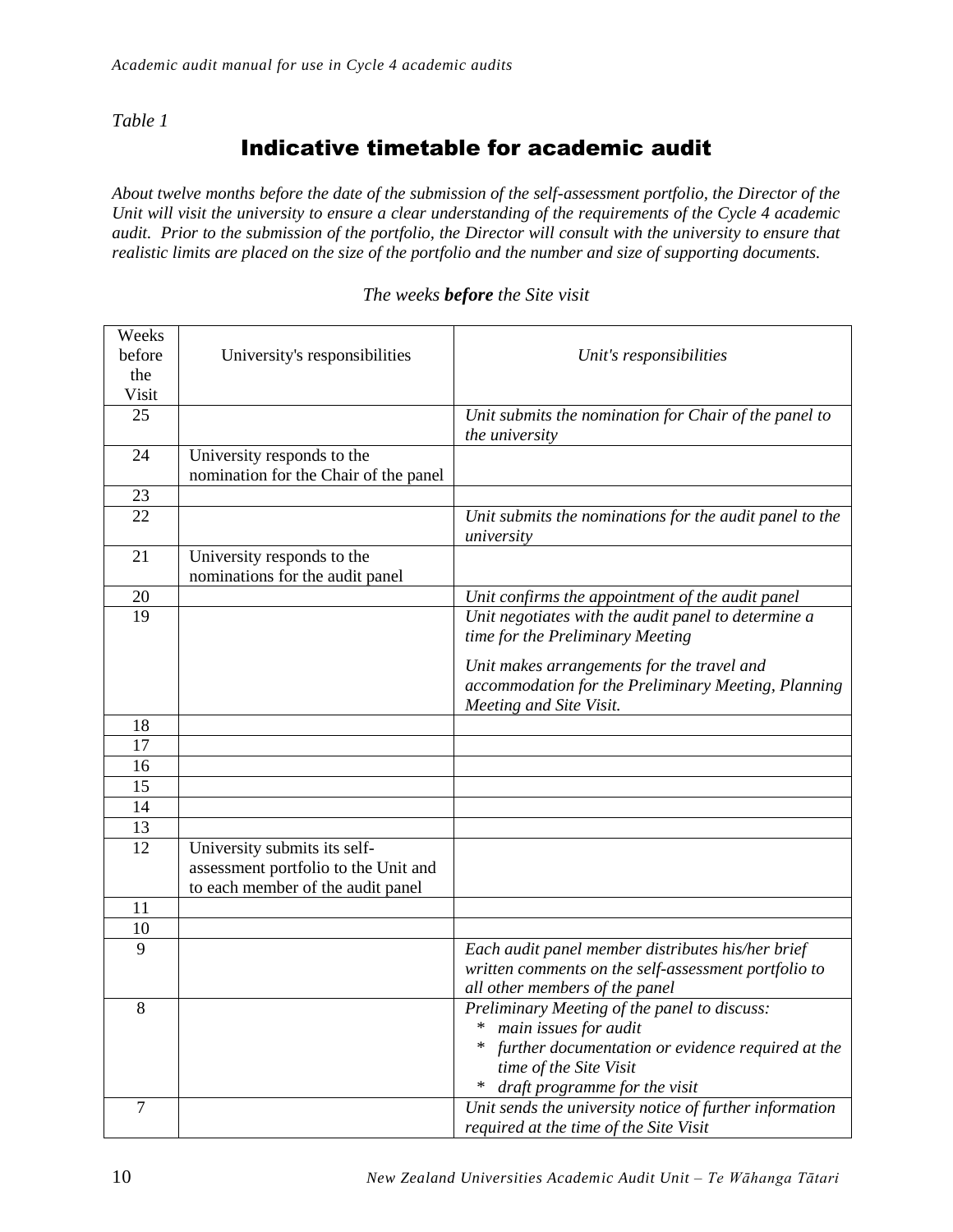| 6 | Planning Visit to the university by | Panel Chair and Unit Secretariat visit the university to |
|---|-------------------------------------|----------------------------------------------------------|
|   | the panel Chair and the Unit        | discuss the Site Visit programme and the supply of       |
|   | Secretariat                         | further documentation or evidence at the time of the     |
|   |                                     | Site Visit                                               |
|   |                                     | Final programme for the Site Visit confirmed             |
|   |                                     |                                                          |
| 3 |                                     |                                                          |
|   |                                     |                                                          |
|   |                                     | Unit reviews audit process and Site Visit with the       |
|   |                                     | Chair of the panel                                       |

| The week of the Site Visit |
|----------------------------|
| (see Table 3)              |

#### The weeks **after** the visit

| Weeks<br>after the<br>Visit | University's responsibilities                                | Unit's responsibilities                                                                                                                                    |
|-----------------------------|--------------------------------------------------------------|------------------------------------------------------------------------------------------------------------------------------------------------------------|
| $\mathbf{1}$                |                                                              | Unit drafts the report of findings based on the evidence<br>read and heard                                                                                 |
| $\sqrt{2}$                  |                                                              | Unit sends the initial draft report to the audit panel                                                                                                     |
| $\overline{3}$              |                                                              | Panel members send their comments on the initial<br>draft report to the Unit                                                                               |
| $\overline{4}$              |                                                              | Unit prepares a revised initial draft report and sends it<br>to the audit panel                                                                            |
| 5                           |                                                              | Panel members send their comments on the revised<br>initial draft to the Unit                                                                              |
| 6                           |                                                              | Unit prepares draft report and sends it to the<br>university for comment on errors of fact, tone and<br>expression and formal responses to recommendations |
| $\overline{7}$              |                                                              |                                                                                                                                                            |
| 8                           | University sends comments on the<br>draft report to the Unit |                                                                                                                                                            |
| 9                           |                                                              | Panel members consider the comments from the<br>university                                                                                                 |
| 10                          |                                                              | Unit prepares the final report and sends it to the<br>university for confirmation that the Unit has addressed<br>the comments                              |
| 11                          | University responds to the final<br>report                   |                                                                                                                                                            |
| 12                          |                                                              | Unit sends report to the Board of the Unit for approval                                                                                                    |
| 13                          |                                                              | Members of the Board respond to, and approve, the<br>final report                                                                                          |
| 14                          |                                                              | Unit sends the final report to the university                                                                                                              |
| 15                          |                                                              |                                                                                                                                                            |
| 16                          |                                                              | Unit releases the final report as a public document                                                                                                        |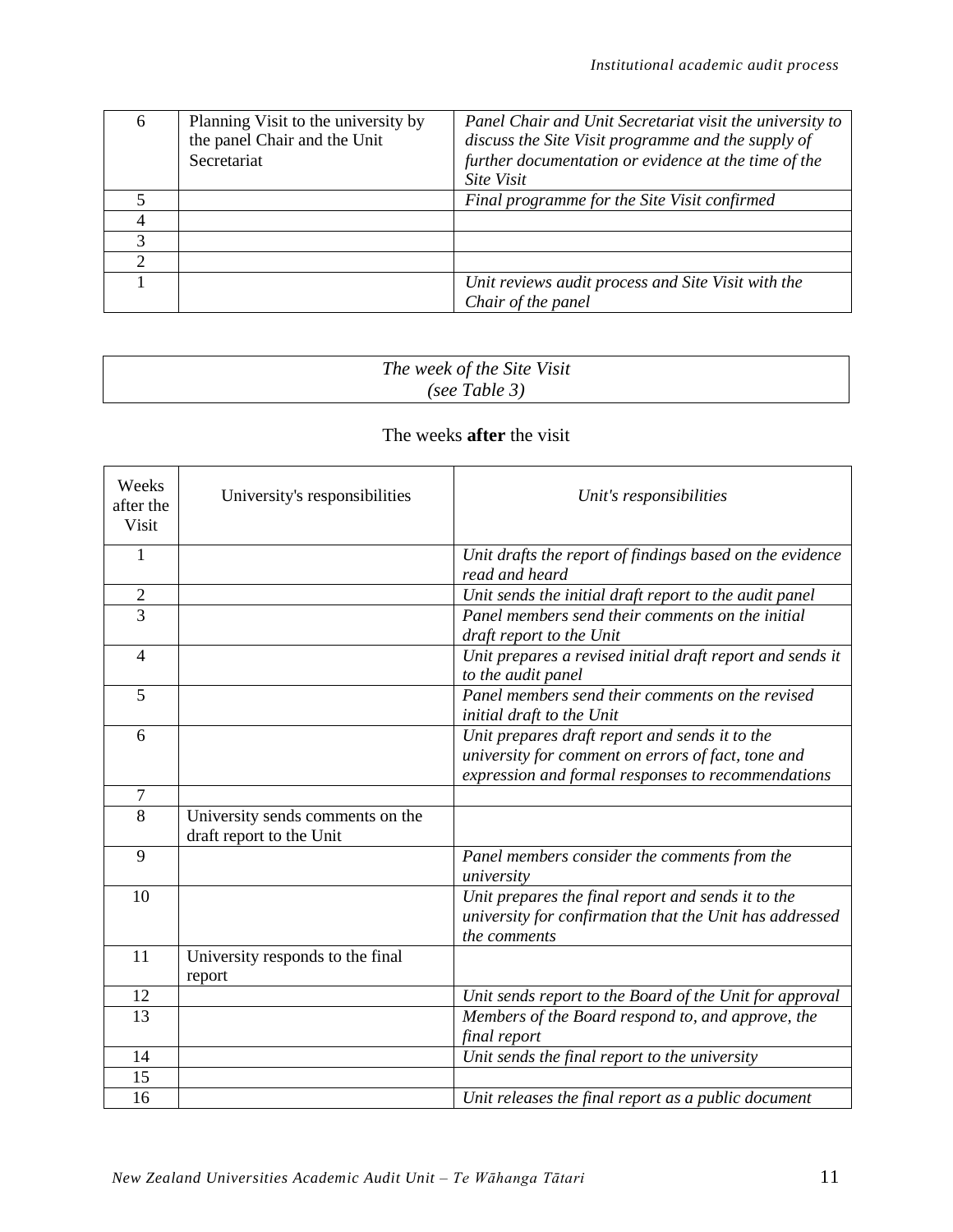*Academic audit manual for use in Cycle 4 academic audits*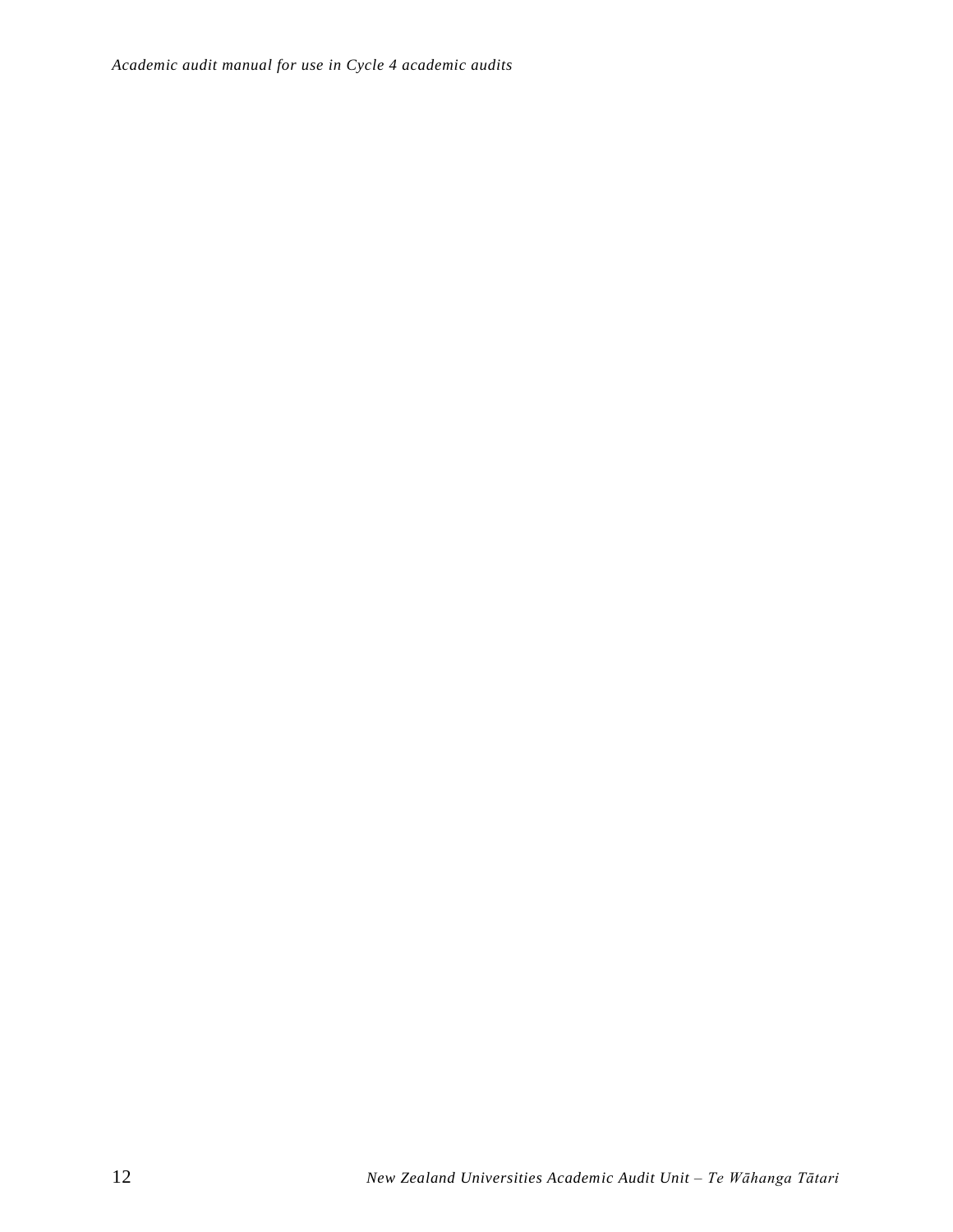## The responsibilities of the university

#### 3.1 The self-assessment

Two of the principles for a quality system for a university – as enunciated in section 1.2 of this Manual – are that academic quality is best guaranteed when responsibility for it is located as close as possible to the academic processes of research, teaching, learning and community service; and that quality assurance is a continuous, active and responsive process with critical evaluation of performance being a regular and progressive feature of academic work. Thorough on-going self-assessment is itself part of the university's quality assurance processes.

Meaningful self-assessment has several merits, including:

- the recognition of institutional autonomy and responsibility,
- the maintenance of a process of critical self-development,
- the production of, and reflection on, information, some of which is not normally evident.

Self-assessment should go beyond description to analysis of strengths and weaknesses, and to consideration of ways for addressing the latter.

A self-assessment conducted with respect to an external audit should, as much as possible, be built on the university's existing planning and reporting cycle and quality improvement programme. It should integrate information and conclusions derived from a number of sources, including the university's own annual data-collection activities, professional body accreditation activities and other external and internal reviews, including communities of interest. This will avoid time wasted in re-collecting data, while permitting cross-checking of data and offering a broader range of perspectives on the subject of the self-assessment.

A quality audit is concerned with the university's own objectives relevant to the audit and with the success of the university in achieving those objectives. The following questions provide a structure for self-assessment, and are to be addressed in the self-assessment portfolio. (See *Table 2,* pages 18-20.)

#### *Commitments*

What are the goals and objectives and the expected outputs and outcomes in this area and how were they determined?

#### *Strengths and progress*

What are the key strengths in this area and what positive progress has been made in achieving the goals and objectives?

What are the output/outcome data and other evidence used to determine strengths and to judge progress, and how relevant and effective are they?

#### *Challenges*

What are the key challenges for the university in this area?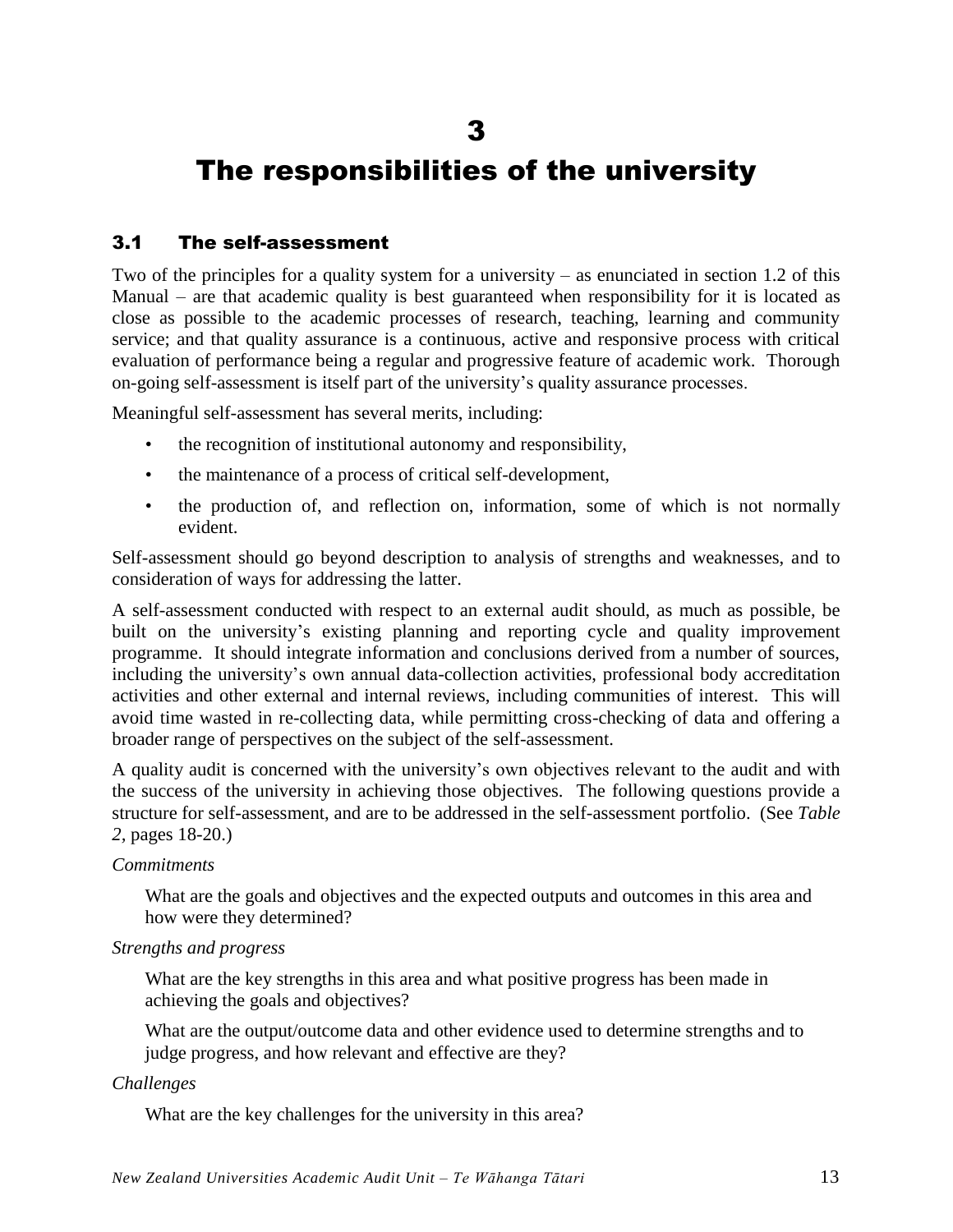#### *Monitoring*

What key quality mechanisms and processes are used to monitor ongoing quality and to provide input into continuous improvement in this area, and how effective are they?

#### *Enhancement*

Arising from the self-assessment, what are the areas in which enhancement is needed?

What enhancement activities will be undertaken during the next planning period – say, three years – who will be responsible, and what are the expected outputs and outcomes of those enhancement activities?

How will the university monitor the effectiveness of changes arising from the enhancement activities?

A self-assessment should be well-planned with appropriate involvement of the university community in the process. There is a need for some general information and orientation for at least a wide range of staff and student representatives, so that there is a general understanding of the purposes of the self-assessment, the process, their part in it, and any possible implications for the university as a whole and for them in particular. The self-assessment should be understood and owned by the university so that the results and implications of the assessment and of the ensuing audit process are followed through.

The process of self-assessment and the extent of the use of survey questionnaires, working parties, workshops and assessment teams will vary according to the structure and culture of the university, the objectives and focus of the audit, and the allocation of resources to the task. Essential factors, however, are:

- that the Vice-Chancellor and other senior staff are, and are seen to be, totally committed to and supportive of the self-assessment and its purposes,
- that a senior person with appropriate training or expertise or experience is appointed to co-ordinate and lead the self-assessment process supported by the university's quality committee or equivalent,
- that the self-assessment process is well planned and focused on the aims, objectives and scope of the audit,
- that the self-assessment builds as much as possible on current relevant evaluative activity and relevant existing materials and other evidence.

#### 3.2 The self-assessment portfolio

The self-assessment portfolio is the written outcome of the self-assessment conducted for the audit and will have been developed in accordance with the scope and purpose of the audit; it should reflect reality as revealed by the self-assessment. It is important that the final draft of the portfolio be widely discussed and generally accepted as a fair representation in all relevant areas of the university.

For the Unit, the basic requirement is that the portfolio should initiate for the panel the process of carrying out its role. There is no necessary correlation between quality and quantity, and a bulky description may well result from a lack of clear systems and arrangements, and may generate more questions than answers.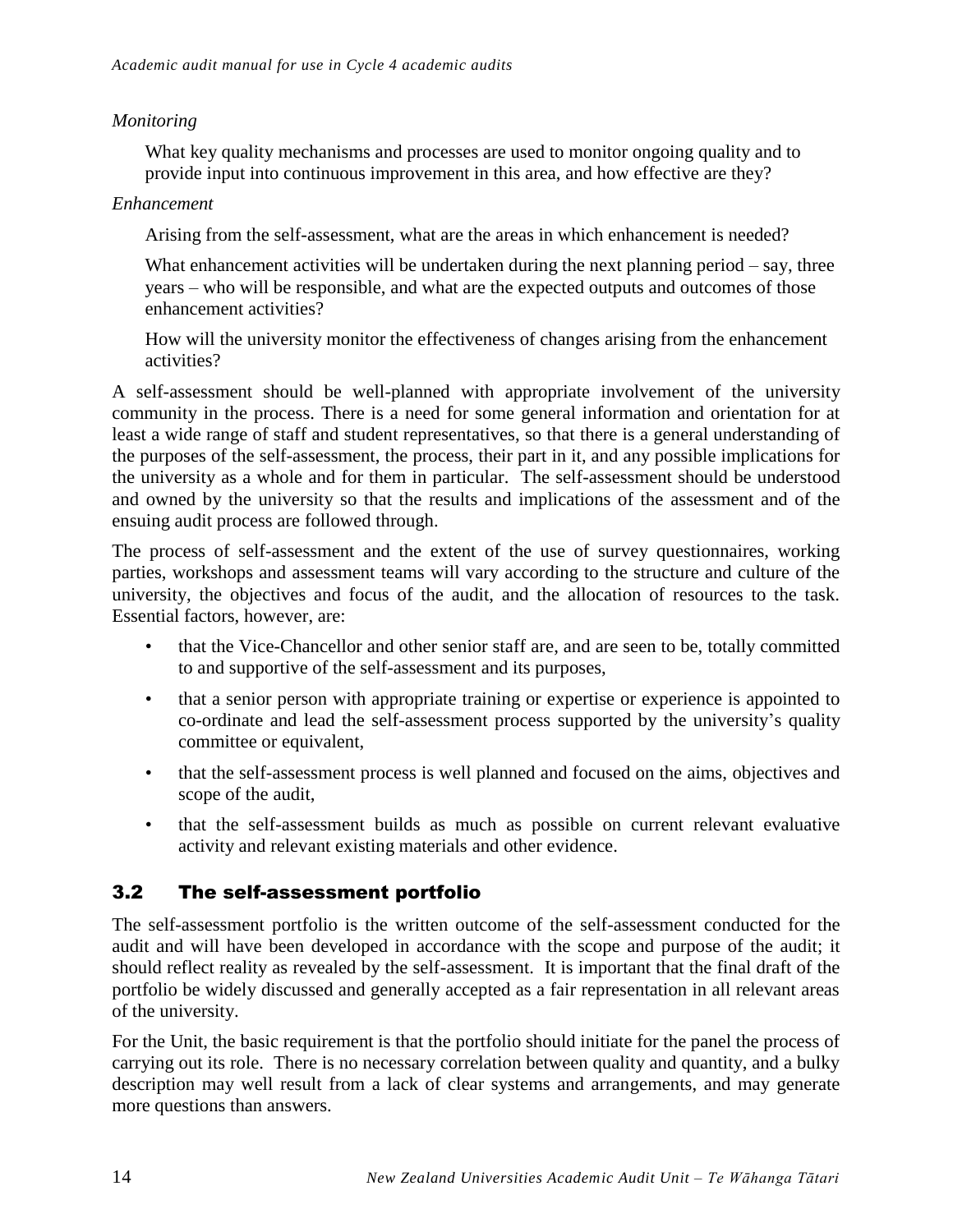#### 3.2.1 The need for an indicative framework

Each Cycle 4 academic audit is to be 'whole-of-institution'. Whole-of-institution is a large canvas, and given the size and complexity of a university, it is considered desirable that the scope of the audit be well defined. Outputs alone do not tell us about the quality of the teaching and learning experience and there needs to be greater attention paid to the 'processesoutput/outcome' connections given that the purpose of good processes must be to support the achievement of good outputs and outcomes.

Thus the academic audit will focus its attention much more than in past cycles of audit on the way internal processes support, monitor and enhance the achievement of outputs and outcomes in keeping with the objectives of the university, and on factors that have the most influence on student learning and student achievement and success.

The management of the self-assessment process will be left to the university to manage in the way best suited to the needs of the university. However, the Unit requires the portfolio to follow the indicative framework set out in *Table 2*, and explained below. The Unit has always hoped that, as far as possible, the self-assessment will build to the greatest extent possible on the ongoing review activities of the universities. It is appreciated, however, that the demands of a whole-of-institution audit are greater than would be expected of normal review activities. The Unit accepts that academic audit will most probably require the dedication of special time and resources to deal with tasks outside of normal activities. The development of an indicative framework is intended to bring more focus on key quality-related matters.

#### 3.2.2 The purpose and structure of the indicative framework

The *purpose* of the framework is to provide a structure both for the university as it undertakes its self-assessment, and for the academic audit panel as it undertakes the evaluation and review.

The *structure* of the framework is set out in *Table 2*, pages 18-20. There are seven main topics. Activities to be tested by the audit process have been assigned to those topics. The framework for the self-assessment and panel enquiry is set out as eight questions with respect to the university's commitment statements, strengths and progress achieved, challenges, monitoring processes, and enhancement initiatives arising from the self-assessment.

#### *Topics*

*Topics* are the areas to be covered by the Cycle 4 audit – namely:

- Teaching and learning Research environment
- Te Tiriti o Waitangi Academic and support staff
- 
- 
- Institutional quality assurance Management and administrative support
- 
- Community engagement External academic collaborations and partnerships.

The university should consider providing updates on the progress in addressing the recommendations and enhancement initiatives in the audit report and self-assessment portfolio respectively. Such updates should be incorporated into appropriate sections of the portfolio.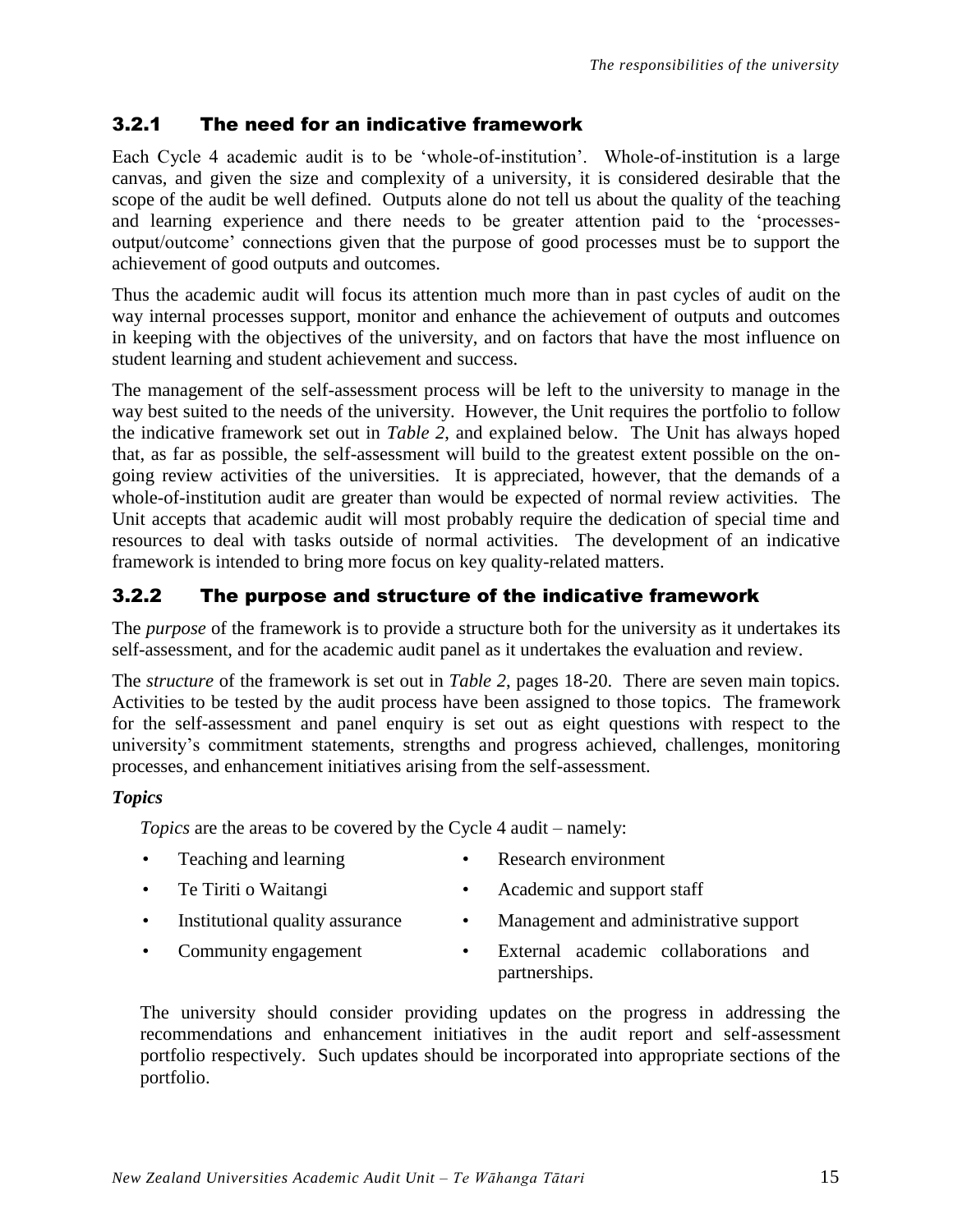#### *Activities*

The *Activities* identified in topics 1-8 emphasise those activities most closely associated with ensuring high quality and relevant teaching and learning experiences for students at all levels, and those that impact most on student achievement and success. The Unit will negotiate with each university over the list of activities so that while the academic audit of each university remains whole-of-institution, it also permits a focus in certain areas which the university considers will best add value.

#### *Self-assessment*

For each of the sections within topics 1-8, the *Self-assessment* framework sets out the same eight questions. The questions focus on the commitments made by the university in the range of activities covered by the section, the strengths and progress towards meeting the university's commitments in that area, the challenges faced by the university in this area, the on-going monitoring of quality in that area, and the aims and scope of enhancement initiatives in that area that are consistent with the agreed strategic direction of the university and that, hopefully, can be factored into the day-to-day operations of the university.

| Commitments | It may be the case in some sections that commitment statements  |
|-------------|-----------------------------------------------------------------|
|             | may not be set down in formal goals and objectives.             |
|             | Nevertheless, there will be a purpose and expected output and   |
|             | outcome resulting from undertaking the activities in this area, |
|             | and these should be defined.                                    |

*Strengths and progress* It is important for the university to recognise and celebrate the strengths and key achievements in the activities it undertakes. While one of the aims of academic audit is to support a culture of continuous improvement, it does not follow that there are no areas of evidence-based high quality performance.

> Progress against goals and objectives and expectations should be measured in some way, and discussions on progress must provide the evidence to support the self-assessment of progress. The Tertiary Education Commission is working to determine key performance indicators for institutions after consultation with the sector, and evaluation indicators are being developed for use by the sector.<sup>7</sup> Universities should have ownership of this data and evidence which should be shared with the audit panels. Given this is a quality audit, it follows that there should also be an interest in the relevance and effectiveness of key quality mechanisms and processes and activities which result in the output and outcome data and other evidence reported through quantitative and qualitative performance indicators.

*Challenges* The extent of progress toward achieving objectives can be challenged by events and pressures external to the university

<sup>7</sup> It is understood that 'evaluation indicators' are primarily examples of evidence, similar to suggested forms of evidence as provided in 'Factors for audit' in David Woodhouse, *Audit manual: handbook for institutions and members of audit panels* (third edition, 1998), Wellington, New Zealand Universities Academic Audit, 1998, appendix 5, pages 59-85. The publication is available from the Unit, P O Box 9747, Marion Square, Wellington 6141, and in portable document format (pdf) file on the Unit's website.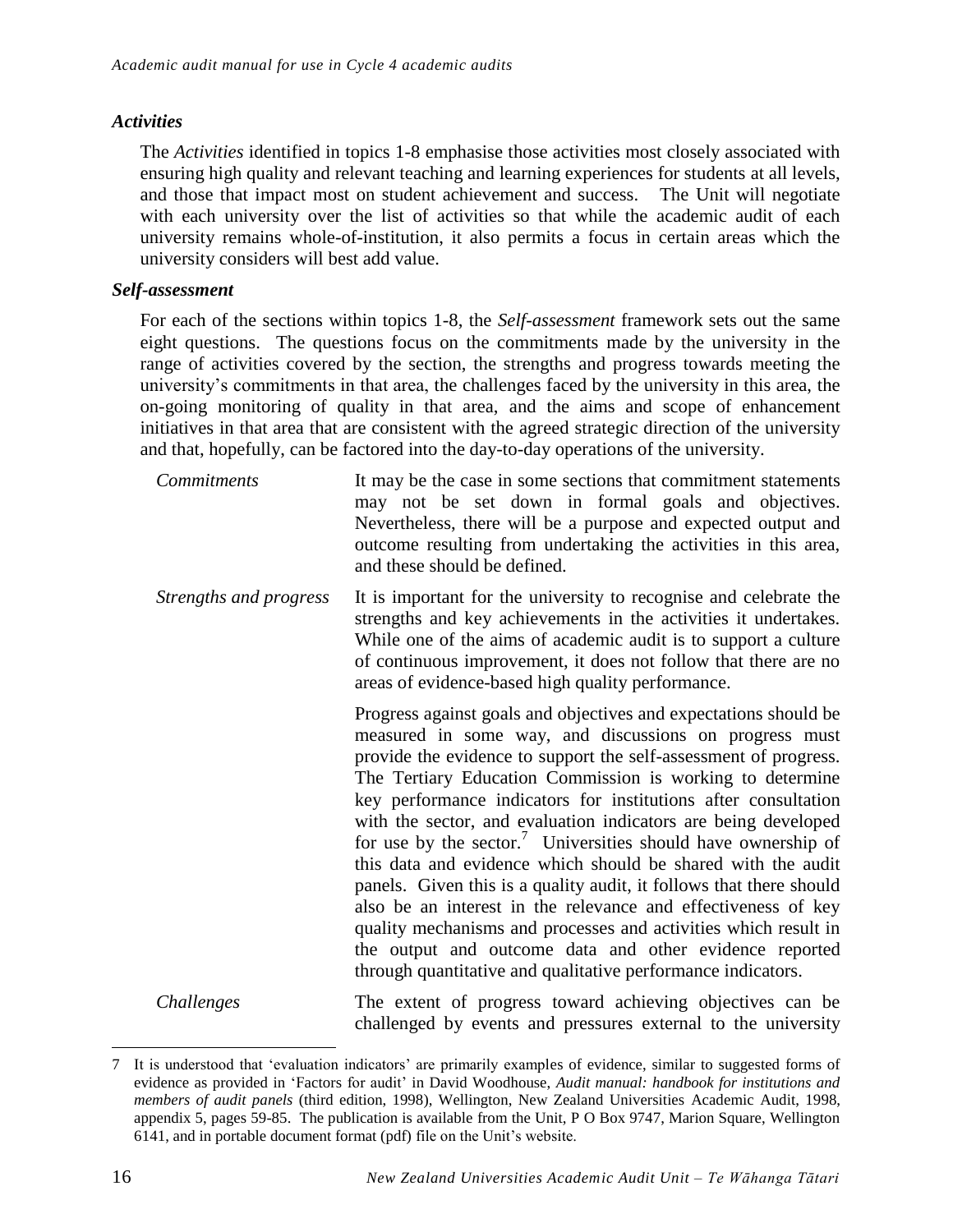(including the opportunities offered to students by other tertiary providers) and by the changing political, social and economic context in which universities work. The 'Challenges' section seeks information about factors that have, are, or will influence and impact on the university's ability to achieve its goals and objectives in this area.

*Monitoring* New academic programmes are subject to peer review and approval by the Committee on University Academic Programmes Committee of the New Zealand Vice-Chancellors' Committee prior to their delivery, and to a Graduating Year Review at the time the first cohort of students has completed the qualification. The university is responsible for the maintenance and enhancement of the on-going quality of academic programmes. This 'Monitoring' sections seeks information about the effectiveness of key quality mechanisms and processes used by the university to monitor the on-going quality of academic programmes and their delivery, and to provide input into their improvement.

*Enhancement* Self-assessment can contribute to the identification of output achievement that should be enhanced, and to processes and activities in support of teaching, student learning and student achievement that should also be enhanced. The reality is that not everything that is identified as requiring improvement can be addressed at the same time. The university will want enhancement initiatives to be consistent with its strategic direction and focus. The university is in the best position to know what it can do in the immediate term – say, three years. This 'Enhancement' section of the framework seeks information on those enhancement activities that can and will be undertaken in the short–term, with indications of responsibilities, expected outputs and outcomes as well as mechanisms to monitor the effectiveness of resulting change. Such information will assist the audit panel to understand the way the university intends to move forward. The recommendations to be made by the audit panel will begin from the university's own enhancement initiatives, and the panel will recommend enhancements to them if considered appropriate, or will affirm them in support of the university's enhancement plan. The audit panel will also offer recommendations in other areas where the panel believes enhancement is required.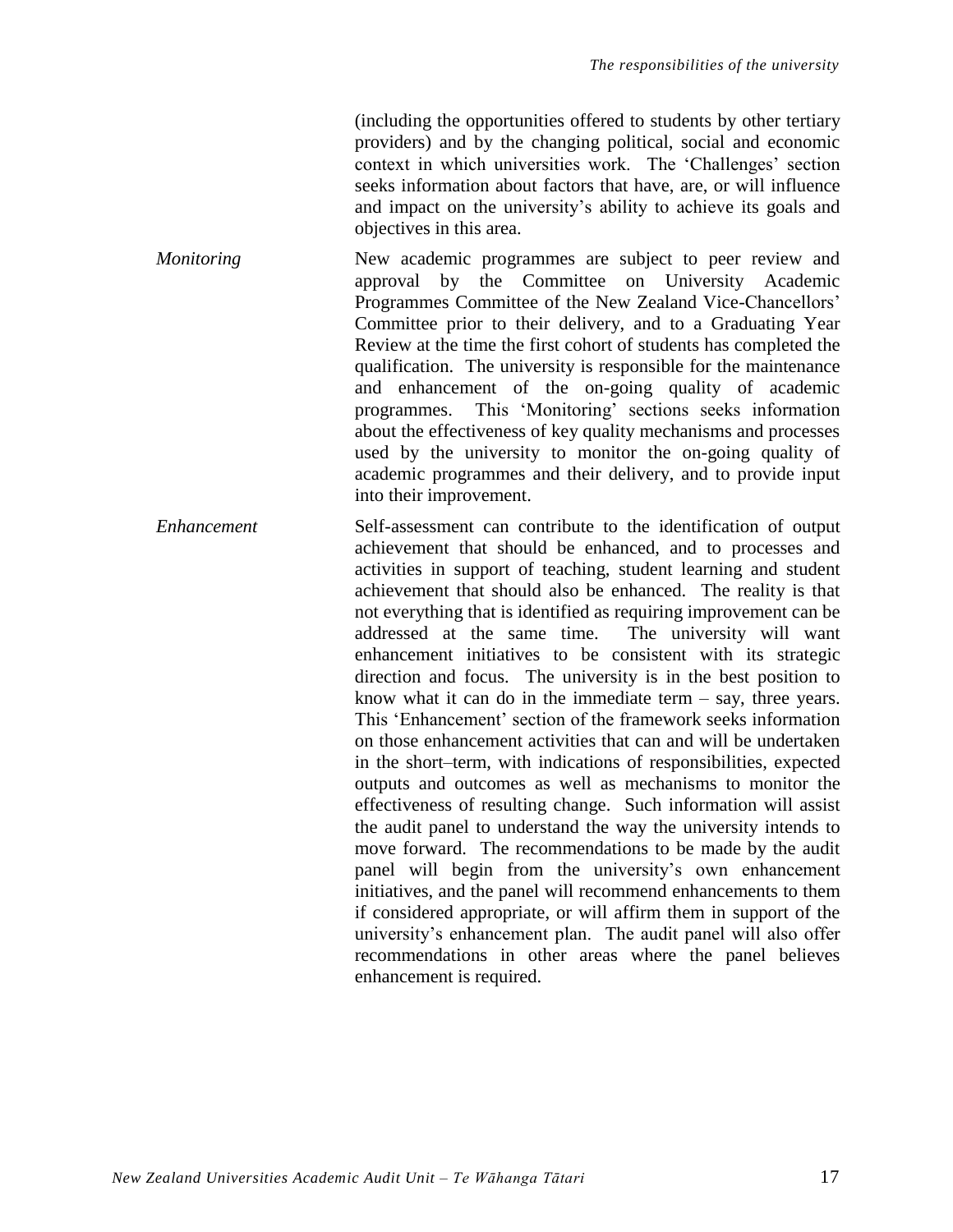*Table 2*

### Indicative framework for the self-assessment portfolio

|                | <b>Topics</b>                                                                                                                                                                                                                                                                                                                                                             | <b>Activities</b>                                                                                                                                                                                                                                                                                                                                                                                                                                                                           | Self-assessment                                                                                                                                                                                                                                                                                                                                                                                                                                                                                                                                                                                                                                                                           |  |  |  |
|----------------|---------------------------------------------------------------------------------------------------------------------------------------------------------------------------------------------------------------------------------------------------------------------------------------------------------------------------------------------------------------------------|---------------------------------------------------------------------------------------------------------------------------------------------------------------------------------------------------------------------------------------------------------------------------------------------------------------------------------------------------------------------------------------------------------------------------------------------------------------------------------------------|-------------------------------------------------------------------------------------------------------------------------------------------------------------------------------------------------------------------------------------------------------------------------------------------------------------------------------------------------------------------------------------------------------------------------------------------------------------------------------------------------------------------------------------------------------------------------------------------------------------------------------------------------------------------------------------------|--|--|--|
|                | <b>Background documentation</b><br>University to provide appropriate institutional planning document(s), annual report(s) and data reported to<br>government agencies                                                                                                                                                                                                     |                                                                                                                                                                                                                                                                                                                                                                                                                                                                                             |                                                                                                                                                                                                                                                                                                                                                                                                                                                                                                                                                                                                                                                                                           |  |  |  |
|                | Update on the 'mid-term' report on Cycle 3 recommendations and university enhancement initiatives<br>Given the focus of Cycle 3 was teaching quality, programme delivery and the achievement of learning<br>objectives, the university may wish to incorporate reports on recommendations and enhancement<br>initiatives from Cycle 3 into relevant sections that follow. |                                                                                                                                                                                                                                                                                                                                                                                                                                                                                             |                                                                                                                                                                                                                                                                                                                                                                                                                                                                                                                                                                                                                                                                                           |  |  |  |
| $\mathbf{1}$   | <b>Teaching and</b><br>learning                                                                                                                                                                                                                                                                                                                                           | The development, design,<br>1.1<br>implementation and delivery of<br>academic programmes and<br>courses that:<br>∗<br>develop intellectual<br>independence,<br>∗<br>are relevant to the needs of<br>the disciplines,<br>∗<br>are relevant to the needs of<br>learners and other<br>stakeholders.<br>The learning environment and<br>1.2<br>learning support for students,<br>including learning support for<br>students from targeted groups.<br>Student achievement and<br>1.3<br>success. | Commitments<br>What are the goals and objectives and the<br>expected outputs and outcomes in this<br>area and how were they determined?<br>Strengths and progress<br>What are the key strengths in this area and<br>what positive progress has been made in<br>achieving the goals and objectives?<br>What are the output/outcome data and<br>other evidence used to determine<br>strengths and to judge progress, and how<br>relevant and effective are they?<br>Challenges<br>What are the key challenges for the<br>university in this area?<br>Monitoring<br>What key quality mechanisms and processes<br>are used to monitor ongoing quality and<br>to provide input into continuous |  |  |  |
| $\overline{2}$ | <b>Research</b><br>environment                                                                                                                                                                                                                                                                                                                                            | Research students and research<br>2.1<br>supervision.<br>Teaching and learning within a<br>2.2<br>research environment.<br>2.3<br>The interdependence of<br>research and teaching.<br>The role of critic and<br>2.4<br>conscience of society.                                                                                                                                                                                                                                               | improvement in this area, and how<br>effective are they?<br>Enhancement<br>Arising from the self-assessment, what are<br>the areas in which enhancement is<br>needed?<br>What enhancement activities will be<br>undertaken during the next planning<br>$period - say$ , three years – who will be<br>responsible, and what are the expected<br>outputs and outcomes of those<br>enhancement activities?<br>How will the university monitor the<br>effectiveness of changes arising from the<br>enhancement activities?                                                                                                                                                                    |  |  |  |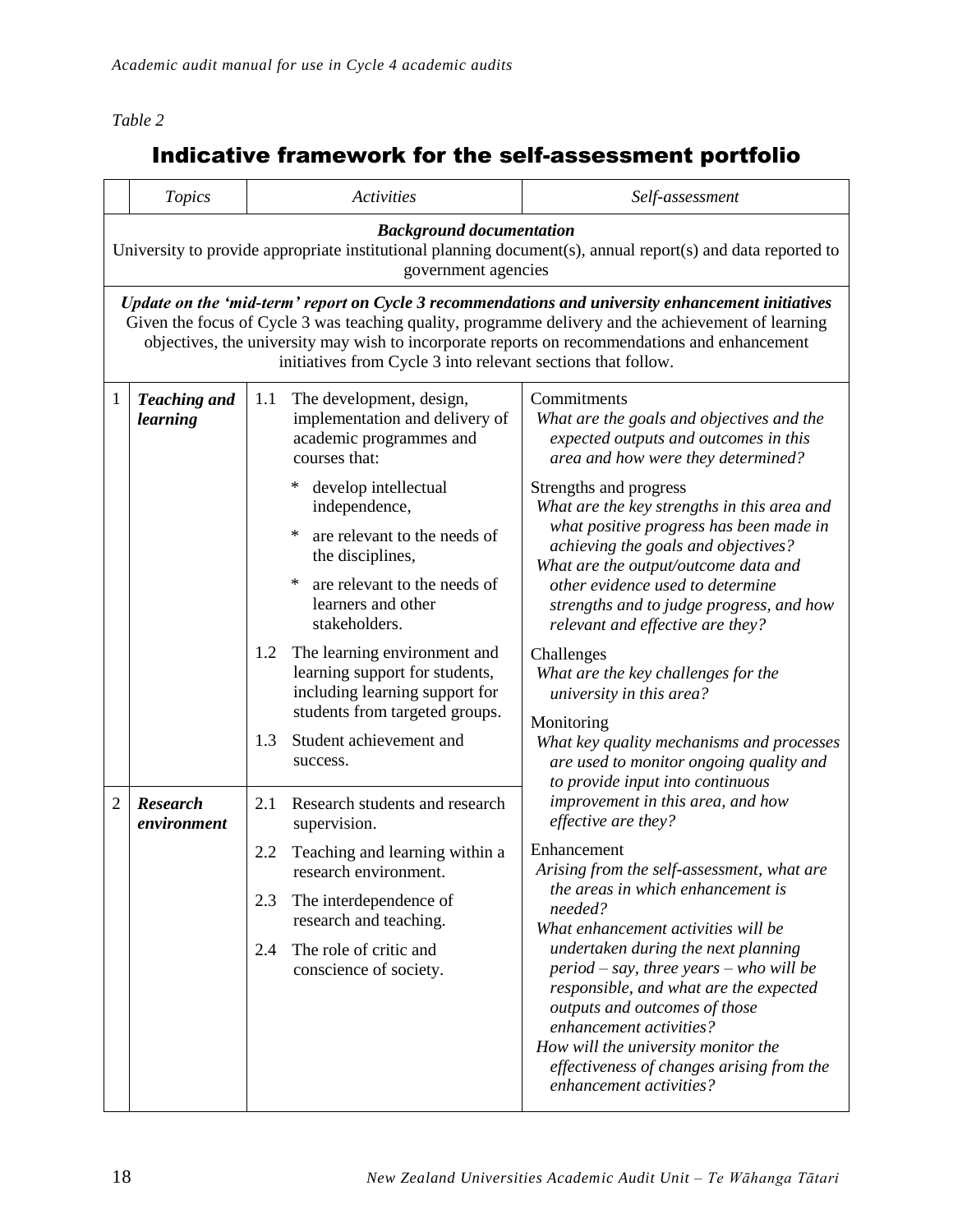|                | <b>Topics</b>                                         | <b>Activities</b>                                                                                                                                                                                                                                                                                                                                                             | Self-assessment                                                                                                                                                                                                                                                                                                                                                                                                                                                                  |
|----------------|-------------------------------------------------------|-------------------------------------------------------------------------------------------------------------------------------------------------------------------------------------------------------------------------------------------------------------------------------------------------------------------------------------------------------------------------------|----------------------------------------------------------------------------------------------------------------------------------------------------------------------------------------------------------------------------------------------------------------------------------------------------------------------------------------------------------------------------------------------------------------------------------------------------------------------------------|
| 3              | Te Tiriti o<br>Waitangi                               | The application of the<br>3.1<br>principles <sup>8</sup> of Te Tiriti to:<br>$\ast$<br>access to learning,<br>curriculum.<br>∗                                                                                                                                                                                                                                                | Commitments<br>What are the goals and objectives and the<br>expected outputs and outcomes in this<br>area and how were they determined?<br>Strengths and progress                                                                                                                                                                                                                                                                                                                |
| $\overline{4}$ | Academic and<br>support staff                         | The determination of an<br>4.1<br>appropriate academic staff<br>profile across the institution.<br>Recruitment, appointment and<br>4.2<br>induction strategies.<br>4.3<br>The implementation and<br>monitoring of workload<br>models.<br>Professional support,<br>4.4<br>development and appraisal of<br>academic staff.                                                      | What are the key strengths in this area and<br>what positive progress has been made in<br>achieving the goals and objectives?<br>What are the output/outcome data and<br>other evidence used to determine<br>strengths and to judge progress, and how<br>relevant and effective are they?<br>Challenges<br>What are the key challenges for the<br>university in this area?<br>Monitoring<br>What key quality mechanisms and processes<br>are used to monitor ongoing quality and |
| 5              | <b>Institutional</b><br>quality<br>assurance          | The internal planning-<br>5.1<br>implementation-reporting-<br>evaluation-enhancement cycle<br>as applied to academic<br>processes, academic<br>programmes and courses.                                                                                                                                                                                                        | to provide input into continuous<br>improvement in this area, and how<br>effective are they?<br>Enhancement<br>Arising from the self-assessment, what are<br>the areas in which enhancement is<br>needed?                                                                                                                                                                                                                                                                        |
| 6              | <b>Management</b><br>and<br>administrative<br>support | The development of a<br>6.1<br>management and administrative<br>infrastructure that provides<br>effective support to research-<br>informed teaching and learning.<br>The determination of an<br>6.2<br>appropriate management and<br>administrative staff profile.<br>Professional support,<br>6.3<br>development and appraisal of<br>management and administrative<br>staff. | What enhancement activities will be<br>undertaken during the next planning<br>$period - say$ , three years $-$ who will be<br>responsible, and what are the expected<br>outputs and outcomes of those<br>enhancement activities?<br>How will the university monitor the<br>effectiveness of changes arising from the<br>enhancement activities?                                                                                                                                  |

<sup>8</sup> A discussion of the implications for universities arising from the principles of Te Tiriti is found in John M Jennings (compiler), *New Zealand universities and Te Tiriti o Waitangi*, Wellington, New Zealand Universities Academic Audit Unit, 2004, 'AAU Series on Quality' no.4. Available at http://www.nzuaau.ac.nz/nzuaau\_site/publications/asq/Te%20Tiriti%20o%20Waitangi.pdf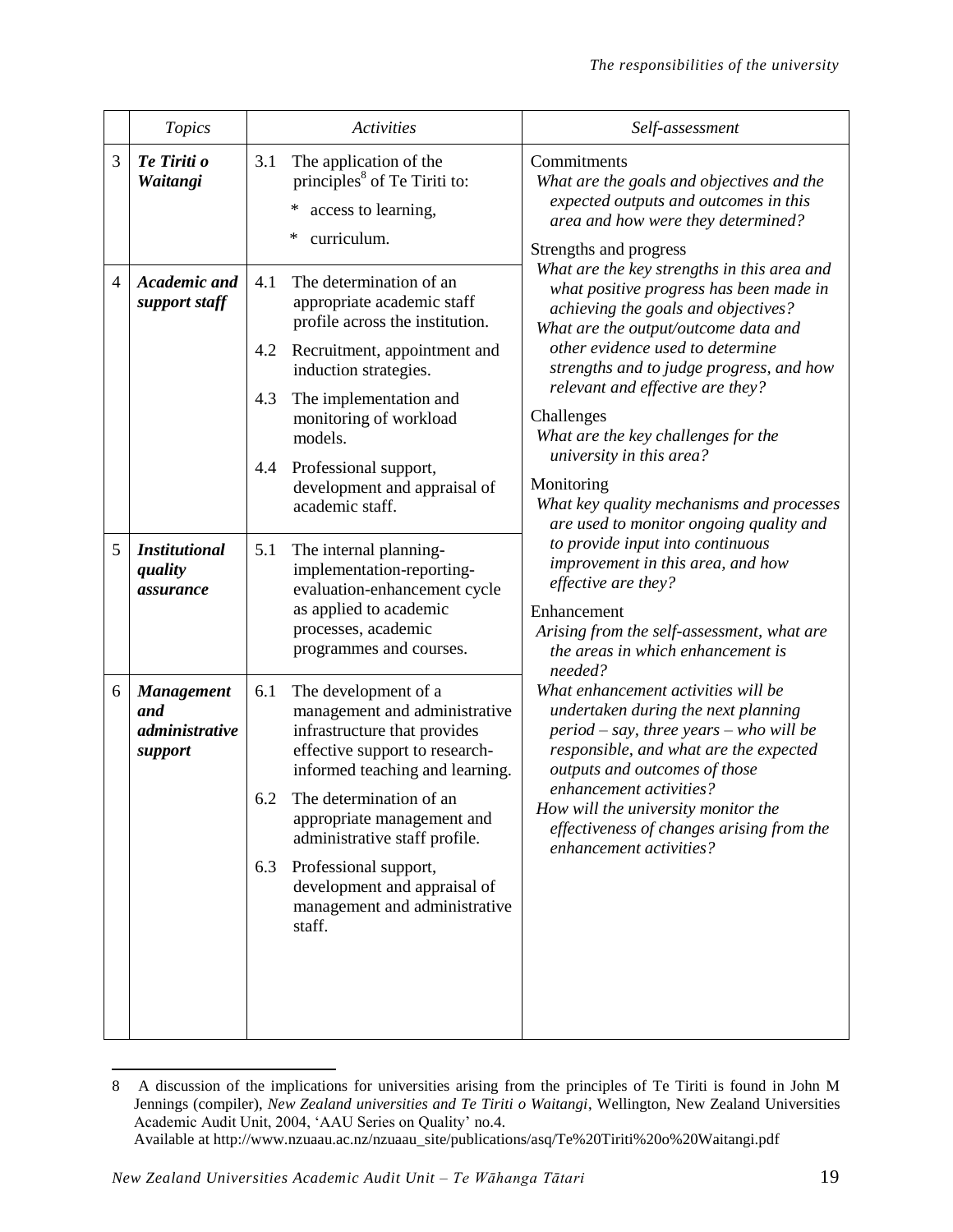|   | <b>Topics</b>                                                        | <b>Activities</b>                                                                                                                                                                             | Self-assessment                                                                                                                                                                                                                                                                                                                                                                                                                                                                                                                                                                                                                                                                                                                                                                                                                                                       |  |
|---|----------------------------------------------------------------------|-----------------------------------------------------------------------------------------------------------------------------------------------------------------------------------------------|-----------------------------------------------------------------------------------------------------------------------------------------------------------------------------------------------------------------------------------------------------------------------------------------------------------------------------------------------------------------------------------------------------------------------------------------------------------------------------------------------------------------------------------------------------------------------------------------------------------------------------------------------------------------------------------------------------------------------------------------------------------------------------------------------------------------------------------------------------------------------|--|
| 7 | <b>Community</b><br>engagement                                       | The identification of<br>7.1<br>stakeholders and communities<br>of interest, the seeking of<br>advice, and the application of<br>information gained to<br>curriculum and student<br>learning. | Commitments<br>What are the goals and objectives and the<br>expected outputs and outcomes in this<br>area and how were they determined?<br>Strengths and progress<br>What are the key strengths in this area and<br>what positive progress has been made in<br>achieving the goals and objectives?<br>What are the output/outcome data and                                                                                                                                                                                                                                                                                                                                                                                                                                                                                                                            |  |
| 8 | <b>External</b><br>academic<br>collaborations<br>and<br>partnerships | The development of external<br>8.1<br>collaborative research and<br>academic ventures and<br>partnerships that impact on<br>curriculum and student learning<br>and achievement.               | other evidence used to determine<br>strengths and to judge progress, and how<br>relevant and effective are they?<br>Challenges<br>What are the key challenges for the<br>university in this area?<br>Monitoring<br>What key quality mechanisms and processes<br>are used to monitor ongoing quality and<br>to provide input into continuous<br>improvement in this area, and how<br>effective are they?<br>Enhancement<br>Arising from the self-assessment, what are<br>the areas in which enhancement is<br>needed?<br>What enhancement activities will be<br>undertaken during the next planning<br>$period - say$ , three years – who will be<br>responsible, and what are the expected<br>outputs and outcomes of those<br>enhancement activities?<br>How will the university monitor the<br>effectiveness of changes arising from the<br>enhancement activities? |  |

#### 3.3 The size of the portfolio

The self-assessment portfolio text should be limited to about 15,000 words, excluding tables and graphs. The emphasis will be on the testing by the university of the effectiveness of what is being done, rather than a description of what the university expects to be done. The accompanying documentation should be limited to one A4 size storage box, and will include high-level documentation that exists (such as strategic documents, plans, key internal review reports in key areas, institution-wide survey summaries, data and similar evidence). Operational documents (such as policies and procedures) should not be included, but they may be required by the panel at some stage and therefore should be available to the panel during the Site Visit.

More attention will be paid in Cycle 4 academic audits to the relationship of processes to output data. The Unit will seek university agreement for panel access to plans and data and evidence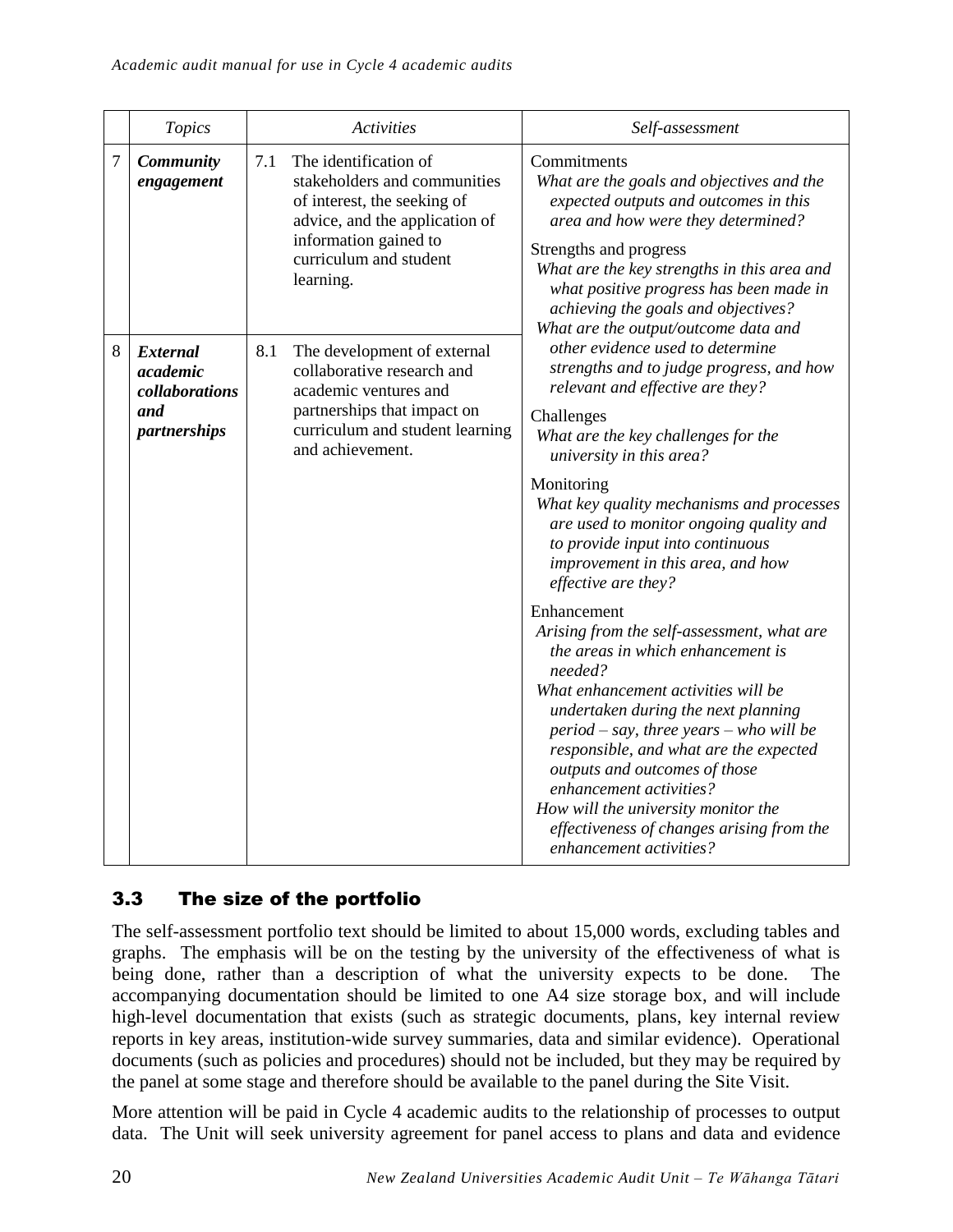such as those reported by the university to the Tertiary Education Commission and Ministry of Education to ensure congruency and to avoid duplication. The panel will focus its interest on questions about the quality of processes and activities that give rise to the output data and other evidence.

Prior to the submission of the self-assessment portfolio, the Unit will negotiate with the university as to what is expected. The amount of paper presented to the panel needs to be well managed, and to this end, the Director of the Unit will visit the university about twelve months before the due date for the portfolio submission to discuss requirements. At that time, and again just prior to the submission of the portfolio, the Unit will discuss the portfolio and supporting documents with the university and, with the university, will make a determination on what is required before the university assembles multiple copies for submission and sends them off.

Six copies of the material will be prepared in hardcopy. The portfolio text will be made available in portable document format (pdf). Together with all other supporting documentation available in electronic form, the pdf file will be included on a compact disc (CD). The university will send two copies of the hardcopy documentation and CD to the Unit (one for the use of the Unit Secretariat, one for the Unit Library) and one copy to each panel member.

#### 3.4 The Planning Visit

About four weeks after the university has submitted the self-assessment portfolio, the audit panel meets at the office of the Unit in Wellington for a day (Preliminary Meeting). Arising from that meeting, the panel will determine if it requires any further information at the time of the Site Visit.

Two weeks after that Preliminary Meeting, and about four weeks before the Site Visit, the panel Chair and Unit Secretariat visit the university. The main business of that visit is:

- to ensure the role and responsibilities within the audit process of the Unit and university are clear,
- to discuss the practical implications for the university in providing at the time of the Site Visit the further information requested by the audit panel, and to ensure there is a clear understanding as to why the further information is requested – such as whether to clarify, to allow more detailed evaluation, or to fill in gaps,
- to discuss with the university the people whom both parties regard as being best able to assist the panel in its investigation of particular issues or areas for clarification,
- to discuss the first draft of a programme for the Site Visit, including regional campus site visits if deemed appropriate,
- to discuss with the university the logistics associated with the Site Visit and any matters relating to the university's responsibilities to ensure that the relevant information and staff are available during the Site Visit.

Following this Planning Visit, the panel Chair and the Unit Secretariat (in further consultation with the university if necessary) will continue negotiations over the final programme for the Site Visit, with the aim of determining a final programme as quickly as possible.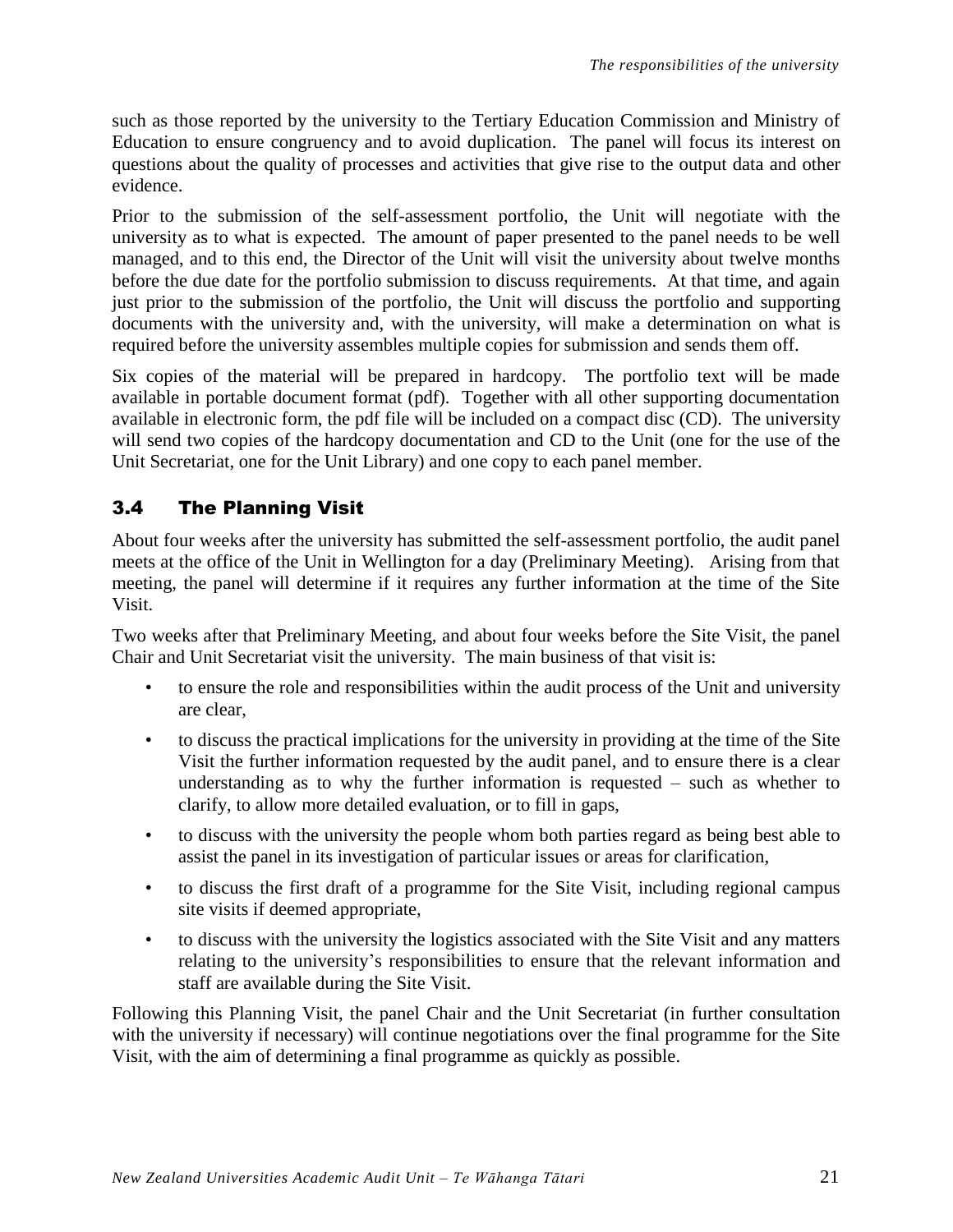#### 3.5 The Site Visit

The principal purpose of the Site Visit is to validate the statements, descriptions, conclusions and proposed improvement activities as presented in the university's self-assessment portfolio, to acquire further insight into the university's operation through first-hand investigation and personal interaction. A visit allows a qualitative assessment of factors that cannot be easily documented in written form. The interviews carried out during the panel visit, and the panel's own reflections on them, are the culmination of the process through which the panel reaches its conclusions.

Depending on the culture and customs of the university, the public meetings of the visit may begin with a powhiri and/or an informal gathering. The powhiri is to observe the proprieties of being welcomed onto the campus and acknowledged by the tangata whenua. The informal gathering is of a social nature, and the university should determine who should attend. The purpose of the gathering is to introduce the auditors as individual people and fellow professionals.

The list of groups to be met gives a range of activities to be slotted into the programme, and the desire to follow audit trails gives natural sub-orderings to the sessions. The panel does not normally move around the campus to a great extent, as this is usually time-consuming, but where the audit process will benefit from visits to particular departments or locations on campus – either by auditors with special expertise, or by the whole panel – it is necessary to ensure adequate timetabling in the Site Visit programme.

The university has the responsibility to provide rooms and facilities suitable for the holding of meetings required by the panel. The Unit's requirements will be made clear to the university during the Planning Visit. The Site Visit programme will have been designed with sufficient flexibility to give the university time to provide further information or for the panel to set up further interviews or re-interviews with specific people, should the need for these emerge during the visit.

*Table 3* sets out an indicative timetable for a Site Visit.

| Day 1 |           | Panel arrives early morning<br>Powhiri/informal gathering/welcome |                                                                                                                                                                               |  |
|-------|-----------|-------------------------------------------------------------------|-------------------------------------------------------------------------------------------------------------------------------------------------------------------------------|--|
|       | Morning   | Panel only                                                        | Reading of materials, such as further information<br>requested by the panel and materials provided by the<br>university that up-date information provided in the<br>portfolio |  |
|       | Lunch     |                                                                   |                                                                                                                                                                               |  |
|       | Afternoon | Panel only                                                        | Preparation for interview sessions in Days 2 and 3                                                                                                                            |  |

#### *Table 3*

#### Indicative timetable for the Site Visit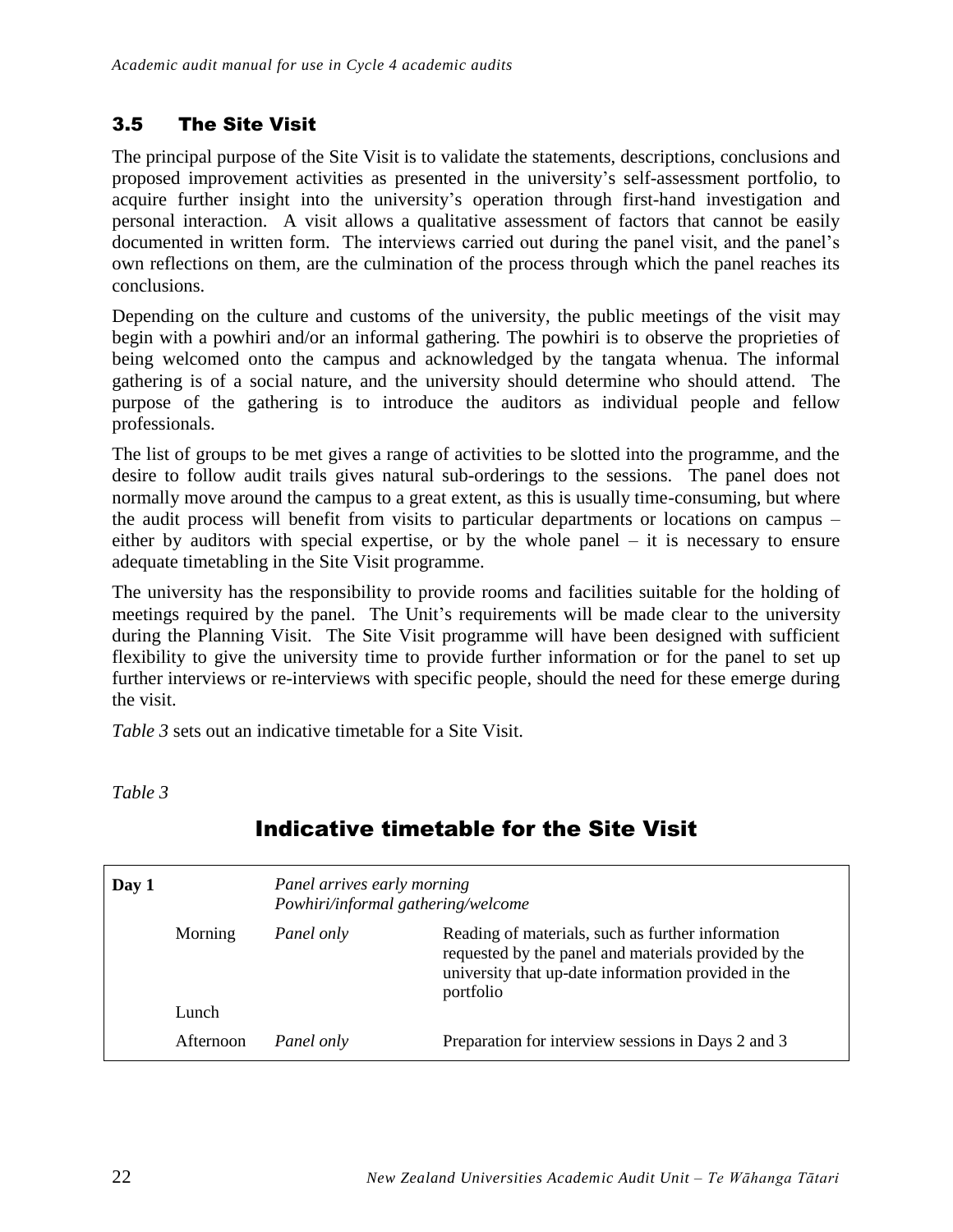| Day 2 | Morning   | <i>Interviews</i><br>$(2$ sessions of<br><i>interviews.</i><br>Panel only,<br>2 sessions of<br><i>interviews</i> ) | Senior management $-e.g.:$<br>Vice-Chancellor<br>Council<br>Pro Vice-Chancellors<br>Senior non-academic management                            |
|-------|-----------|--------------------------------------------------------------------------------------------------------------------|-----------------------------------------------------------------------------------------------------------------------------------------------|
|       | Lunch     | Discussions over<br>lunch                                                                                          | Undergraduate students                                                                                                                        |
|       | Afternoon | <b>Interviews</b><br>$(2$ sessions of<br><i>interviews,</i><br>Panel only,<br>2 sessions of<br><i>interviews</i> ) | Samples of middle management and quality assurance -<br>e.g.:<br><b>Heads of Department</b><br>Faculty officers<br>University-wide committees |
| Day 3 | Morning   | <b>Interviews</b><br>$(2$ sessions of<br><i>interviews.</i><br>Panel only,<br>2 sessions of<br><i>interviews</i> ) | Student administrators and student support $-e.g.,$<br><b>Students' Associations</b><br>Student learning support<br>Student groups            |
|       | Lunch     | Discussions over<br>lunch                                                                                          | Postgraduate students                                                                                                                         |
|       | Afternoon | <i>Interviews</i><br>$(2$ sessions of<br><i>interviews.</i><br>Panel only,<br>2 sessions of<br><i>interviews</i> ) | Samples of staff $-e.g.;$<br>Academic staff<br><b>Technical</b> staff<br>Administrative staff<br>'External' stakeholders                      |
| Day 4 | Morning   | Interviews<br>$(2$ sessions of<br><i>interviews</i> )                                                              | Recall interviews                                                                                                                             |
|       |           | Panel only                                                                                                         | Preparation of report                                                                                                                         |
|       | Lunch     |                                                                                                                    |                                                                                                                                               |
|       | Afternoon | Panel only                                                                                                         | Further preparation of the report                                                                                                             |
|       |           | Senior management                                                                                                  | Oral report to senior management                                                                                                              |
|       |           | Panel leaves late afternoon                                                                                        |                                                                                                                                               |

No group interviewed should contain more than about eight people, except that meetings over lunch (or other refreshments) may be larger. In the case of groups larger than eight, either they can be split into subgroups with each subgroup containing one or two panel members, or the panel members move about the group and engage with a wide cross-section of those present.

In addition to these general categories of interviewees, a university may have specific characteristics that suggest other groups or different compositions of groups, or even different locations to be visited. Such characteristics could include, for example, multiple campuses or joint activities with other universities or tertiary providers.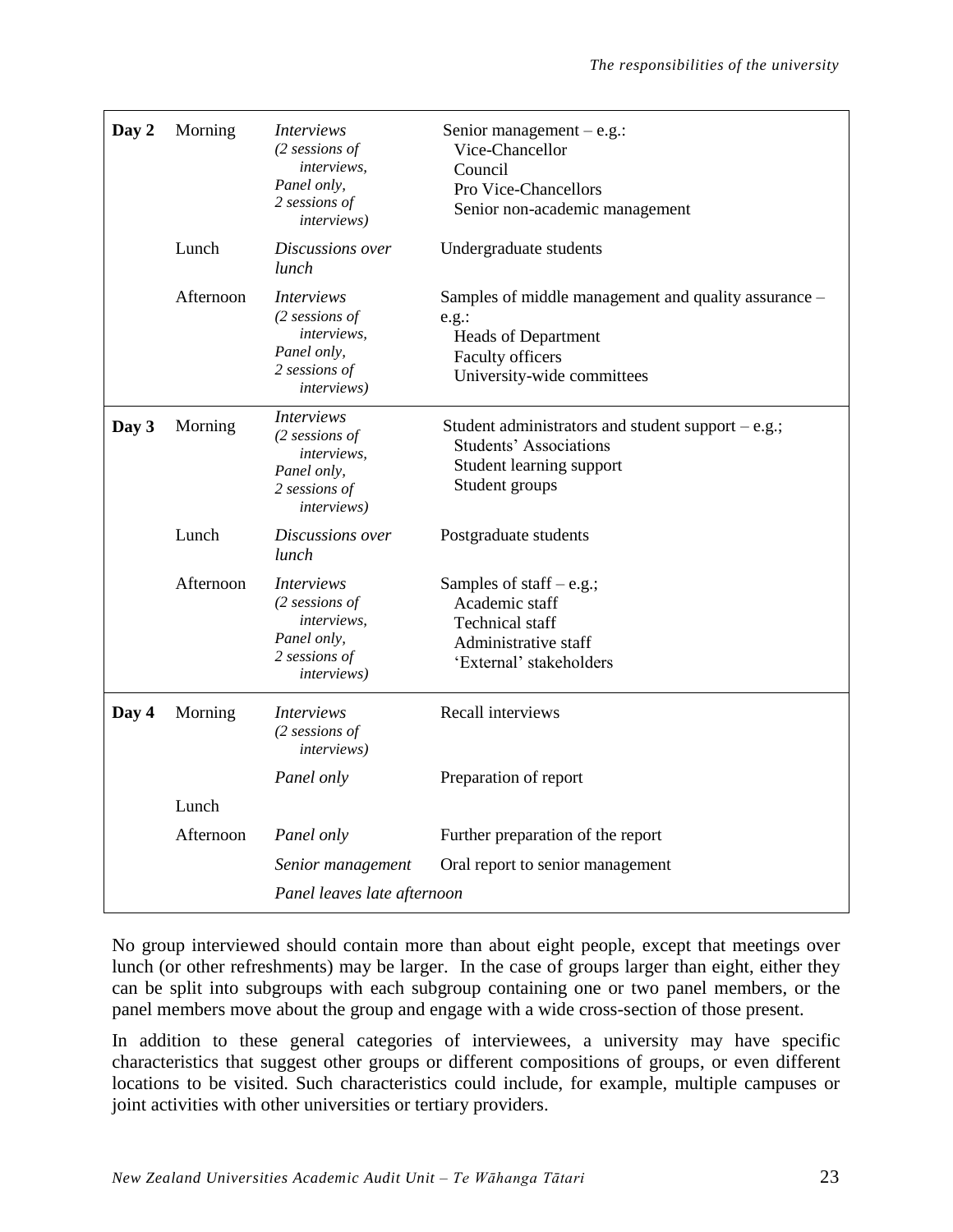#### 3.6 The draft report

About six weeks after the Site Visit, the Unit sends the university a copy of the draft report for corrections of fact and for comments on the emphasis, tone or expression of the report. As well, the university is invited to make formal responses to the recommendations. The panel considers all comments from the university and makes appropriate amendments to the report.

*Details about the panel's consideration of university comments are provided in Policy P7.7 'The audit report' in Chapter 5 of this manual.*

#### 3.7 Following the release of the report

The audit report is a public document, and a copy is sent to the university about two weeks before its general release, so the university can prepare such public comments as it may wish to make on the report or its findings.

After the public release of the report, discussions with the university will determine the nature of the on-going professional interaction through which the Unit will keep itself informed as to progress arising from the audit report. The purpose of the ongoing interaction is:

- to receive feedback on the audit process,
- to discuss the recommendations in the report to ensure a clear understanding by the university,
- to seek opinion as to the extent to which the university considers the report to be authoritative, fair and perceptive and of assistance to the university in its own programme of continuous improvement,
- to have dialogue with those responsible for follow-up action as to how recommendations will be integrated into the university's own programme of quality improvement,
- to confirm a timetable for, and the nature of, follow-up reporting on progress.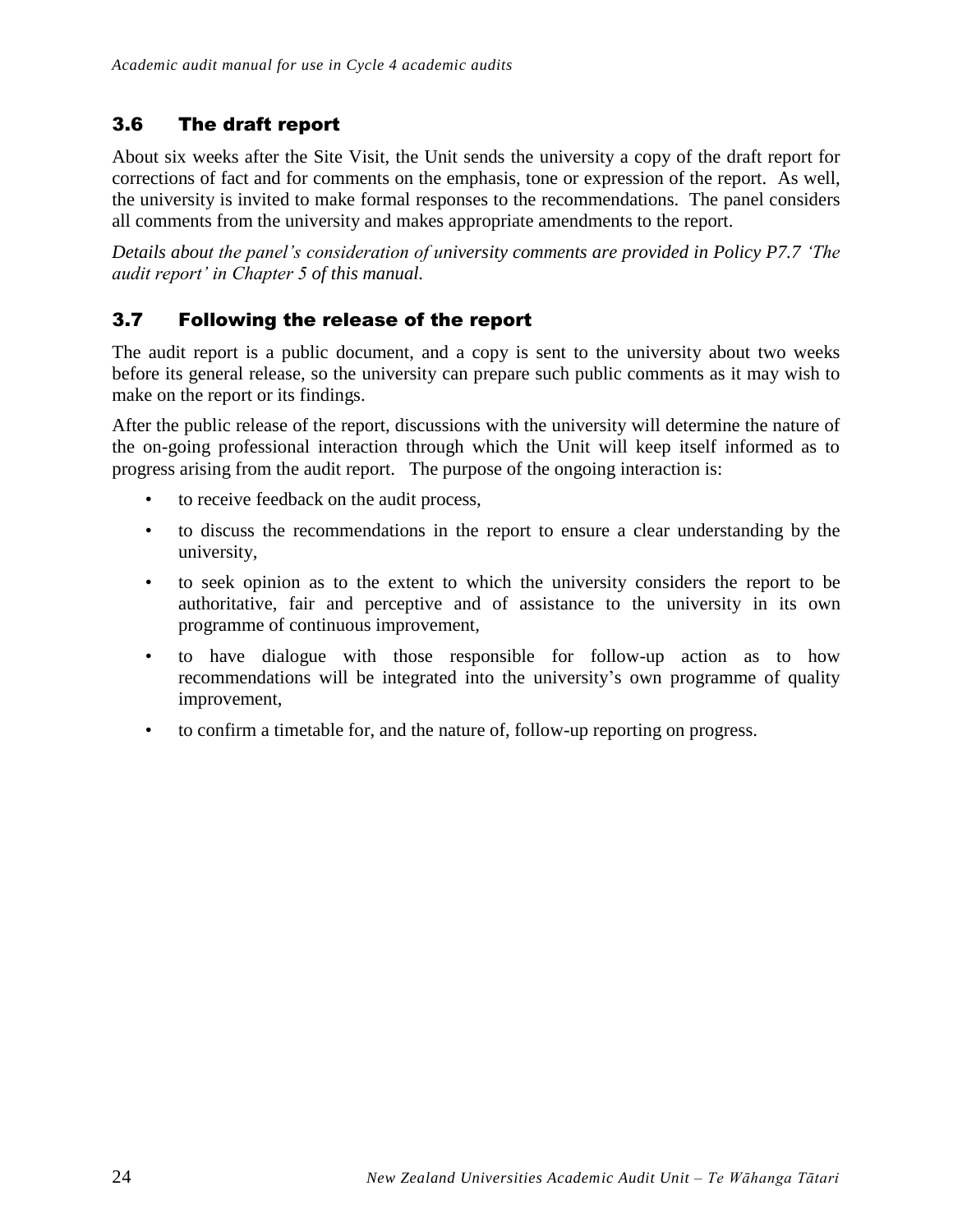#### 4

## The responsibilities of auditors

*This chapter draws on the Unit's policies – Policy P8 'The role and responsibilities of auditors', Policy P9 'External observers on audit panels' and P10 'Privacy with respect to audit activities'. These three policies were reviewed in 2007.*

#### Policy P8 The role and responsibilities of auditors

#### P8.1 The principle of extended peer review

The Unit carries out its audits by a process of extended peer review, in which academics from within New Zealand are joined by academics from overseas (Australia in particular) and by people outside of academia – people in business, industry and the professions. The principle of extended peer review is manifest in the appointment of non-academics. It is useful to seek the opinion of people with knowledge of, and/or expertise in, some aspects of what is being reviewed, but who have applied it in a different context, sometimes with different underlying assumptions.

Given their composition, audit panels can provide:

- inter-institutional and international comparison,
- input and feedback on academic activities from outside academia,
- comparison with quality assurance mechanisms outside academia,
- an appreciation of how well the university relates to the outside world.

#### P8.2 The appointment of auditors

Auditors are appointed in the manner as set out in *Constitution,* **5.2** *Appointment of audit panels*, reproduced below.

#### Constitution, section 5.2 Appointment of audit panels

The size of an audit panel is influenced by any particular characteristics of the institution to be audited, the scope of the audit, and the availability of prospective panel members. An audit panel typically includes a senior person (usually an academic or academic administrator) from a New Zealand university as Chair, a New Zealand academic, an academic from outside New Zealand, and a non-academic with an understanding of universities and university education.

The Director of the Unit, or a professional member of the Unit's staff representing the Director, will be in attendance with the panel to ensure the proper performance by the audit panel in terms of the processes laid down in the Unit's current academic audit manual, and to ensure as far as possible that the audit process achieves the Unit's objective with respect to academic audit.

In appointing academic auditors to an audit panel, the Unit will follow this procedure.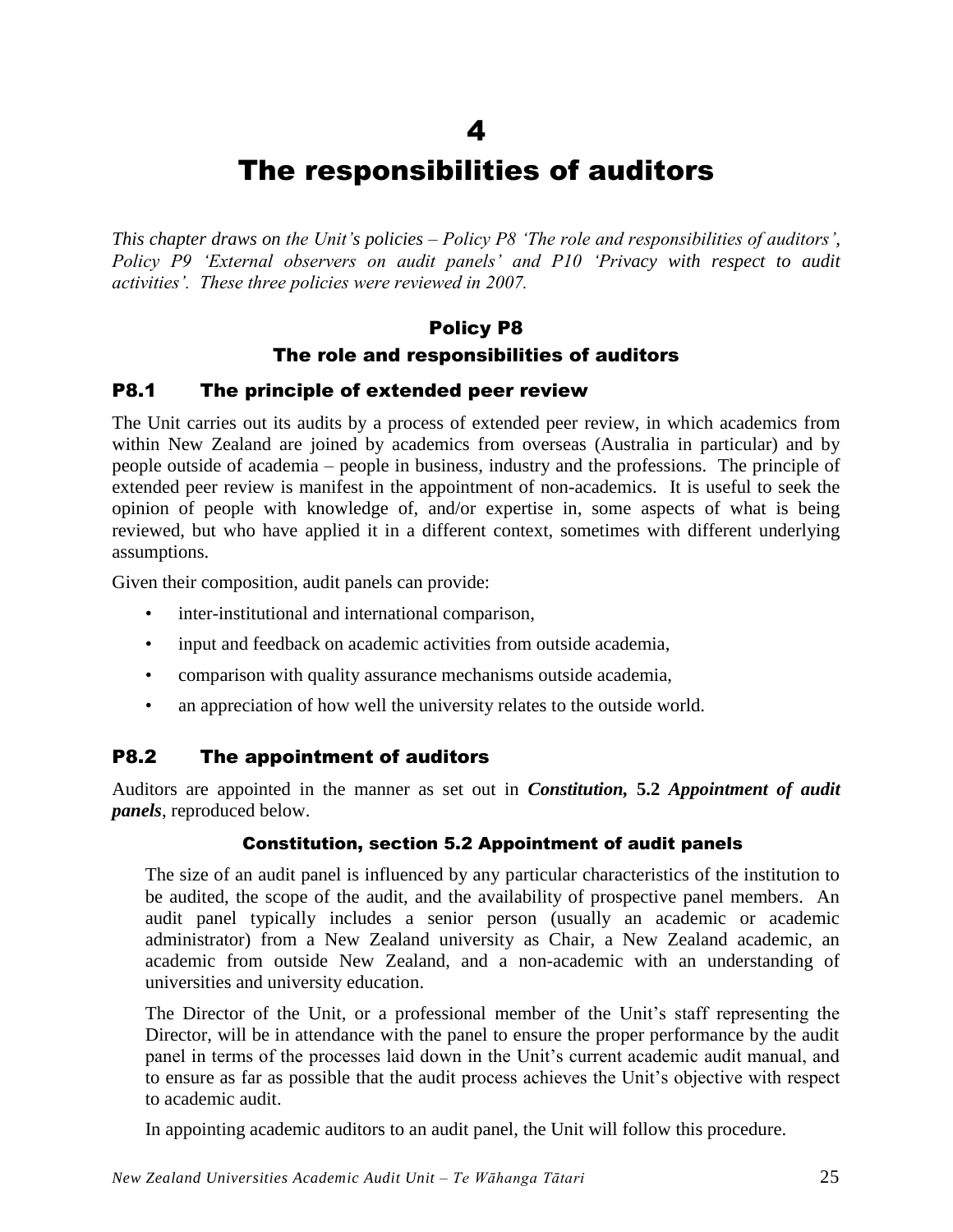- The Director will consult with the Chair of the Board to determine the name of a person suitable for the position of Chair of the audit panel. The Director will forward the name to the university to be audited to ask the university to advise the Unit if there is any reason the person named should not serve as Chair of the panel.
- After consideration of the comments from the university, and the submission of the name of an alternative person if there are good and valid reasons provided by the university for not supporting the first person named, and with the consent of the person proposed, the Chair of the Board will approve the appointment of a Chair of the panel on behalf of the Board.
- The Chair of the panel and the Director will determine a list of possible panel members. The Director will check with those proposed as to their availability before referring the list of names to the university to ask the university to advise the Unit if there is any reason why any person named in the list should not serve on the audit panel. The Director will send the list of names to the Chair of the Board for information and comment.
- After the comments of the university and of the Chair of the Board have been considered by the Chair of the panel and the Director, the Director will forward a list of the final selection to the Chair of the Board with a request that the membership of the audit panel be approved.
- When the audit panel is approved, the Director will advise the university and members of the Board.

At the time of appointment, auditors are required to sign a statement of confidentiality, thus:

*I am bound to respect the confidential nature of the material to be read and discussed during the audit process, and I will not divulge any information, written or oral, to any other party.*

#### P8.3 The characteristics of auditors

The Unit aims to assemble a panel that has expertise and experience in quality audit and higher education. It is not expected that each panel member possesses all the characteristics and experience as listed below, but as a group, the panel should possess all the qualities and attributes.

#### *Quality audit aspects*

- Commitment to principles of quality audit and quality assurance in higher education.
- Knowledge of quality assurance methods and terminology.
- Experience of quality reviews.
- Ability to relate processes to outputs and outcomes.
- Appreciation that inconsistencies can occur between the theory of quality and organisational realities.

#### *Higher education aspects*

• Knowledge of higher education, including: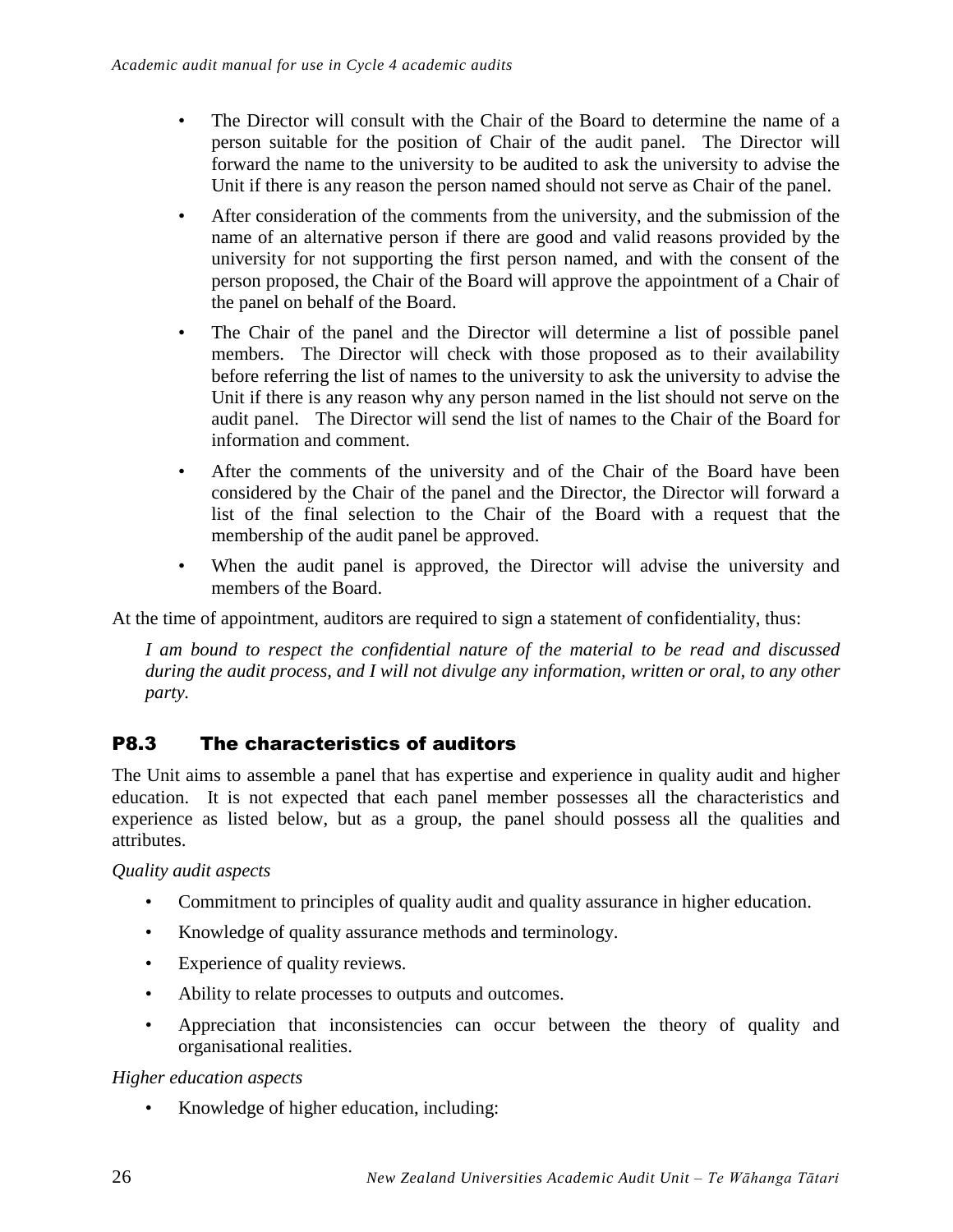- \* an understanding of tertiary education policies and funding frameworks within which universities function.
- \* an awareness of the responsibilities of universities arising from Te Tiriti o Waitangi.
- Experience of graduates.
- Experience in teaching.
- Experience in research.

#### *General aspects*

- Experience in managerial positions.
- Ability to focus knowledge and experience to evaluate quality assurance procedures and techniques, and to suggest good practices and/or starting points for improvements.
- Ability to work in a team, firmly but co-operatively.
- Ability to communicate effectively.
- Breadth of perspective.
- Discretion.
- Commitment and diligence, in accord with the 'Personal attributes' detailed in Australian/New Zealand Standard AS/NZS ISO 19011:2003, and reproduced at the end of this policy as *Table 4.*

Panel members are selected so that the panel as a whole possesses the expertise and experience to enable the audit to be carried out effectively. Members may translate their different perspectives into different emphases in their attention to the process, and a concentration on certain aspects of the portfolio. External academics are able to offer points of comparison with other institutions, while external practitioners or professional experts provide the link with industry, commerce and the professions, appraise the university and its graduates from an employment perspective, and offer points of comparison with quality systems and processes outside academia.

#### P8.4 Conflicts of interest

As an audit panel is being selected, prospective auditors and the university are asked if they know of any personal or professional matters that could pose a conflict of interest in the persons nominated as auditors for the university. If a prospective auditor responds in the affirmative, the Unit may remove her/him from consideration, or, having considered the reasons, decide that in fact no conflict exists. If the university responds in the affirmative, or wishes on other grounds for a person not to be selected as an auditor, the reasons must be given by the university. The final decision whether to select a particular person as an auditor rests with the Unit.

Possible conflicts may be categorised as personal, professional or ideological between which there may be some overlap.

• *Personal conflicts* could include animosity or close friendship between an auditor and the Vice-Chancellor or other senior manager of the university, or being related to one,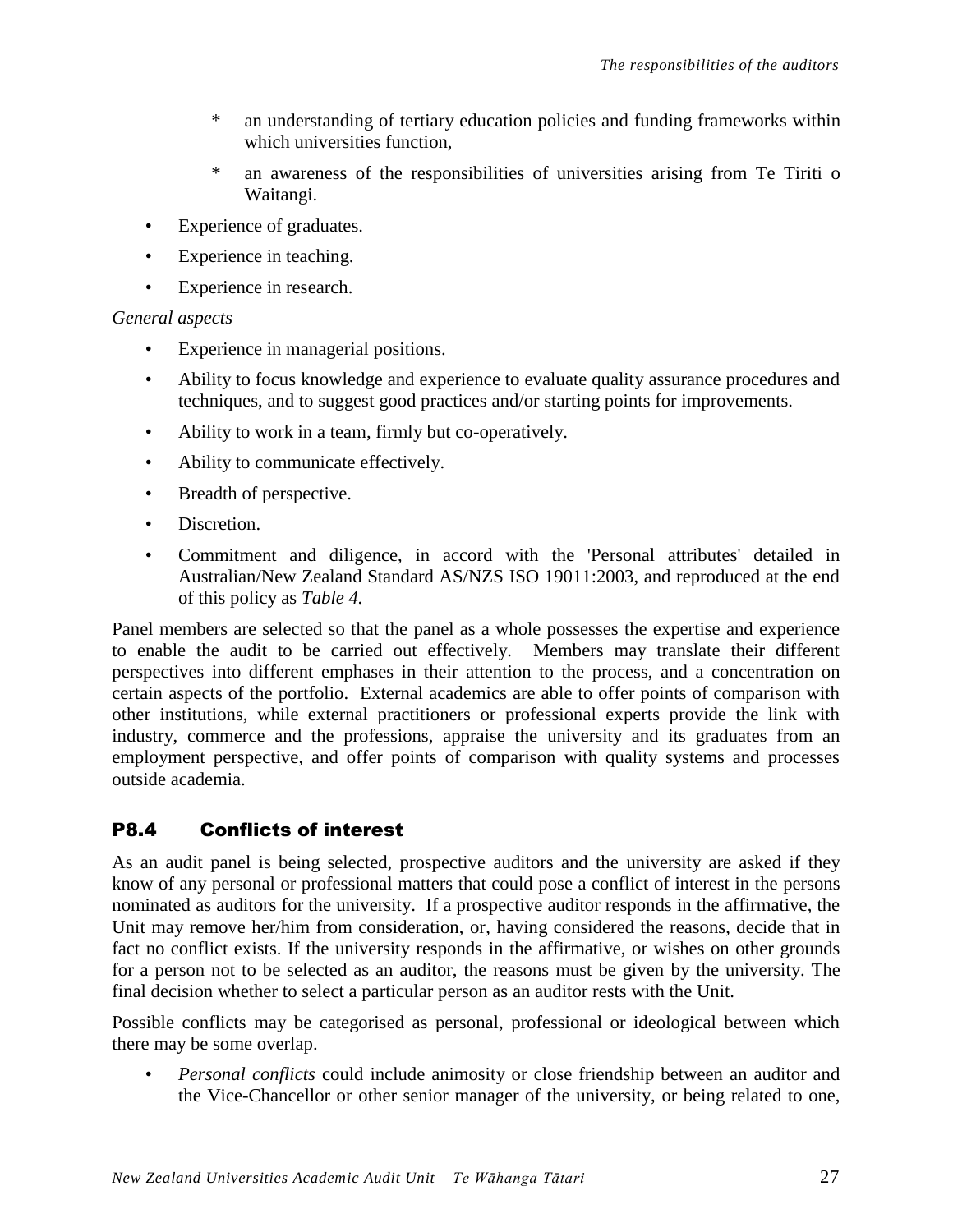or being a graduate or past employee of the university, or if an auditor were excessively biased for or against the university due to some previous event.

- *Professional conflicts* could occur if an auditor had been a failed applicant for a position in the university, were a current applicant or prospect for a position in the university, were a senior adviser, examiner or consultant to the university, or were with a university that is strongly competing with the one being audited.
- An example of an *ideological conflict* would be an auditor's complete lack of sympathy to the style, type or ethos of the university.

If the existence of a conflict of interest emerges (or, more rarely, is created) during the audit process, the auditor should tell the Chair of the panel and/or the Unit Secretariat (who normally will be the Director but who might be another professional member of the Unit's staff) with the panel. These two – after consultation with the Director of the Unit if the Director is not with the panel, and with the Chair of the Board if the Chair of the Board is available – will decide on the appropriate action to be taken.

Problems could arise for a Board member, who had been a member of an audit panel, if the Board raised serious questions about the performance or result of the audit, or the university were to appeal to the Board against the conclusions of the audit report. Therefore, Board members do not normally act as auditors; if they were so to act, they would be excluded from any subsequent related discussions at Board meetings.

#### P8.5 The responsibilities of the Chair of the panel

The Chair of the panel is the key person in an audit and should be experienced as an auditor, either through service on an academic audit panel, or as a convenor of university internal institutional review committees. The performance of the Chair of the panel will be in accord with the roles and responsibilities of a lead auditor as detailed in Australian/New Zealand Standard AS/NZS ISO 19011:2003, and reproduced at the end of this policy in *Table 4.*

It is the responsibility of the Chair of the panel to create an atmosphere in which critical professional discussion can take place, where opinions can be freely and courteously exchanged, and in which justice and clarity prevail. Much of the tone and success of the occasion depends on the Chair's enabling the panel to do its work as a team rather than as a set of individuals, and also to bring out the best in those whom the panel meets.

#### P8.5.1 Before the Site Visit

Before the Site Visit, the Chair of the panel must gain a thorough overall perspective of the selfassessment portfolio, and have a firm grasp of the range of issues to be addressed, the main issues to be explored in more detail, and the scope of decisions or conclusions which are indicated. Prior to the Preliminary Meeting of the panel, the Chair will discuss with the Unit the context and characteristics of the university, the scope and focus of the audit, the backgrounds of the panel members and their availability through all stages of the audit process, the programme for the event and the key issues and personalities involved.

#### P8.5.2 At the Preliminary Meeting

At the Preliminary Meeting of the panel, the Chair of the panel will ensure that all members of the panel are fully aware of the purpose of the audit and understand their roles. The Chair will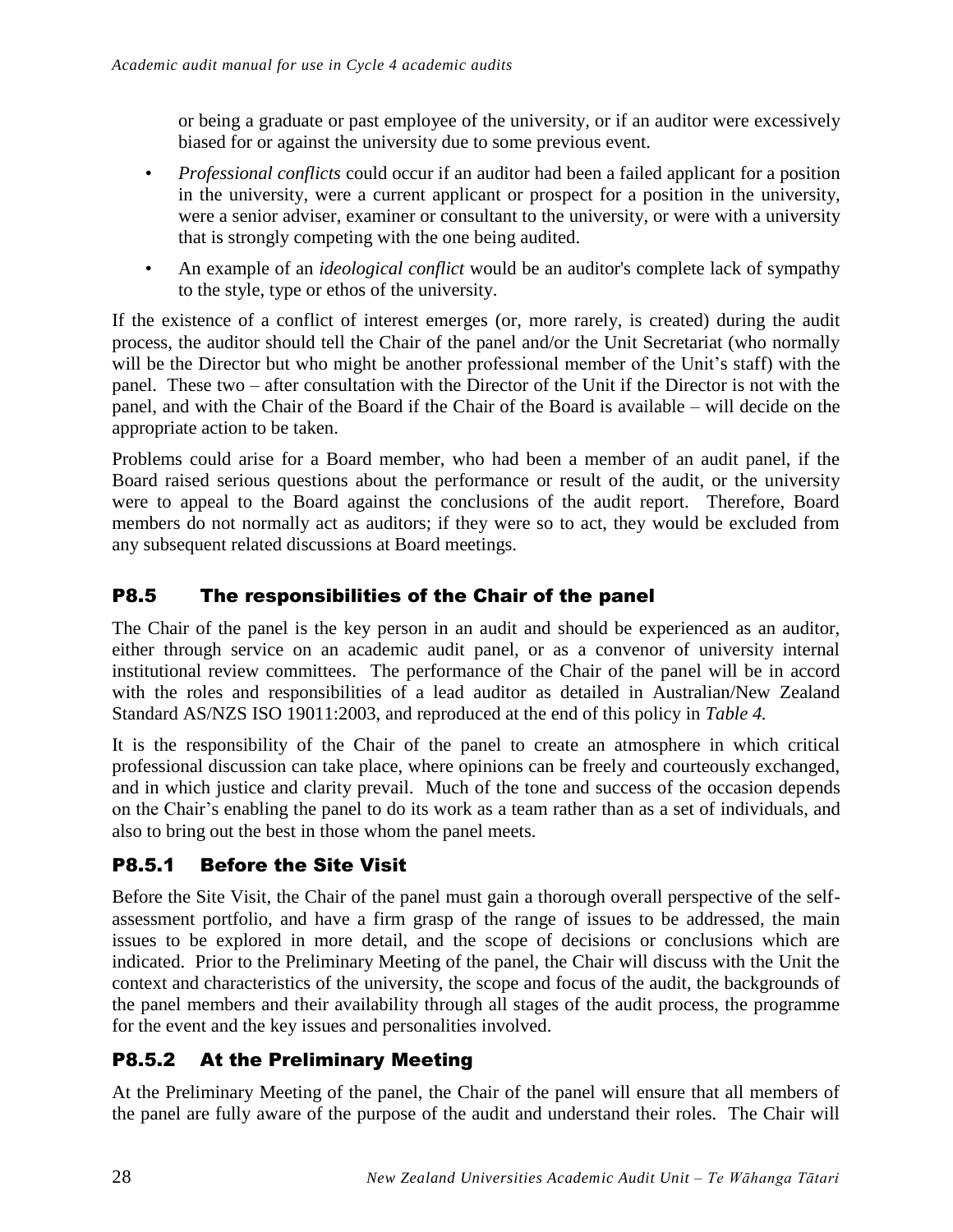also impress on members their commitment to confidentiality with respect to the materials and information that they will read and discuss. The Preliminary Meeting will also agree on the process to be used for the appraisal of the panel at the conclusion of the audit.

#### P8.5.3 During the Site Visit

During the Site Visit, the Chair of the panel has particular responsibilities.

- At the start of each group meeting, the Chair should welcome the group and may introduce the panel members. The Chair may outline the major items which the panel wishes to cover during the discussion.
- The Chair should keep the flow of discussion to the agreed time, without unnecessarily curtailing or excluding contributions. However, the Chair must be prepared to intervene if the discussion is being diverted, trivialised, monopolised, or stuck on mere differences of opinion.
- In meetings of representative groups, the Chair should be alert to distinguish between those opinions that fairly represent the constituency as a whole, and those which may be views of one individual.
- If, for any meeting, the panel splits into sub-groups, chaired by other members of the panel, each sub-chair must have an agreed agenda and accurately report the results of the sub-group to the next panel-only meeting for inclusion in subsequent panel discussion.
- The Chair and the Unit Secretariat must balance adherence to the agreed programme with flexibility in admitting unanticipated issues. Any revisions should be clearly understood by the panel, the university and the group(s) involved.
- In the private panel meetings between interviews, the Chair should lead the panel in summarising the discussions so as to maintain an accurate record and help the panel to keep a collective position.
- As the Site Visit nears the end, the Chair should guide the panel towards decisions or conclusions which are appropriate, carefully thought through and clearly expressed.
- In the final session with the panel and senior management group of the university, the Chair outlines the panel's conclusions to the management group. Although the management group may seek clarification of some points, substantive discussion should not occur at this meeting. The Chair may on occasion need to be firm about this.

#### P8.5.4 After the Site Visit

After the Site Visit, the main responsibility of the Chair of the panel is to liaise with the Unit to ensure that the final audit report is accurate and fair in all respects. About three months after the public release of the report, the Chair will accompany the Unit staff member on a visit to the university to review the audit process and to consider follow-up work by the Unit as set out in the Policy **P7** *The responsibilities of the Unit in academic audits*, **P7.11** *Follow-up with the university*, to learn of the way in which the university will address the recommendations contained in the report, and the nature and timeline of follow-up reporting to the Unit on progress on the recommendations.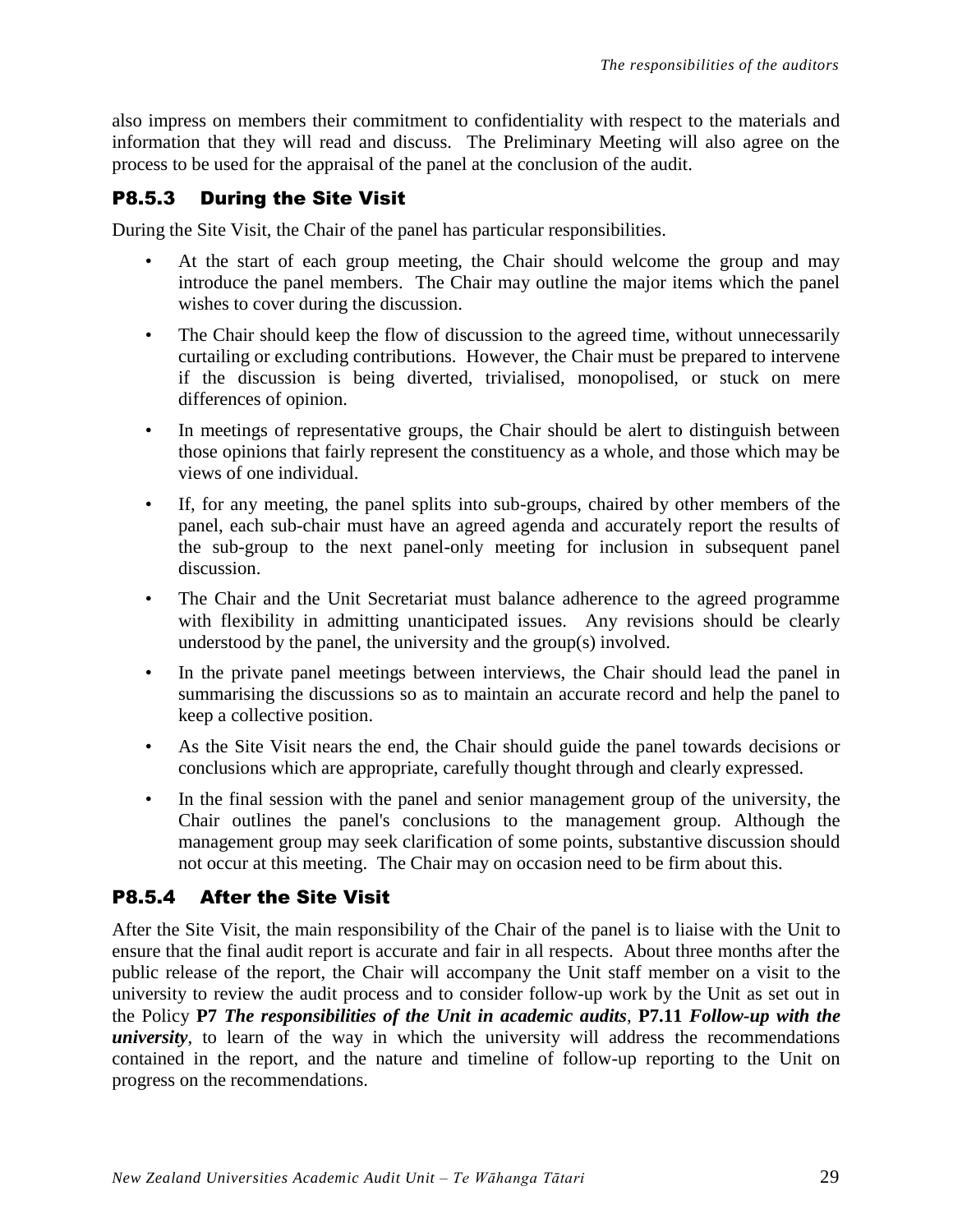#### P8.6 The responsibilities of members of the panel

It is essential that the panel works together as a team, and members should not attempt to apply pre-conceived templates to their consideration of the university, nor appear to address enquiries from entirely within the perspective of their own speciality or the practices of their own university.

#### P8.6.1 Before the Site Visit

Before the Site Visit, panel members are to have read thoroughly the university's self-assessment portfolio and so familiarise themselves with the university's policies, procedures and criteria for quality and the purpose and possible outcomes of the audit. Adequate exploration of issues by the audit panel during the audit process depends on panel members being thoroughly familiar with the university's self-assessment portfolio as the confidence of the university in the review and the respect of its staff for the panel are greatly reduced if auditors' remarks or questions reveal ignorance of the information provided.

#### P8.6.2 At the Preliminary Meeting

At the Preliminary Meeting, held about four weeks after the university's self-assessment portfolio has been distributed, panel members consider the comments on issues of particular interest or concern, and may request any further information or clarification they need from the university. This input guides the preparation of an initial programme for the Site Visit. As important as the material being discussed is, the Preliminary Meeting provides an opportunity for the panel members to start to become a team rather than a group of individuals, with a common purpose rather than divergent goals.

The intention of the Preliminary Meeting is to ensure that all panel members:

- understand the purpose, context, parameters and constraints of audit in general and of any aspects peculiar to this audit,
- understand what sort of judgements and recommendations are expected,
- are familiar with the Unit's procedures for conducting an audit,
- recognise that any preliminary judgements formed during the reading of the portfolio will be subject to amendment as a result of the Site Visit, with the final conclusions based on explicit and secure evidence,
- avoid judging the university solely or primarily in terms of one campus,
- have an opportunity to share ideas, and to get to know each other and sufficient of each other's background to understand their various contributions to the discussion,
- recognise the need to contribute their own ideas, experience, expertise and knowledge with sensitivity to each other's views and contributions.

#### P8.6.3 During the Site Visit

At the start of the Site Visit, the panel meets prior to interviews at which time final adjustments may be made to the Site Visit programme in the light of issues that crystallise at that time. At this meeting, also, the panel members usually share out the responsibility for leading on particular topics.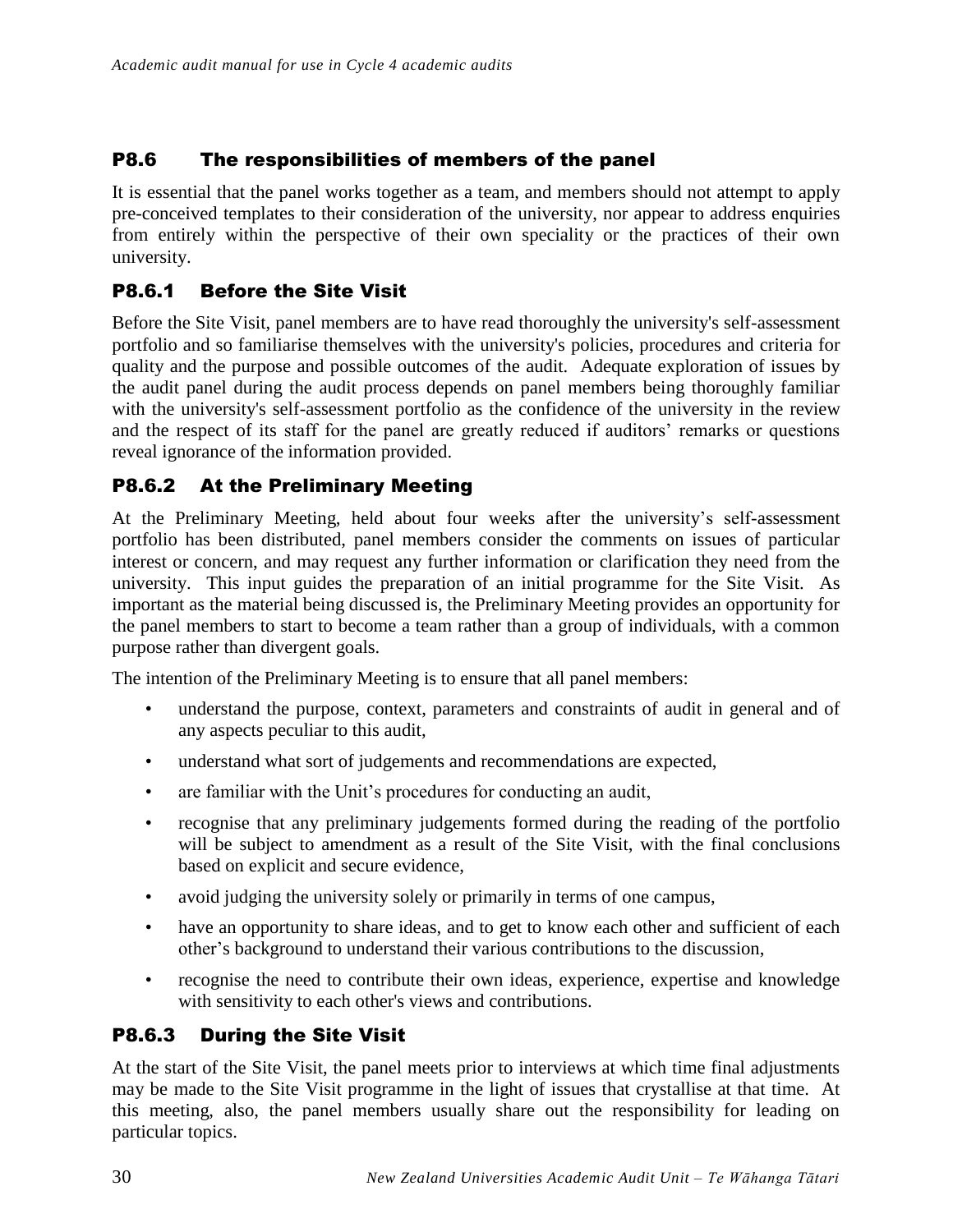The purposes of this pre-interviews meeting are to:

- review the further information provided by the university since the Preliminary Meeting,
- share new ideas, hypotheses and inputs following further reflection on the portfolio,
- remind panel members that while they must be rigorous, they should act as colleagues and peers rather than inspectors, and should engage the university in terms of its own objectives,
- remind panel members of the desirability of making recommendations as to what is done or what is to be done (the issues) and of not making recommendations on how it is to be done (processes),
- remind panel members of the desirability of recommendations building on improvement initiatives proposed by the university,
- review the physical arrangements for the Site Visit, the availability of further materials for inspection, and of people for ad hoc meetings,
- clarify the constraints on and flexibility in the visit programme, and make any desired (and feasible) amendments to it.

#### P8.6.4 Interviews

During interviews with members of the university during the Site Visit, the panel is trying to clarify issues, and glean explanations, justifications and further information. Creating an atmosphere for genuine dialogue is extremely important. Questioning should be rigorous but fair and consistent. In particular, panel members need to:

- explore discrepancies between what is written and what is said,
- seek clarification and confirmation when required,
- listen as well as ask.
- concentrate on major rather than minor issues,
- participate in a collaborative manner,
- be aware that the dynamics of the panel and of its relation to the staff of the university will change and develop during the visit.

Panel members may also offer occasional suggestions as appropriate, but without slipping into the role of consultant. The panel must do its utmost to consider fully all information relevant to its conclusions.

#### P8.6.5 After the Site Visit

After the Site Visit, panel members read, comment on and, as desired, contribute to the draft or drafts of the audit report. All panel members should be satisfied that the report is accurate and balanced.

On completion of the report, the Unit will conduct an evaluation of the effectiveness of the audit panel as set down in **P7** *The responsibilities of the Unit in academic audits,* **P7.10** *Appraisal of the conduct of the audit*.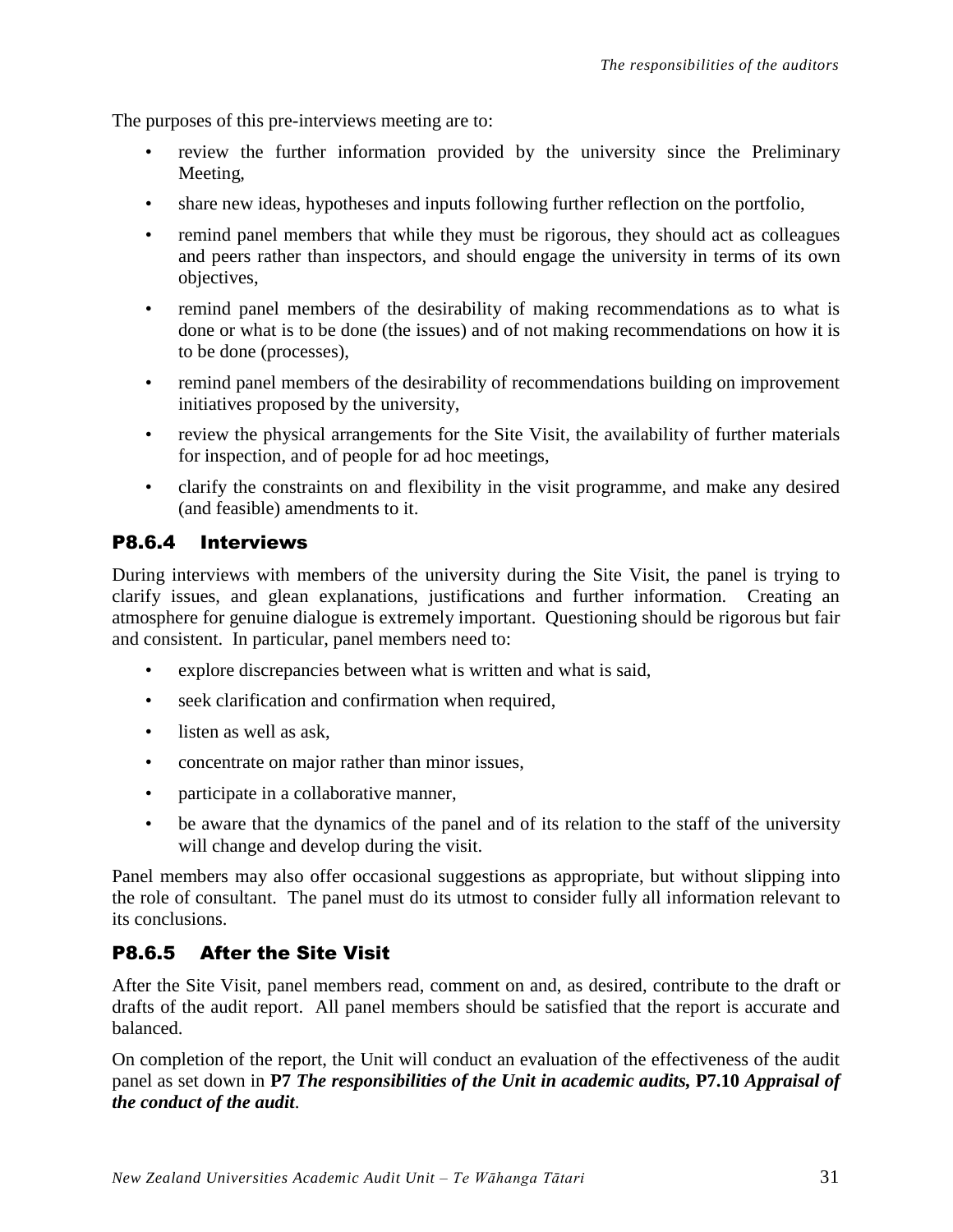*Table 4*

#### Personal attributes of auditors and the responsibilities of the Chair

as detailed in *Guidelines for quality and/or environmental management systems auditing;* 7.2 Personal attributes, and 7.3.2 Generic knowledge and skills of audit team leaders Australian/New Zealand Standard AS/NZS ISO 19011:2003

| <b>Personal attributes</b>                                                                                                                                         |                                                             |                          |                                                                               |
|--------------------------------------------------------------------------------------------------------------------------------------------------------------------|-------------------------------------------------------------|--------------------------|-------------------------------------------------------------------------------|
| An auditor should be:                                                                                                                                              | ethical                                                     | $\overline{\phantom{0}}$ | fair, truthful, sincere, honest and discreet                                  |
|                                                                                                                                                                    | open-minded                                                 | $\qquad \qquad -$        | willing to consider alternative ideas or points of view                       |
|                                                                                                                                                                    | diplomatic                                                  | —                        | tactful in dealing with people                                                |
|                                                                                                                                                                    | observant                                                   | —                        | actively aware of physical surroundings and activities                        |
|                                                                                                                                                                    | perceptive                                                  |                          | instinctively aware of and able to understand<br>situations                   |
|                                                                                                                                                                    | versatile                                                   | -                        | adjusts readily to different situations                                       |
|                                                                                                                                                                    | tenacious                                                   | -                        | persistent, focused on achieving objectives                                   |
|                                                                                                                                                                    | decisive                                                    |                          | reaches timely conclusions based on logical<br>reasoning and analysis         |
| self-reliant                                                                                                                                                       |                                                             |                          | acts and functions independently while interacting<br>effectively with others |
| The Chair of the panel                                                                                                                                             |                                                             |                          |                                                                               |
| The Chair of the panel should have acquired additional knowledge and skills in audit leadership to<br>facilitate the efficient and effective conduct of the audit. |                                                             |                          |                                                                               |
| The Chair should be able:                                                                                                                                          |                                                             |                          | to plan the audit and make effective use of resources during the audit        |
| —<br>—<br>—                                                                                                                                                        |                                                             |                          | to represent the audit panel in communication with the university             |
|                                                                                                                                                                    |                                                             |                          | to organise and direct audit panel members                                    |
|                                                                                                                                                                    |                                                             |                          | to provide direction and guidance to auditors-in-training                     |
|                                                                                                                                                                    | to lead the audit panel to reach the audit conclusions<br>— |                          |                                                                               |
|                                                                                                                                                                    | to prevent and resolve conflicts<br>—                       |                          |                                                                               |
|                                                                                                                                                                    |                                                             |                          | to ensure the preparation and completion of the audit report                  |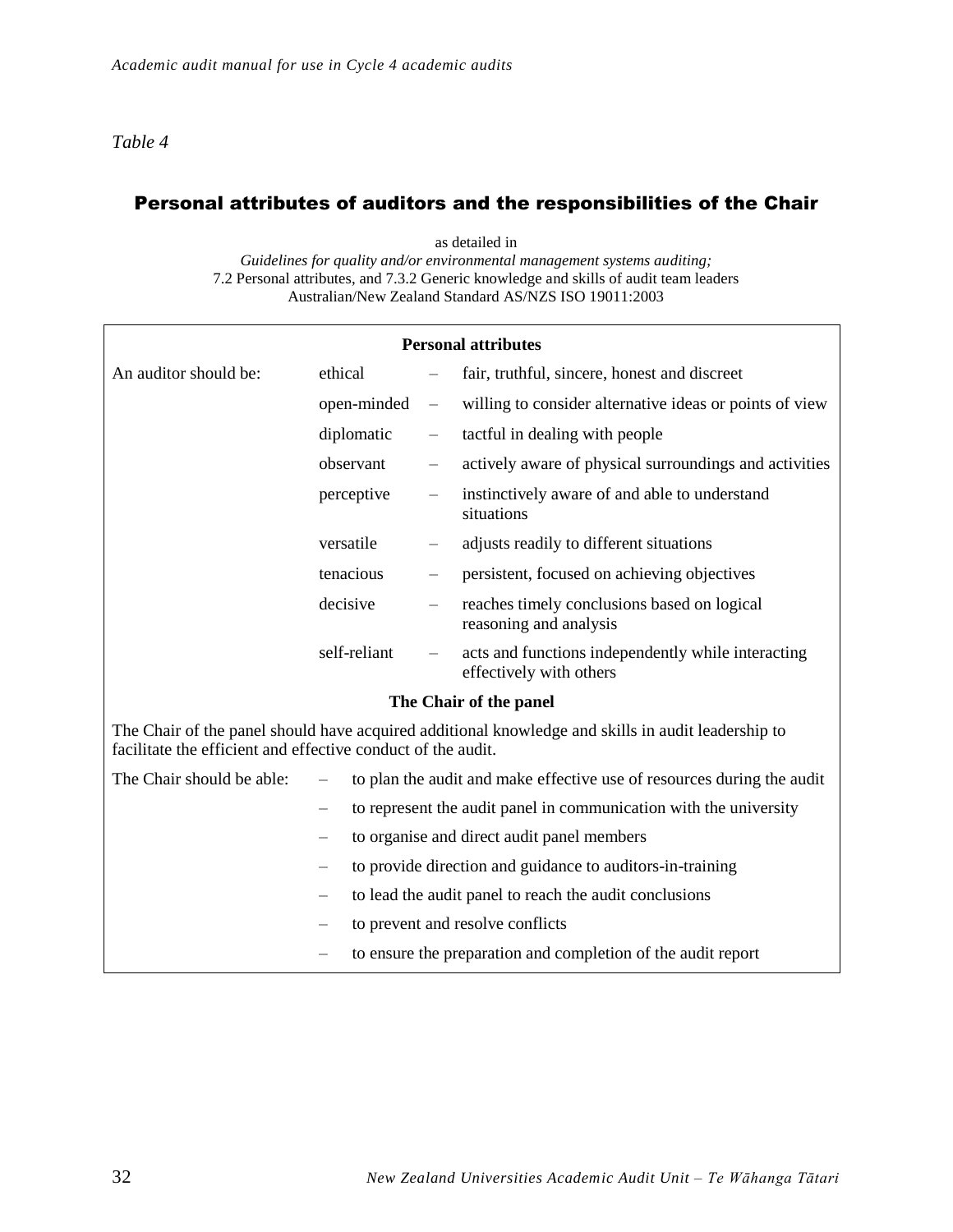#### Policy P9

#### External observers on audit panels

#### P9.1 Background

Requests to observe the visits from people interested in acquiring a fuller understanding of the audit process have come from staff of overseas agencies, overseas academics, prospective auditors, and members of the Unit Board.

The Unit welcomes the interest in the audit process indicated by such requests, and whilst safeguarding the integrity and effective management of the audit, will endeavour to meet all reasonable requests.

Procedures for accepting observers into the audit process include the agreement of the Unit Director, the Chair of the panel, and the audited university, as well as the agreement of the observer to the same confidentiality requirements as the audit panel members.

#### P9.2 Guiding principles

The key principles which guide the Unit in agreeing to accept observers are:

- the integrity of the audit process,
- minimal inconvenience to the university being observed,
- no more than one observer per audit panel,
- preferably, the panel should be quite experienced,
- appropriate experience and understanding of higher education by the observer.

#### P9.3 Formal agreement

The protocol for the observation of an audit includes:

- the observer shall receive a copy of the university's portfolio submitted to the Unit for the audit panel,
- the observer shall be briefed by the Unit Director and/or the Unit staff member responsible for the audit,
- the observer should remain silent throughout Site Visit interviews,
- the Chair of the panel and/or the Unit staff member responsible for the audit may exclude the observer from any meeting or interview at their discretion,
- the observer may, at the discretion of the Chair of the panel and/or the Unit staff member responsible for the audit, ask questions about the audit process,
- during the course of the Site Visit, the observer should raise any questions which arise with the Unit staff member responsible for the audit in private, and be sensitive to the need not to place demands upon the staff member which may deflect her/him from the central role of Site Visit management,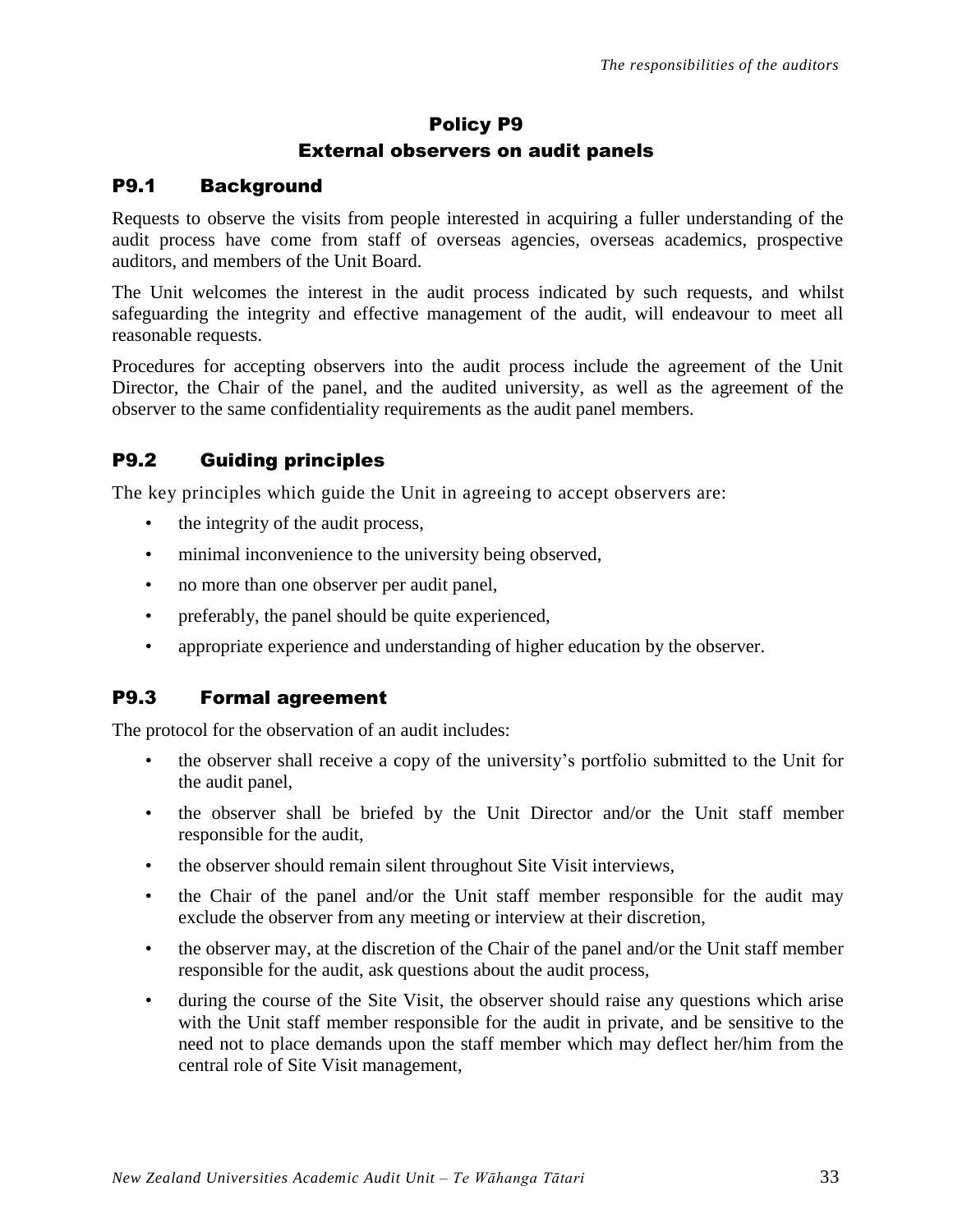- any questions and/or issues arising from the audit shall be discussed with the Unit Director and/or the Unit staff member responsible for the audit following the completion of the Site Visit,
- the observer will adhere to the same confidentiality requirements as the audit panel members by signing a statement of confidentiality as set out in Policy **P8** *The role and responsibilities of auditors***, P8.2** *The appointment of auditors*,
- the observer may not use a tape or video recorder,
- the observer will be responsible for the cost of her/his accommodation and travel, but the Unit will normally meet the cost of meals and refreshments.

#### Policy P10 Privacy with respect to audit activities

#### P10.1 Introduction

Universities (and other tertiary institutions) are subject to the provisions of the Official Information Act 1982 and the Privacy Act 1993 and any relevant amendments to those Acts.

The Official Information Act is intended to increase the public availability of official information (which includes university information), to provide for each person's access to official information about her/him, and to protect official information to the extent consistent with public interest and preservation of personal privacy.

The Privacy Act is concerned with the collection, use and disclosure of personal information, and with an individual's access to the information about her/him held by an agency. It requires organisations to inform those from whom information is collected who will have access to that information, to gain their consent for that use and explain any consequences of not supplying the information.

Universities collect, store and use much information, and in carrying out its work the Unit has access to some of it.

#### P10.2 General

The function of the Unit is to assist the universities in the review and enhancement of their academic quality. All its information-gathering (from the university or elsewhere) and its discussions (with staff, students and others) are directed to this end.

#### P10.3 Confidentiality

It may not be possible for the Unit's auditors to complete their task satisfactorily without access to some sensitive information about a university. For example, it may be impossible to test the application of ostensible staff promotion procedures without learning the identity of an individual; or it may be impossible to test the university's mechanisms for responding to feedback without learning about some commercial plans. However, audit panels keep the requests for such information to the essential minimum, negotiate with the university the best way in which the information can be accessed, and treat as confidential any personal or commercially sensitive information provided by the university.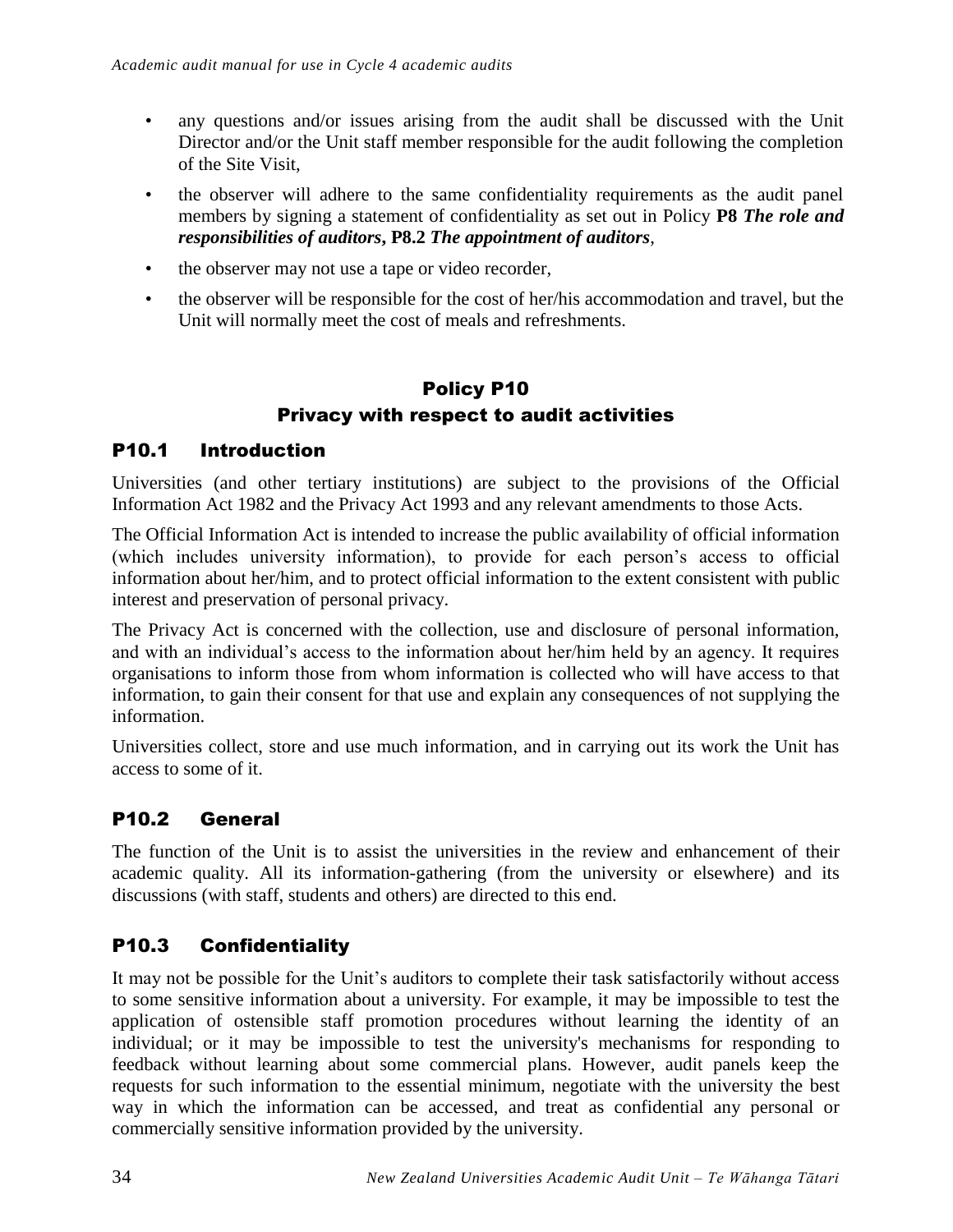#### P10.4 Handling of information

Any personal information obtained by the Unit in the course of academic audits is

- used only for the purpose for which it was collected,
- divulged only to those who need it in conjunction with the audit process,
- kept in a secure place, and
- destroyed within 12 months of the publication of the report of the relevant audit.

In addition, personal notes made by Unit staff and auditors during and Site Visit are destroyed within 12 months of the publication of the report of the relevant audit.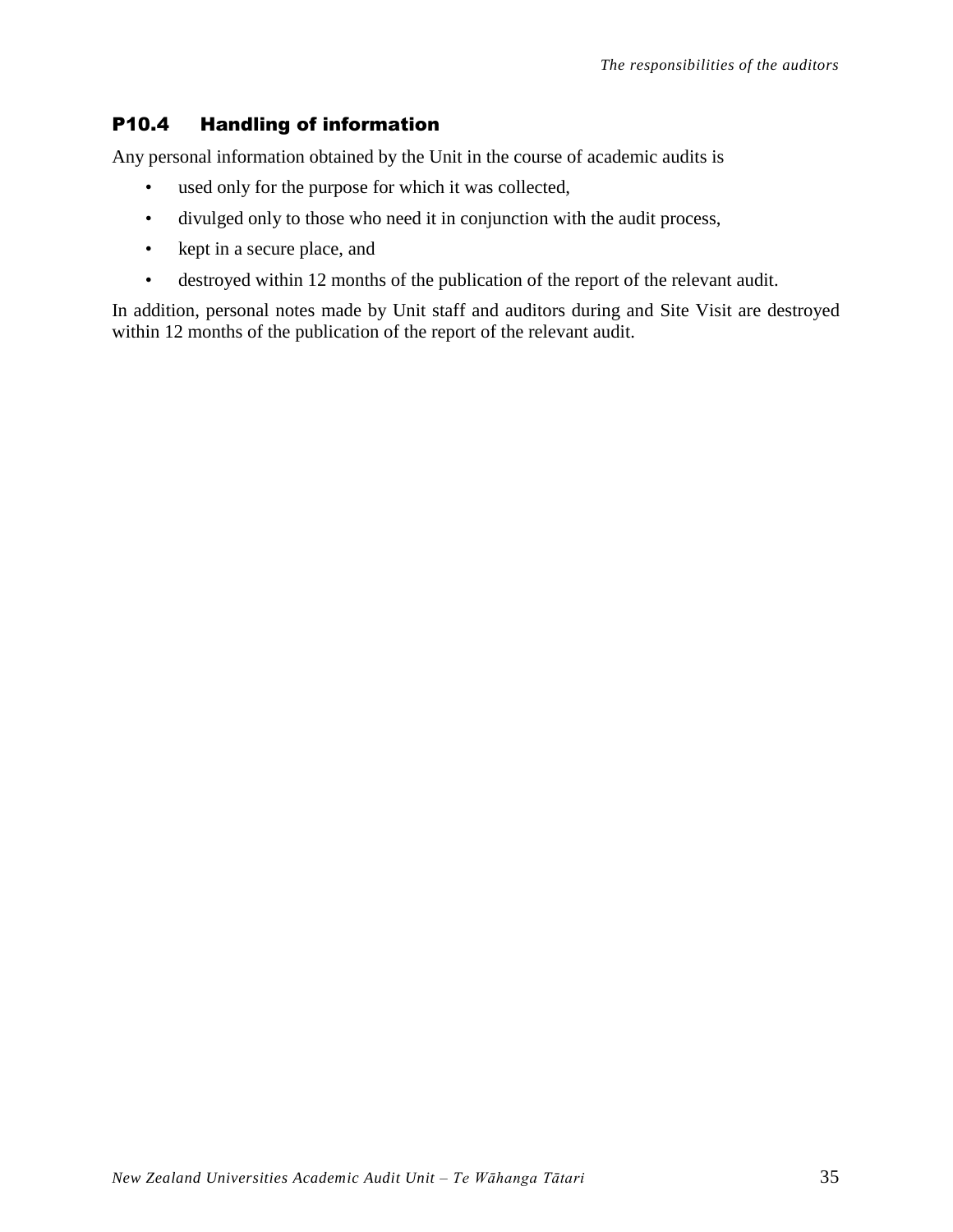*Academic audit manual for use in Cycle 4 academic audits*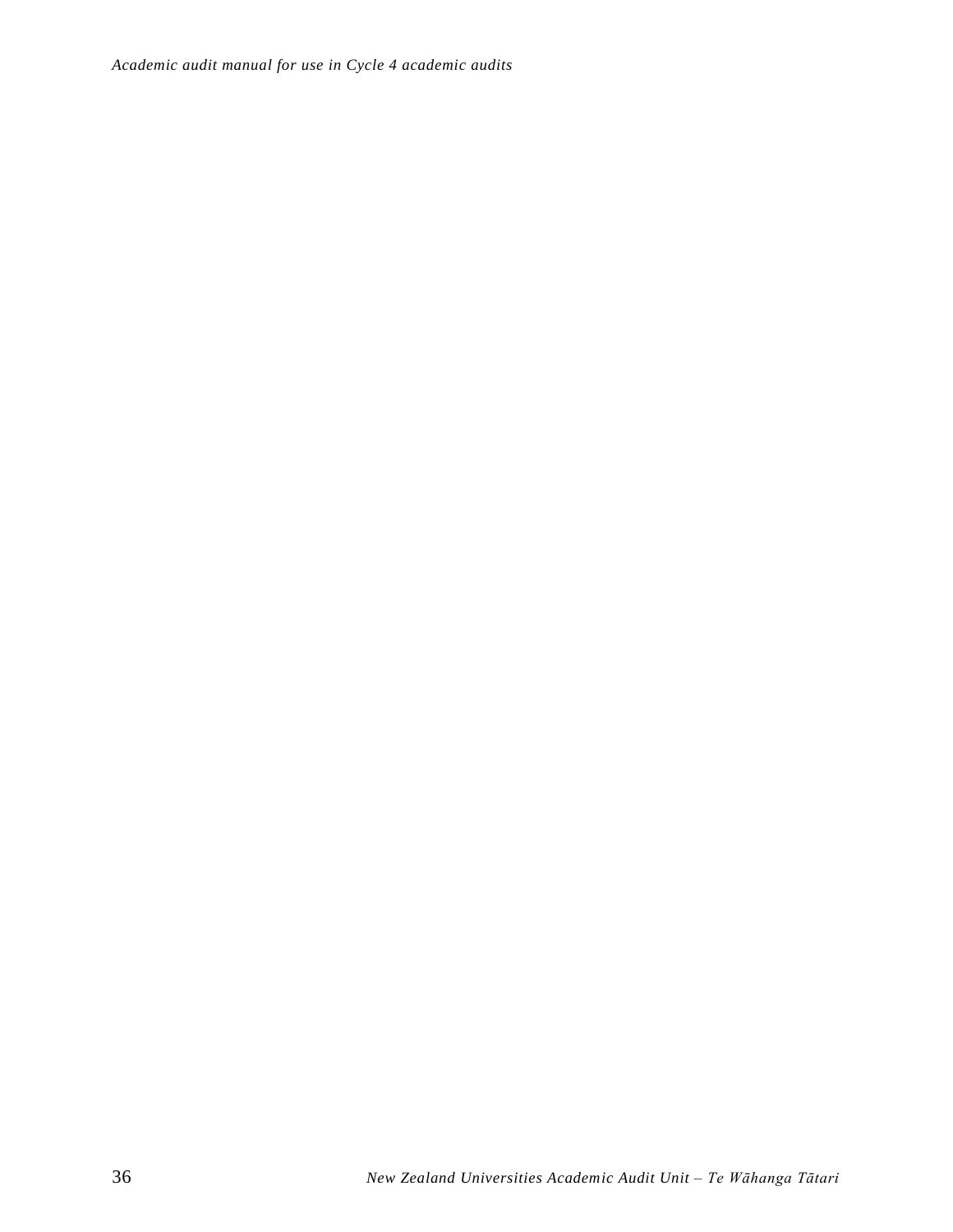#### 5

## The responsibilities of the Unit

*This chapter draws on the Unit's Policy P7 'The role and responsibilities of the Unit in academic audits'. This policy was reviewed in 2007.*

#### Policy 7

#### The role and responsibilities of the Unit in academic audits

#### P7.1 The role of the Unit

The role of the Unit in institutional audits is to ensure that all aspects of the audit processes are focused on achieving the Unit's objective for academic audits as expressed in the Unit's *Vision, mission and objectives statement* [see Appendix A1 to this manual, sections A1.1, A1.2 and A1.3]. The Unit will deal sensitively and helpfully with the university being audited. The Unit's task is to provide the technical audit expertise, and to ensure that the whole audit process is conducted appropriately in those terms.

#### P7.2 The responsibilities of the Unit

The audit process for which the Unit has responsibility involves:

- the determination of the focus of each Cycle audit in consultation with all New Zealand universities,
- the determination of the date of each Site Visit and the programme associated with the audit in consultation with the university being audited,
- the clear understanding by the university being audited of the aims and objectives of the audit, the responsibilities of the university, especially with respect to the preparation and submission of its self-assessment portfolio, and to the facilitation of the Site Visit by the audit panel,
- the selection and briefing of the audit panel to ensure a clear understanding of:
	- \* the aims and objectives of the audit,
	- \* the purpose and policies of the Unit and its terms of reference and its foci of operation,
	- \* the history, context and culture of the university, the nature of the quality culture of the university and the ongoing professional interaction between the Unit and the university prior to the audit,
- confirmation from the university that the self-assessment portfolio has been distributed by the university to the members of the panel,
- the administrative tasks associated with the preparation of materials for the Preliminary Meeting,
- the collating of comments, requests for information from panel members and obtaining the desired information from the university for use by panel members,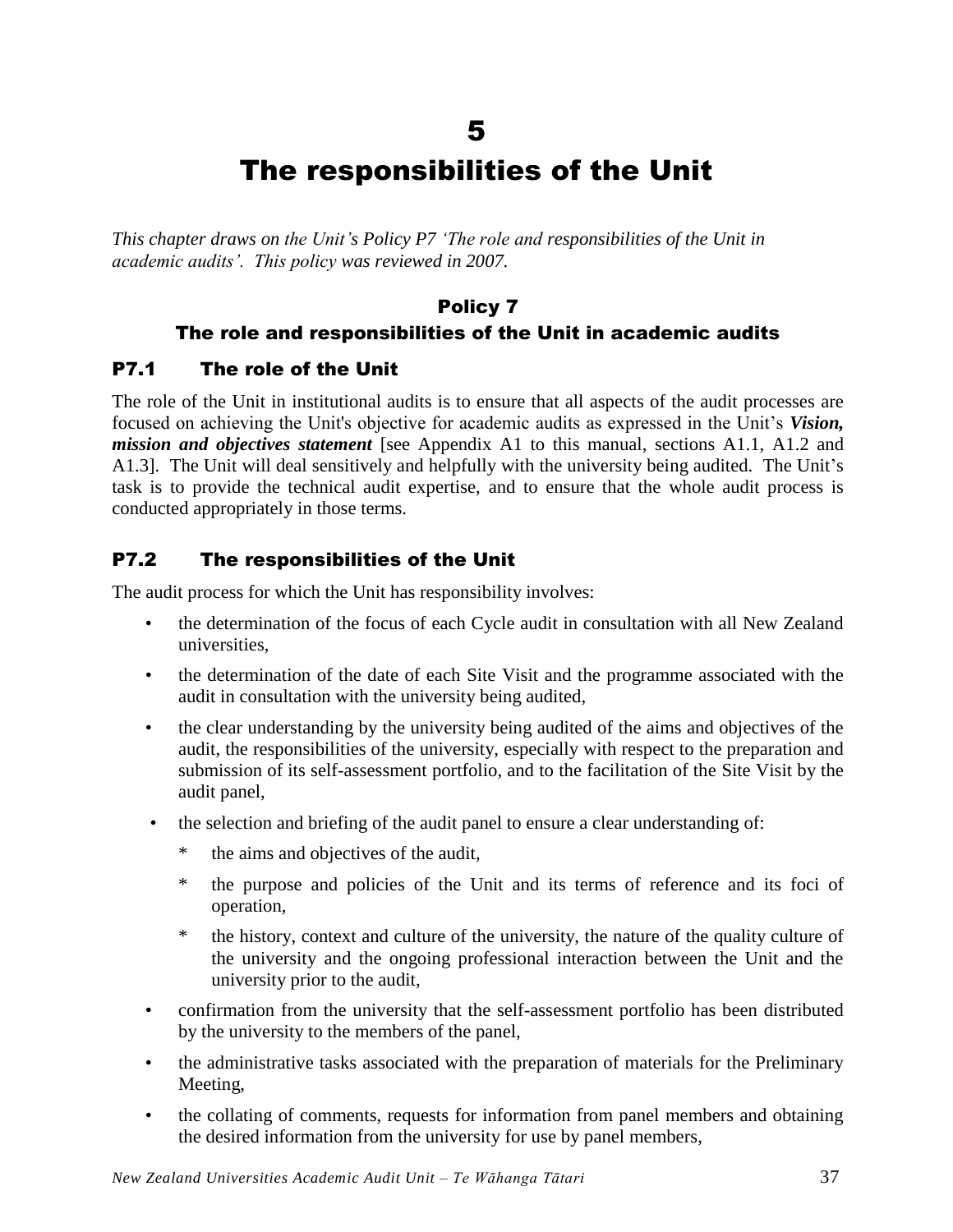- the undertaking, in consultation with the university, of the administrative tasks associated with the arrangements for the Planning Visit and making sure that there are satisfactory arrangements for the panel's travel, accommodation and sustenance during the Site Visit to the university,
- the recording during panel meetings and interviews of issues for clarification, reconsideration and reporting, and the advising on appropriate actions and conclusions for the panel to take or reach,
- the preparation of the draft report, the revised drafts and the final report,
- the presentation of the second draft report to the university for corrections of errors of fact and comments on emphasis or expression and for formal responses to recommendations in the report,
- the consideration by the panel of the university's comments and of amendments to the report arising from comments from the university,
- the presentation of the final draft of the report to the Board of the Unit for its approval for release,
- the gathering and evaluation of feedback on the audit process from the university and the and the preparation of a report to the Board on the extent to which the audit process and report fulfilled the Unit's objectives for a successful audit,
- the follow-up activities with the university to discuss the findings of the report and the ways in which follow-up to the recommendations can be integrated into the university's own programme of quality improvement and actions to be taken and reported to the Unit.

#### P7.3 Confidentiality

In the course of its enquiries, the Unit gathers information from the university and elsewhere and holds discussions with staff, students and others. The Unit is particularly aware of the sensitive nature of much of this material and treats as confidential any personal or commercially sensitive information provided by the university in accordance with Policy **P10** *Privacy with respect to audit activities.* 

One function of the Unit is to disseminate information about good practice in quality assurance, and one way of doing this is through academic auditors describing instances of good practice that they have encountered in carrying out their audit work. Any such descriptions will, however, be confined to general principles and non-sensitive information, and will not breach the confidentiality referred to above.

#### P7.4 The Unit as Secretariat to the panel

The Unit staff member (normally the Director) who liaises with the university and the panel during the audit is referred to in this Policy as the 'Unit Secretariat'. It is the intention of the Unit that the Unit Secretariat be the Director of the Unit. If for any reason – such as sudden illness or when two or more audits are in progress at the same time – Unit staff members are unable to perform this duty, it may be necessary to co-opt or appoint a further professional member to the staff of the Unit to act in that capacity. Such a person would have had several years of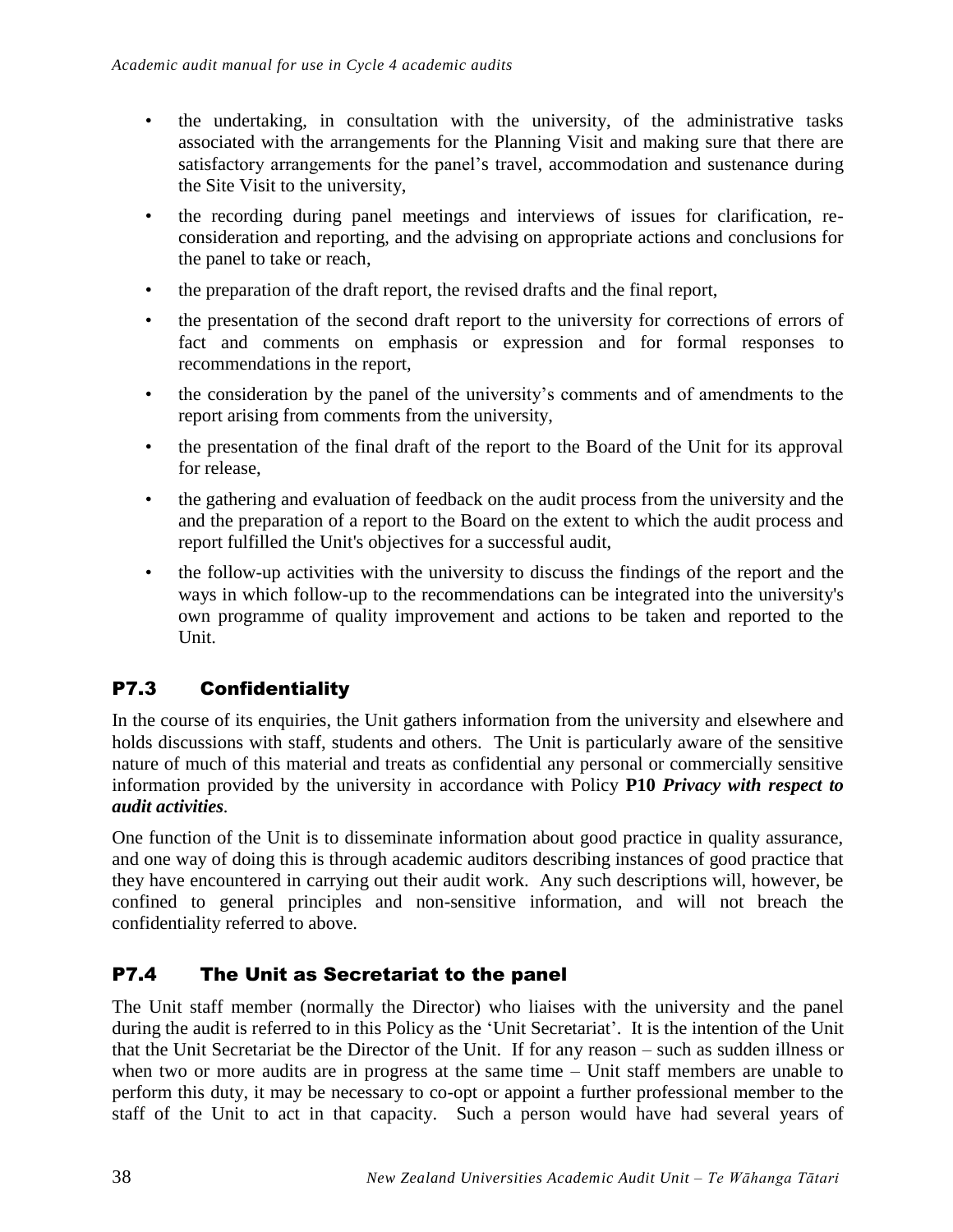experience within a university or other institution of higher education, experience with institutional quality assurance systems, a thorough familiarity with the Unit's terms of reference, functions and processes, and experience in preparing (in consultation with a panel) a well-drafted and focused audit report which is produced on schedule, and makes full use of the information derived from each stage of the audit process.

The Unit Secretariat provides executive and secretarial support for the panel.

The Unit Secretariat can advise panel members on:

- the purpose and policies of the Unit, its terms of reference and its foci of operation,
- contextual matters, such as other organisations that have an audit or review function in education,
- the nature of the institution being audited.

The Unit Secretariat may also find it necessary to remind the panel:

- of the purpose, scope and mandate of the panel,
- of what decisions have already been made,
- of the importance of keeping to the Site Visit schedule,
- of the necessity to record findings from previous work and review the plans for future work.

#### P7.5 Minute secretary

The Unit Secretariat will be assisted during the Site Visit by a minute secretary – who will be required to sign a statement of confidentiality as required of auditors in Policy **P8** *The role and responsibilities of auditors,* **P8.2** *The appointment of auditors* – to keep record of the interviews which will be available to the panel members for use by the panel at its private meetings, and during the writing and revision of the audit report. The notes will be destroyed at the time of the public release of the final audit report.

#### P7.6 Meetings

It is important that the Unit Secretariat is sensitive to ensuring the atmosphere of meetings is constructive, supportive and non-confrontational while being rigorous and fair. The programme should have sufficient flexibility to accommodate unforeseen circumstances and the pursuit of leads that emerge during the visit. The Unit Secretariat keeps regular contact with the nominated institutional support person to seek further information and arrange further meetings.

#### P7.6.1 Open session

#### *Note: In Cycle 4 audits, it is not intended to timetable an open session*.

In some situations, a Site Visit might include an open session, when any staff member or student of the university may make an appointment to meet the panel. If an open session is to be offered, it is advertised by the university in advance of the visit, and each applicant is allocated a short (usually ten-minute) slot with the panel. Those taking advantage of this might be asked to write, on a single sheet of paper, the matters they wish to raise with the panel, and to leave a copy with the panel at the end of their appointment. While fully respecting the views of those who attend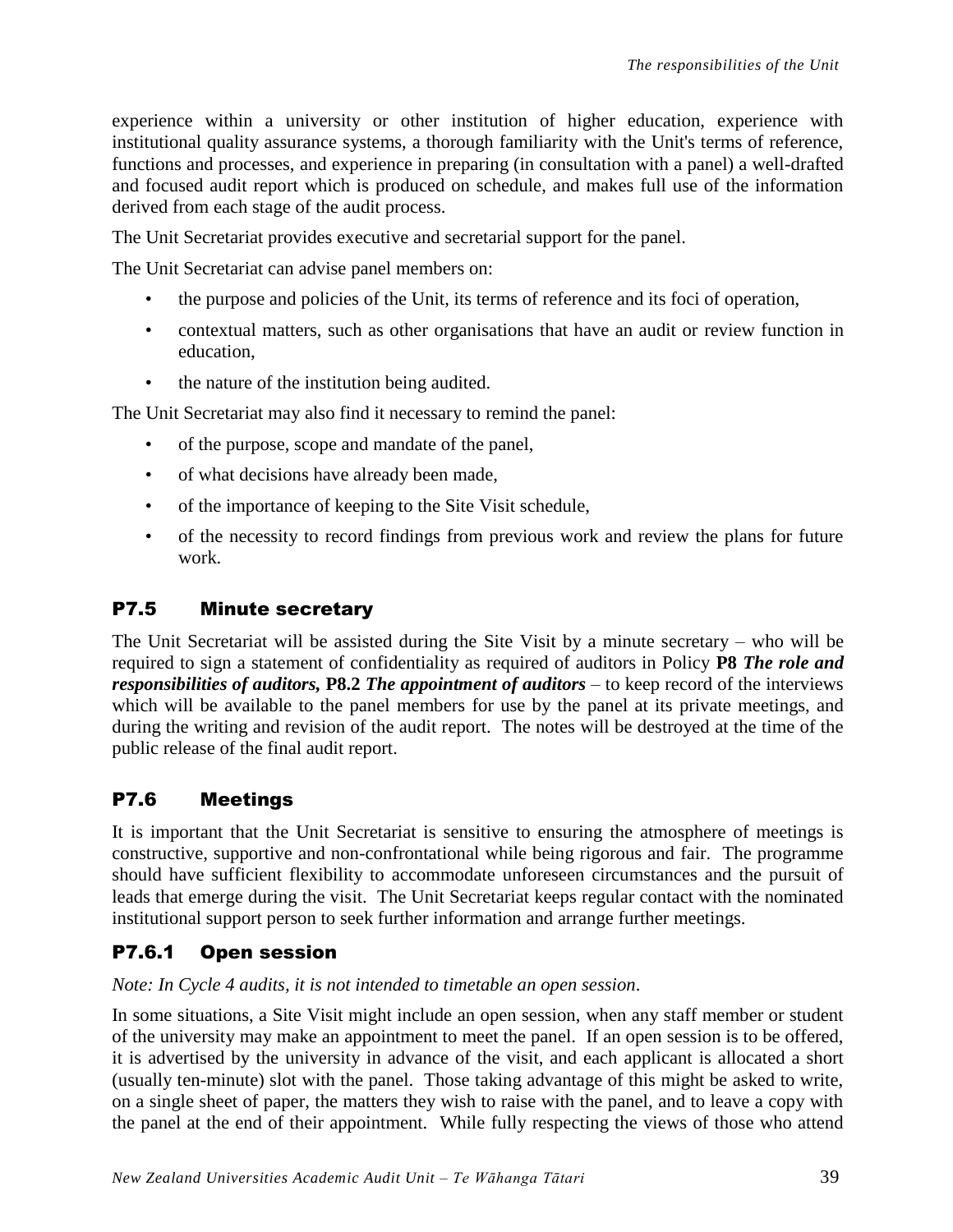open sessions, care needs to be exercised in evaluating their submissions when they appear to be clearly contrary to evidence gained from the documentation and from group interviews.

#### P7.6.2 Private meetings of the panel

During private meetings by the panel alone, the key points to emerge from the previous session(s) should be agreed on by the panel and noted by the Unit Secretariat. The panel should also remind itself of the focus of the subsequent session(s). The buffer period also allows for overrun in some sessions, although the panel Chair should keep strictly to time wherever possible so that there is adequate time for reflection by the panel during the Site Visit. The programme should also include longer private meetings, in which ideas and impressions are collated, and plans made for the coming sessions.

#### P7.6.3 Oral report to senior management

The Site Visit concludes with a formal meeting of the panel with the senior management group. The purpose of this meeting is to signal a formal conclusion to the visit, with thanks and appreciation expressed on both sides. To the extent possible, the Chair of the panel indicates in general terms the nature of the panel's observations and conclusions. The university's staff may ask for clarification of details, but the meeting should not become a debate, nor will details be provided at this time. However, the tone and content of this oral report should be consistent with the subsequent written report, which should not, therefore, come as a surprise.

In a final private meeting prior to the meeting with senior management, the panel gathers up the conclusions it has reached about the university. The Chair of the panel and the Unit Secretariat ensure that all major points for oral and written reports are recorded. It is important that consensus is reached, so the report reflects the opinion of the whole panel and not individual members. The panel should agree on the wording of commendations, criticisms or recommendations. Major strengths and instances of good practice encountered are highlighted, while major weaknesses and points of criticism are addressed constructively.

#### P7.7 The audit report

Following the Site Visit, the Unit is responsible for the writing of a report on the audit of the university. The report, which is a public document, belongs to the Unit as a whole, and not to the audit panel or its members. The formal position of the panel is that it is acting on behalf of the Unit, and hence it is the Unit and not the panel that affirms the conclusions and makes the recommendations in the report. In particular, only the Director of the Unit and the Chair of the Board of the Unit are authorised to make official comment on audits and audit reports.

The report is the public face of the audit, upon which many people form their opinion of the value and validity of the audit process. Panel members should be conscious that their decisions and the way they express them will affect the report, and should bear this final stage in mind as they move towards their conclusions.

The report is produced by the Unit supporting the panel, in consultation with panel members; panel members are not necessarily required to participate in the actual writing of the report. The Unit distributes the draft report to panel members and collates comments received from panel members. In commenting on drafts of the report, members may propose new or replacement segments if they wish. If necessary, a teleconference discussion is arranged to consider outstanding issues and concerns. A revised draft report is prepared and sent to panel members for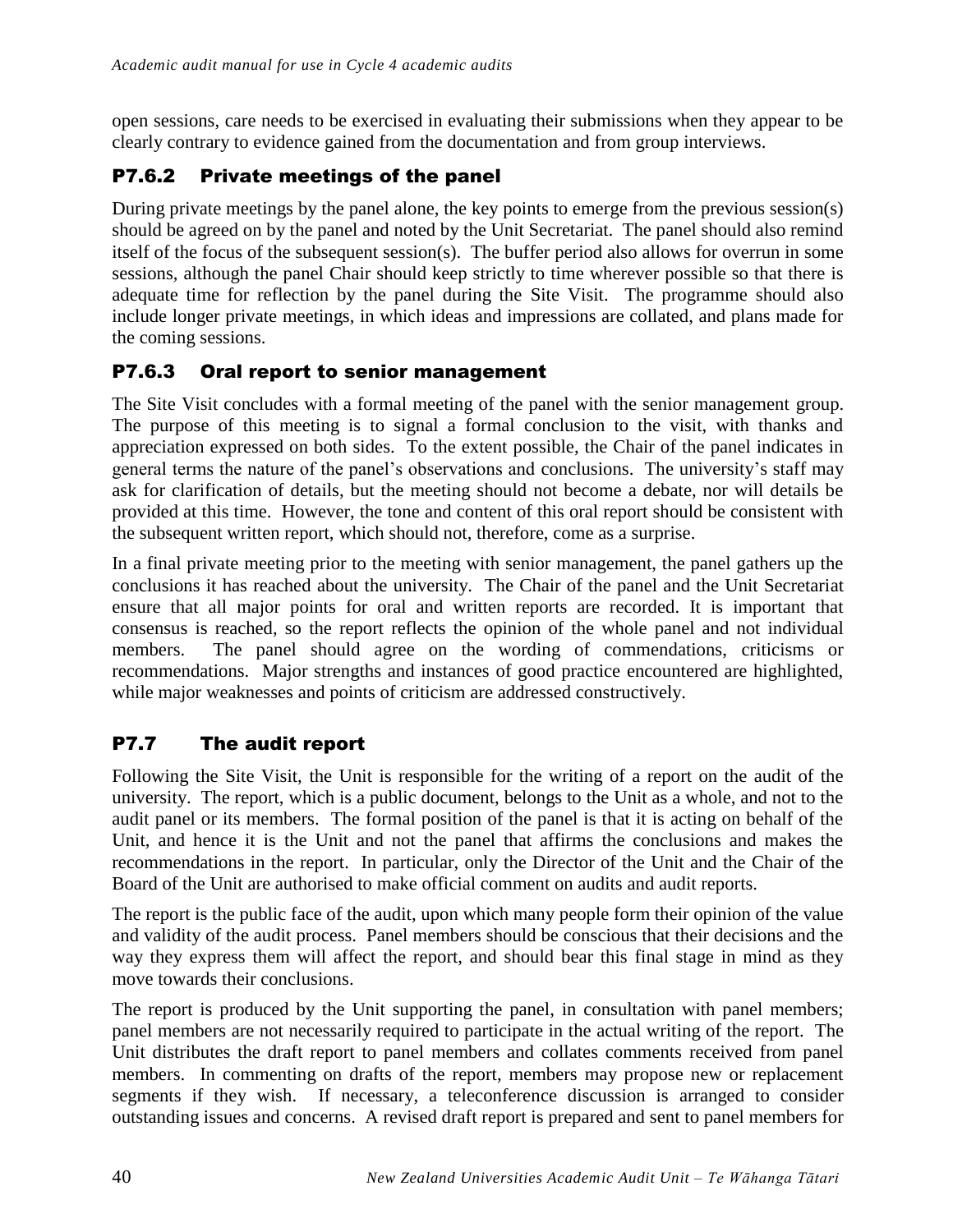further comment, if required. The Unit collates any further comments and, when the panel is satisfied, prepares a second draft report.

The second draft report is sent to the university for correction of fact and comments on emphasis or expression. The panel considers all comments from the university and makes appropriate amendments to the report. Difficulties occasionally arise when the panel has been given incorrect information and wishes to make reference to this in the report as it believes this lack of knowledge within the university is significant, while the university would prefer to include only the correct information. In the final analysis it is the Unit's responsibility to report its findings as it sees them and to acknowledge differences of understanding based on the evidence. Any changes to the draft report are approved in consultation with all members of the panel.

As well, the university is invited to make formal responses to the recommendations. If the panel decides it is appropriate to absorb some or all of the formal responses into the text, or if the panel has amended recommendations in light of the formal responses, the university will be asked to ensure that the report has not obscured the meaning behind the formal responses and that the report conveys fairly the essence of formal responses to recommendations.

#### P7.8 Approval of the Board

The final version of the report is sent to all members of the Board of the Unit for their approval. The Board's chief concern is to ensure that the general character of the report is consistent with the Unit's policies and standards with respect to its audit functions and responsibilities. The Board itself will not change the detailed findings or recommendations of the report. If necessary, it will proceed by way of inviting the panel to reconsider any aspects of the report that gave it concern.

#### P7.9 Release of the report

A copy of the approved report is sent to the university about two weeks before its general release so the university can prepare such public comments as it may wish to make on the report or its findings. Effectively it has more notice than this, as there is rarely any major change from the draft report that it saw earlier. Copies of the final report are then sent to the members of the audit panel, members of the Board, the New Zealand Vice-Chancellors' Committee, the Tertiary Education Commission, the New Zealand Qualifications Authority, Institutes of Technology and Polytechnics Quality, the Ministry of Education, to other universities and to the mass media with a covering press release, and to anyone else on request and payment of a fee to cover the production costs. A portable document format [pdf] file version of the report is placed on the Unit's website.

#### P7.10 Appraisal of the conduct of the audit

To enhance its own programme of continuous improvement, the Unit conducts two evaluations.

- The Unit seeks feedback on the audit process from the university through responses to written questions sent by the Unit at the time of the release of the final report, and through discussion with the university during the follow-up meeting with the university.
- The Unit conducts an appraisal of the Chair of the panel and auditors on the contribution of all members of the panel and the Unit to the smooth and efficient and effective operation of the panel and audit process. This is achieved through the administration of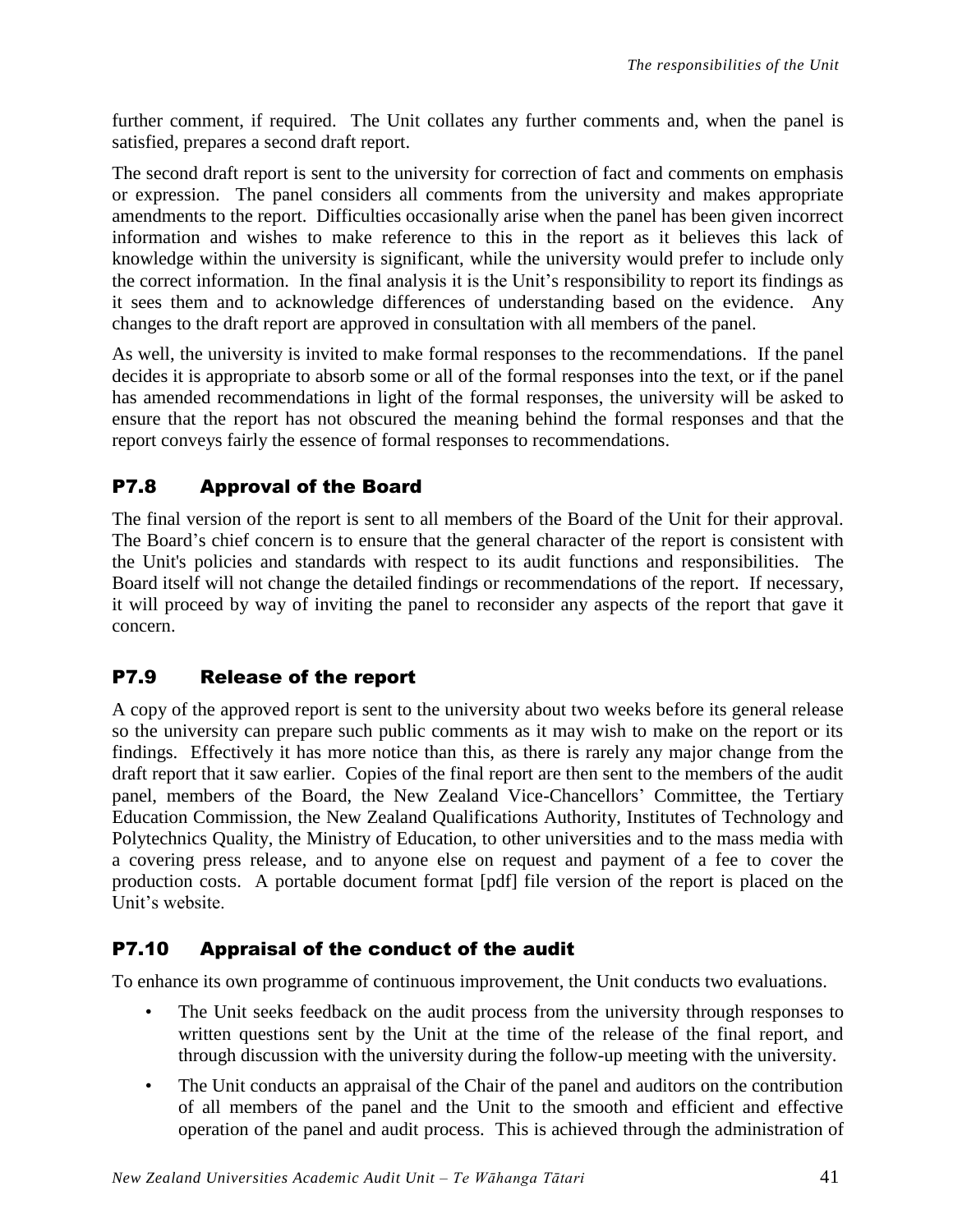a questionnaire agreed to by the panel. Following consideration of comments received from the university and the auditors, the Unit prepares a report to the Board on the degree to which the audit process and report have achieved the Unit's objective, together with recommendations for improvement.

#### P7.11 Follow-up with the university

About three months after the public release of the report, the Chair of the panel accompanies the Unit staff member on a visit to the university to seek feedback on the audit process, to learn of the way in which the university will address the recommendations contained in the report, and the nature and timeline of follow-up reporting to the Unit on progress on the recommendations. The Unit takes this opportunity to assess how easily the recommendations have been able to be integrated into the university's own programme of quality improvement. The Unit also seeks opinion as to the extent to which the university considers the report to be authoritative, rigorous, fair and perceptive and of assistance to the university in improving its own programmes of continuous improvement of quality.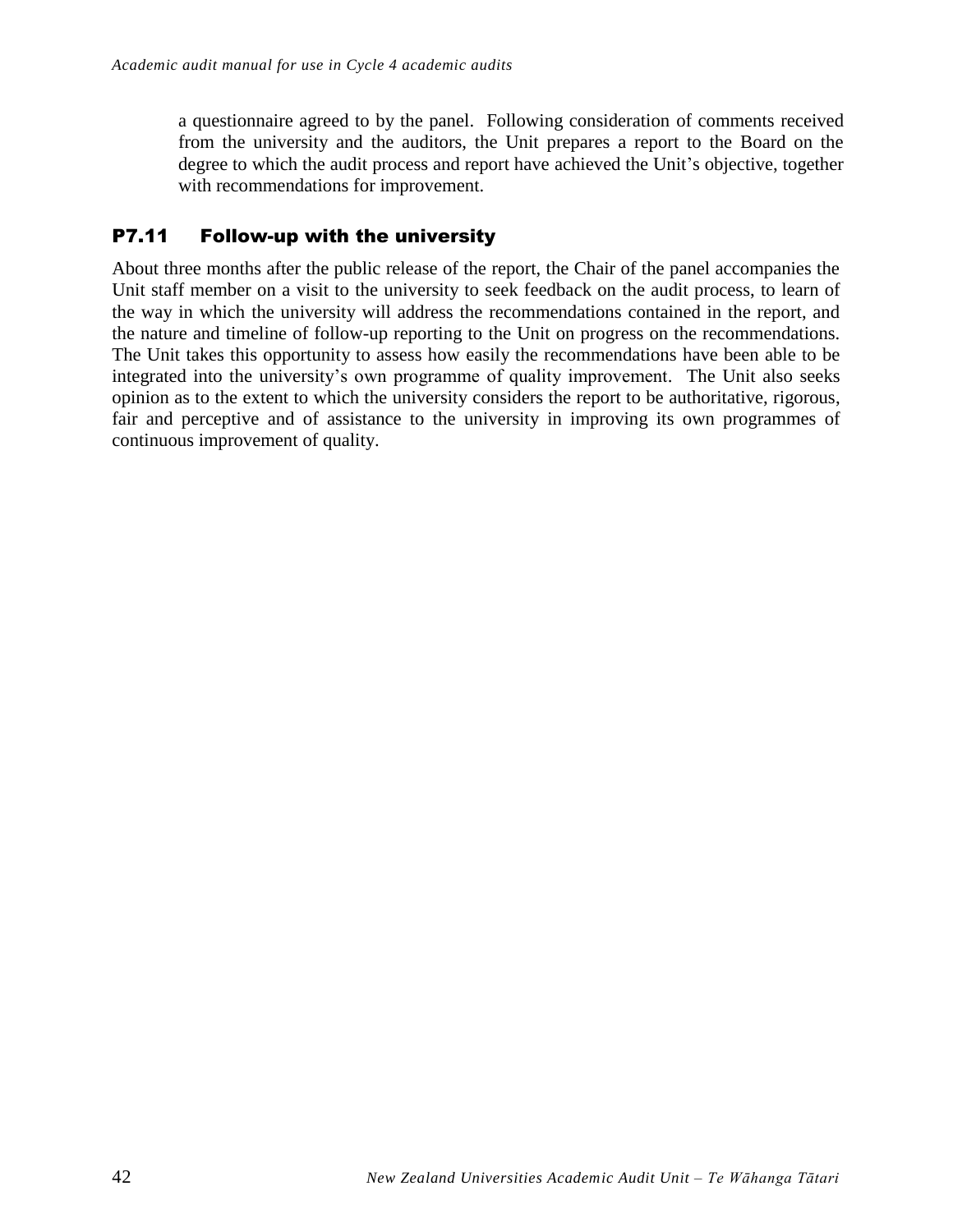## Appendices

## A1

## New Zealand Universities Academic Audit Unit Te Wāhanga Tātari *(Updated March 2011)*

#### A1.1 Vision

World class New Zealand universities based on high quality, internationally accepted academic practices.

#### A1.2 Mission

To contribute to high quality New Zealand university education by:

- engaging as a leader and advocate in the development of universities based on high quality, internationally acceptable, academic practices;
- providing quality assurance and quality enhancement services which assist universities in facilitating excellent student experience and learning outcomes.

#### A1.3 Objectives

 $\overline{a}$ 

| Quality assurance      | Ensure academic audits are timely and produce audit reports which are of<br>assistance to universities, are authoritative, fair and perceptive.                                                          |
|------------------------|----------------------------------------------------------------------------------------------------------------------------------------------------------------------------------------------------------|
| Quality<br>enhancement | Contribute to the development, dissemination and implementation of new<br>policies and good practices in quality assurance and quality enhancement<br>in education, both nationally and internationally. |
|                        | Improve the quality of NZUAAU activities, including audit practice, by<br>interaction with other education and academic quality assurance agencies,<br>both nationally and internationally.              |
| Quality support        | Ensure effective processes and adequate resourcing to achieve the above<br>objectives at a high level of satisfaction for universities and other<br>stakeholders.                                        |

#### A1.4 Establishment of the Unit

In order to maintain and enhance the quality of the academic activities of universities, the New Zealand Vice-Chancellors' Committee<sup>9</sup> [NZVCC] established the New Zealand Universities Academic Audit Unit [NZUAAU] and it funds and sustains its operation.

<sup>9</sup> While the New Zealand Vice-Chancellors' Committee is now known as Universities New Zealand *Te Pokai Tara*, the statutory name remains the New Zealand Vice-Chancellors' Committee and is therefore used throughout this document.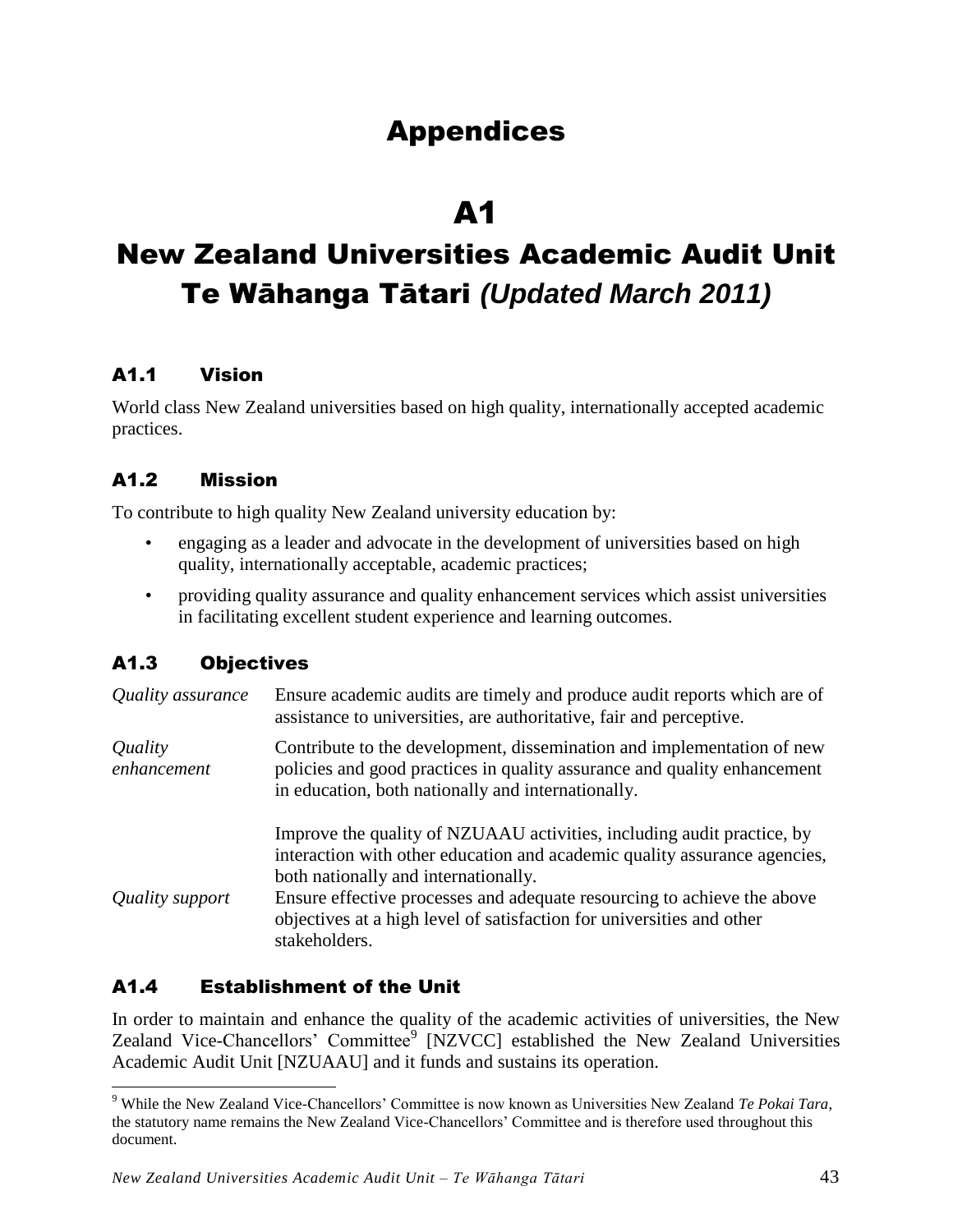#### A1.5 Terms of reference

The NZUAAU's terms of reference are:

- to consider and review the universities' mechanisms for monitoring and enhancing the ongoing academic quality of academic programmes, their delivery and their learning outcomes, and the extent to which the universities are achieving their stated aims and objectives in these areas;
- to comment on the extent to which procedures in place in individual universities are applied effectively;
- to comment on the extent to which procedures in place in individual universities reflect good practice in maintaining quality;
- to identify and commend to universities national and international good practice in regard to academic quality assurance and quality enhancement,
- to assist the university sector to improve its educational quality;
- to advise the New Zealand Vice-Chancellors' Committee on quality assurance matters;
- to carry out such contract work as is compatible with its audit role.

#### *Constitution***, 2.1**

#### A1.6 Areas of importance to universities

In fulfilling these terms of reference, the NZUAAU focuses its attention on areas of particular importance to universities, including mechanisms for:

- quality assurance and enhancement in the design, monitoring and evaluation of courses and programmes of study for degrees and other qualifications;
- quality assurance and enhancement in teaching, learning and assessment;
- quality assurance and enhancement in relation to the appointment and performance of academic and other staff who contribute directly to the teaching and research functions;
- quality assurance and enhancement in research in the context of its relationship with university teaching;
- taking account of the views of students, of external examiners, of professional bodies, and of employers in respect of the ongoing quality assurance and enhancement of courses and programmes.

*Constitution***, section 2.2**

#### A1.7 Brief history of the Unit

The Unit was established by the New Zealand Vice-Chancellors' Committee in 1993 and operates under the terms of reference approved by the Board of the Unit and by the New Zealand Vice-Chancellors' Committee. The Unit began operations in 1994 and completed two pilot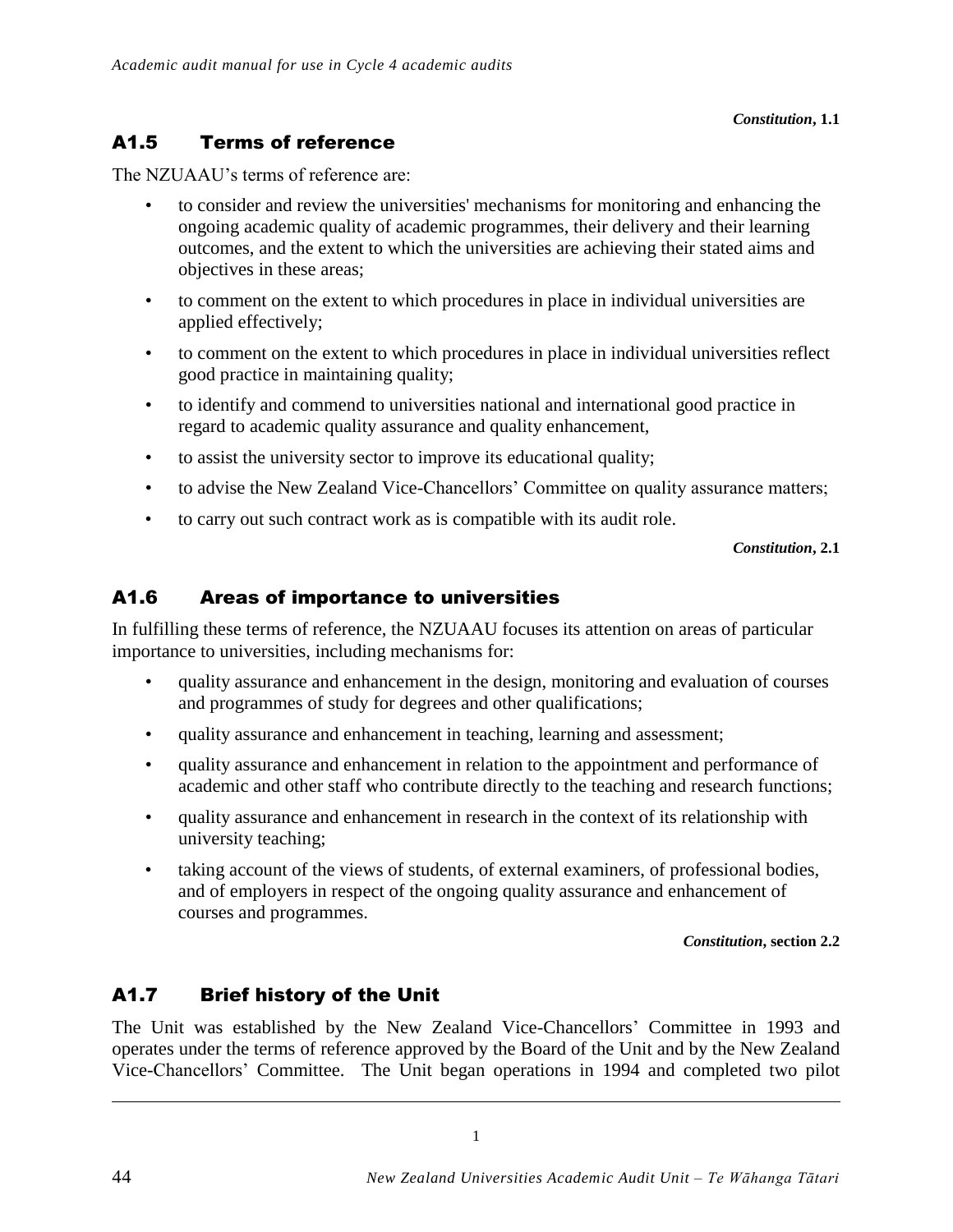audits and Cycle 1 institutional audits of all universities between 1995 and 1998. Cycle 2 audits were conducted during 2000 and 2001; these audits were on the national theme of research policy, management and performance, support for postgraduate research students, and the research-teaching links; and on institutional themes nominated by the universities and agreed to by the Unit. Cycle 3 academic audits were conducted during 2003 and 2006; these audits were on teaching quality, programme delivery, and the achievement of learning objectives.

The Unit was itself reviewed by independent panels in 1997 (towards the end of Cycle 1) and again during 2001 (towards the end of Cycle 2). Discussions between the Unit and the New Zealand Vice-Chancellors' Committee in 2004 and 2005 resulted in a revised terms of reference for the Unit and restructure of the Board of the Unit, and a decision by the Board to delay the third review of the Unit until late 2008.

Consideration of concerns, criticisms and advice received from the university sector during 2005 and 2006, and particularly from a workshop of university representatives in early 2007, resulted in refinements to the academic audit process as is represented by this 2007 edition of the Unit's academic audit manual.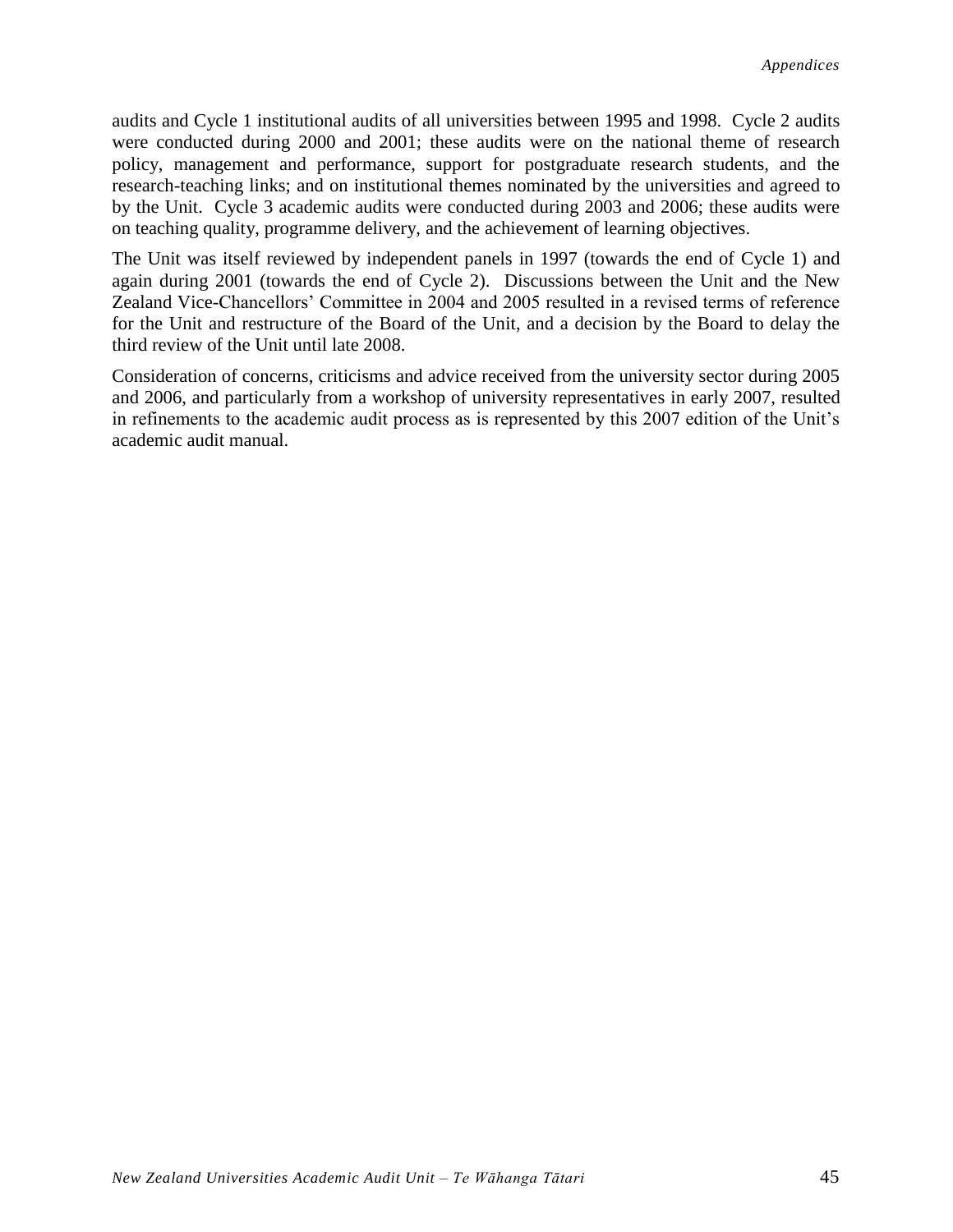## A2 Education Act 1989

*Several sections of the Education Act 1989 refer to universities, and in realising its objectives, the Unit takes into account the various legislative descriptions of the characteristics of universities and degree qualifications.*

#### A2.1 Section 162(4)(b)

- A college of education is characterised by teaching and research required for the preschool, compulsory and post-compulsory sectors of education, and for associated social and educational service roles.
- A polytechnic is characterised by a wide diversity of continuing education, including vocational training, that contributes to the maintenance, advancement, and dissemination of knowledge and expertise and promotes community learning, and by research, particularly applied and technological research, that aids development.
- A university is characterised by a wide diversity of teaching and research, especially at a higher level, that maintains, advances, disseminates, and assists the application of knowledge, develops intellectual independence, and promotes community learning.
- A wananga is characterised by teaching and research that maintains, advances, and disseminates knowledge and develops intellectual independence, and assists the application of knowledge regarding ahuatanga Maori (Maori tradition) according to tikanga Maori (Maori custom).

#### A2.2 Section 162(4)(a)

- ... universities have all the following characteristics and other tertiary institutions have one or more of those characteristics:
	- \* they are primarily concerned with more advanced learning, the principal aim being to develop intellectual independence,
	- \* their research and teaching are closely interdependent and most of their teaching is done by people who are active in advancing knowledge,
	- \* they meet international standards of research and teaching,
	- \* they are a repository of knowledge and expertise, and
	- \* they accept a role as critic and conscience of society.

#### A2.3 Section 254(3)

- ... a degree ... recognises the completion of a course of advanced learning that:
	- \* is taught mainly by people engaged in research, and
	- \* emphasises general principles and basic knowledge as the basis for self-directed work and learning.